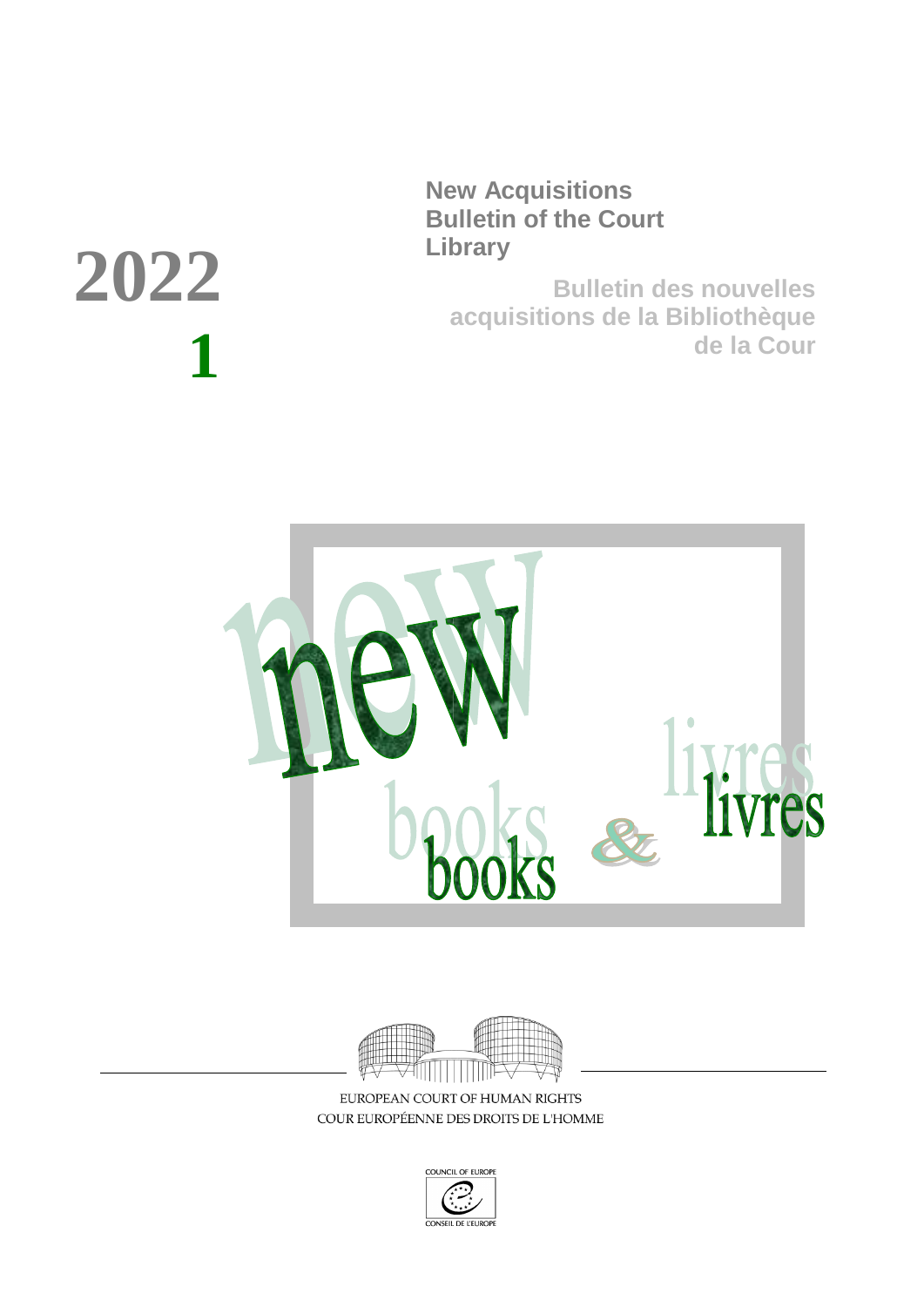#### **INTRODUCTION :**

The Library of the European Court of Human Rights has a rich collection of material on the European Convention of Human Rights, the European Court of Human Rights, as well as material on human rights, international law, national legislation and case-law. The library is developing this collection with purchased and donated items. The purpose of the New Acquisitions Bulletin is to keep users informed of additions to the collection. The Bulletin is published quarterly. Items are classified under 11 subject headings (see contents page). The Bulletin includes a name index.

#### **LIBRARY COLLECTIONS AND LOCATIONS :**

 **Books and chapters in books** have a call number and are shelved either in rows 1-18 or displayed on the new books display unit. Signs on the end of the shelves provide guidance to the call numbers.

> Dupuy, Pierre-Marie Droit international public / Pierre-Marie Dupuy. – Paris : Dalloz, 2000. – xxix, 731 p. ; 21 cm 341.01 % DUP

 **Periodical articles** can be found in the current periodicals displayed on the units A-E. A list of periodical titles is attached to the end of each display unit.

> Kamminga, Menno T. Lessons learned from the exercise of universal jurisdiction in respect of gross human rights offenses. - In: Human rights quarterly, Vol. 23 no. 4 (November 2001), p. 940-974 PERIODIQUE

 **Doctrine** comprises offprints and copies of articles from periodicals about the ECHR; these are held in the doctrine boxes on shelf E and are filed alphabetically by the author's name.

> Cohen-Jonathan, G. Quelques considérations sur la réparation accordée aux victimes d'une violation de la Convention européenne des droits de l'homme. - In : Mélanges en hommage à Pierre Lambert. - Bruxelles : Bruylant, 2000, p. 109-140 **DOCTRINE**

**These and Memoire** only on the ECHR, are unpublished works held on the mezzanine level on shelf 18.

Botta, Martin The Council of Europe Commissioner for Human Rights : an inflation of human rights institutions ?. - Strasbourg : Université Robert Schuman, 2000. - 66 p. **MEMOIRE** 

 **Dossier** comprises offprints, pamphlets, documents and copies of periodical articles on the subjects covered by the library.

> [Arden, Dame Mary](http://hrls.echr.coe.int/uhtbin/cgisirsi.exe/rDoodvsENU/270260014/18/X100/XAUTHOR/Arden,+Dame+Mary) [Human rights in the age of terrorism / by Dame Mary Arden.](http://hrls.echr.coe.int/uhtbin/cgisirsi.exe/rDoodvsENU/270260014/18/X245/XTITLE/Human+rights+in+the+age+of+terrorism+%5e2F) - The law quarterly review, vol. 121 (oct. 2005), p. 604-627 DOSSIER-ARDEN-2005

 **Digital** documents are accessible directly from the catalogue. Click on the URL with the reference to obtain a pdf version of the document.

> Woolf Lord [Review of the working methods of the European Court of Human Rights, December 2005](http://hrls.echr.coe.int/uhtbin/cgisirsi.exe/AqW5KSgx2P/156070005/18/X245/XTITLE/Review+of+the+working+methods+of+the+European+Court+of+Human+Rights,+December+2005+%5e2F)  [/ Lord Woolf ... \[et al.\].](http://hrls.echr.coe.int/uhtbin/cgisirsi.exe/AqW5KSgx2P/156070005/18/X245/XTITLE/Review+of+the+working+methods+of+the+European+Court+of+Human+Rights,+December+2005+%5e2F) – S.n. : s.l., 2005 DIGITAL

 **Website** documents are accessible directly from the catalogue. Click on the URL with the reference to link to the website.

> QPZ : Qendra e Publikimeve Zyrtare / [electronic resource] Albania. Qendra e Publikimeve Zyrtare Tirana : QPZ **WEBSITE**

#### **BORROWING** :

Only staff of the Council of Europe may borrow material from the library.

 Library of the Court 2022

Cataloguing and indexing : H. Draganovska, A. Heisserer, Y. Souppart, G. Woods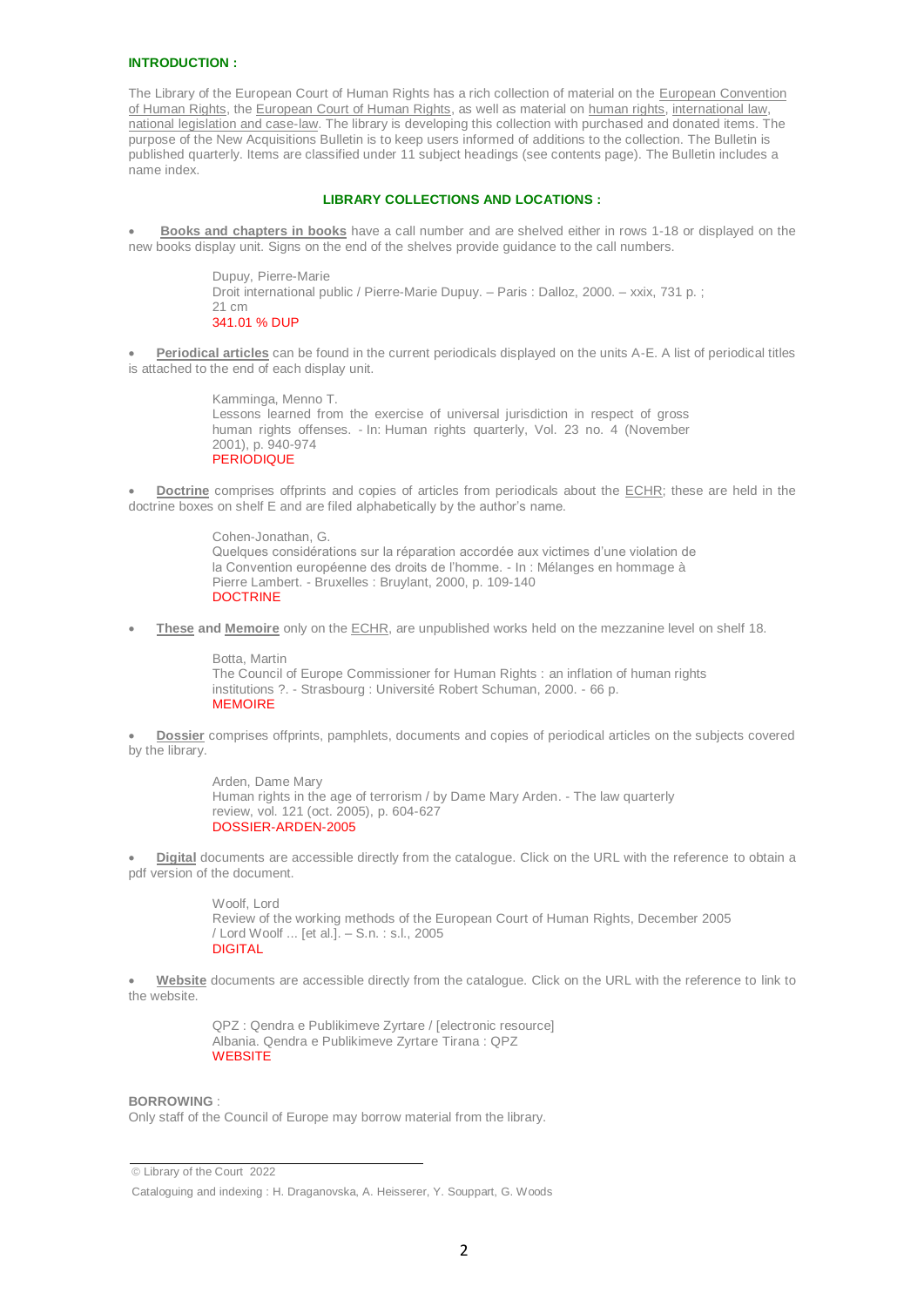#### **INTRODUCTION :**

La Bibliothèque de la Cour européenne des droits de l'homme est dotée d'une riche collection d'ouvrages sur la Convention européenne des droits de l'homme, la Cour européenne des droits de l'homme, mais également sur les droits de l'homme, le droit international et la législation et jurisprudence nationales. La Bibliothèque développe ses collections grâce à des acquisitions mais aussi à des dons de livres ou de périodiques. L'objectif de ce Bulletin est d'informer les utilisateurs des nouvelles acquisitions. Le Bulletin est publié 4 fois par an. Les nouveautés sont classées dans 11 catégories (voir page des sommaires) et sont suivies d'un index des noms.

#### **COLLECTIONS DE LA BIBLIOTHEQUE ET LOCALISATIONS :**

 Les **livres et chapitres de livres** ont une côte (voir ex. ci-dessous) et sont classés sur les étagères 1-18 ou sur le présentoir des nouveautés à l'entrée. La signalisation affichée sur chaque étagère vous indique la localisation de ces côtes.

> Dupuy, Pierre-Marie Droit international public / Pierre-Marie Dupuy. – Paris : Dalloz, 2000. – xxix, 731 p. ; 21 cm 341.01 % DUP

 Les **périodiques** sont exposés sur les rayonnages A-E. Vous trouverez une liste complète des titres de périodiques sur chaque présentoir.

> Kamminga, Menno T. Lessons learned from the exercise of universal jurisdiction in respect of gross human rights offenses. - In: Human rights quarterly, Vol. 23 no. 4 (November 2001), p. 940-974 **PERIODIQUE**

 La collection des **doctrines** regroupe des tirés à part ou des copies d'articles de périodiques non disponibles à la Bibliothèque sur le thème de la CEDH ; elles sont classées par ordre alphabétique de nom d'auteur dans les boîtes grises au rayonnage E.

> Cohen-Jonathan, G. Quelques considérations sur la réparation accordée aux victimes d'une violation de la Convention européenne des droits de l'homme. - In : Mélanges en hommage à Pierre Lambert. - Bruxelles : Bruylant, 2000. - p. 109-140 **DOCTRINE**

 Les **Thèses et Mémoires** sont des travaux non publiés portant uniquement sur la CEDH rangés au niveau mezzanine au rayonnage 18.

> Botta, Martin The Council of Europe Commissioner for Human Rights : an inflation of human rights institutions ?. - Strasbourg : Université Robert Schuman, 2000. - 66 p. **MEMOIRE**

 La collection **Dossier** comprend des tirés à part, des brochures, des documents ou des copies d'articles sur les autres thèmes de la Bibliothèque.

> [Arden, Dame Mary](http://hrls.echr.coe.int/uhtbin/cgisirsi.exe/rDoodvsENU/270260014/18/X100/XAUTHOR/Arden,+Dame+Mary) [Human rights in the age of terrorism / by Dame Mary Arden.](http://hrls.echr.coe.int/uhtbin/cgisirsi.exe/rDoodvsENU/270260014/18/X245/XTITLE/Human+rights+in+the+age+of+terrorism+%5e2F) - The law quarterly review, vol. 121 (oct. 2005), p. 604-627 DOSSIER-ARDEN-2005

 Les documents **Digital** sont accessibles directement depuis le catalogue. Cliquez sur le lien URL contenu dans la notice bibliographique pour obtenir une version pdf du document.

> Woolf Lord [Review of the working methods of the European Court of Human Rights,](http://hrls.echr.coe.int/uhtbin/cgisirsi.exe/AqW5KSgx2P/156070005/18/X245/XTITLE/Review+of+the+working+methods+of+the+European+Court+of+Human+Rights,+December+2005+%5e2F)  [December 2005 / Lord Woolf ... \[et al.\].](http://hrls.echr.coe.int/uhtbin/cgisirsi.exe/AqW5KSgx2P/156070005/18/X245/XTITLE/Review+of+the+working+methods+of+the+European+Court+of+Human+Rights,+December+2005+%5e2F) – S.n. : s.l., 2005 DIGITAL

 Les documents **Website** sont accessibles directement depuis le catalogue. Cliquez sur le lien URL contenu dans la notice bibliographique pour accéder au site internet.

> QPZ : Qendra e Publikimeve Zyrtare / [electronic resource] Albania. Qendra e Publikimeve Zyrtare Tirana : QPZ **WEBSITE**

**PRÊT :**

Seuls les agents du Conseil de l'Europe peuvent emprunter des ouvrages de la Bibliothèque.

Bibliothèque de la Cour 2022

Catalogage et indexation : H. Draganovska, A. Heisserer, Y. Souppart, G. Woods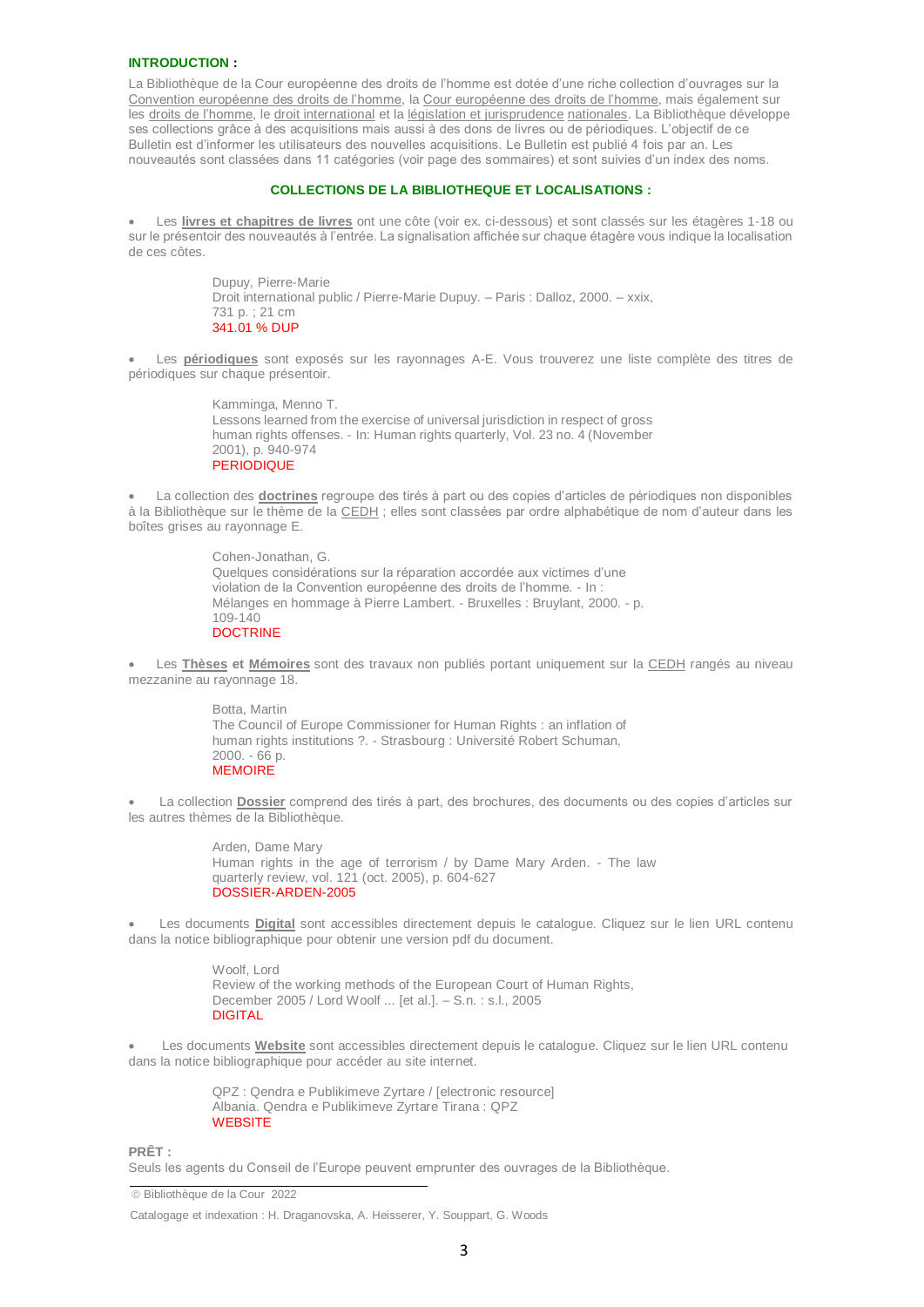# **Contents - Sommaire**

| 2                                                                                                                                                           |
|-------------------------------------------------------------------------------------------------------------------------------------------------------------|
| 5                                                                                                                                                           |
| <b>European Convention on Human Rights /</b><br>Convention européenne des droits de l'homme<br>5                                                            |
| <b>European Court of Human Rights /</b><br>Cour européenne des droits de l'Homme<br>6                                                                       |
| (human rights and civil liberties etc. /<br>droits de l'homme et libertés publiques etc.)                                                                   |
| (constitutional, administrative, criminal, private and comparative law etc. /<br>droit constitutionnel, administratif, pénal, privé et comparé etc.)        |
| (European Union law and European Community law /<br>droit de l'Union Européenne et droit communautaire)                                                     |
| (public international law and international criminal law /<br>droit international public et pénal)                                                          |
| International Courts / Cours internationales 22<br>(ICTY; ICTR; ICC; ECJ; ICJ; IACHR etc. /<br>TPIY; TPIR; CPI; CJCE; CIJ; CIADH etc.)                      |
| International organisations /<br>(role, administration, international relations, structure /<br>rôle, administration, relations internationales, structure) |
| <b>National legislation and case-law /</b><br>Jurisprudence et législation nationales  25<br>(primary literature /<br>littérature primaire)                 |
|                                                                                                                                                             |

Index of names / Index des noms ........................................... 27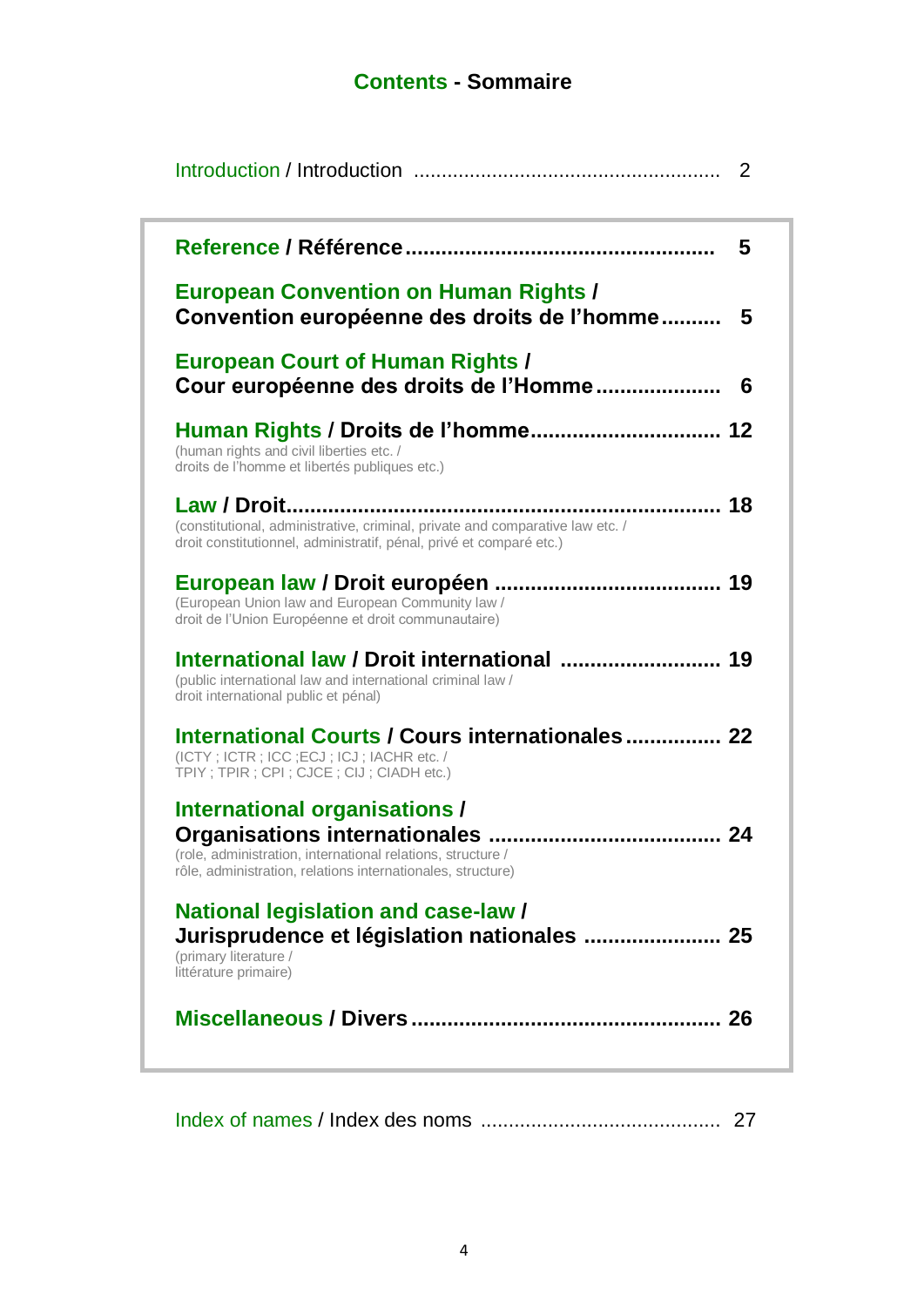# **Reference / Référence**

#### 1.

TÜRK HUKUK KURUMU **Türk hukuk lûgatı** / Türk Hukuk Kurumu. – 2021 baskısı genişletilmiş ve güncellenmiş. – Ankara : Yetkin Yayınları, 2021. – 2 vols. (xlii, 1854 p.) ; 24 cm. *REF.DIC-LAW % TUE*

# **European Convention on Human Rights / Convention européenne des droits de l'homme**

#### 2.

ALBUQUERQUE, Paulo Pinto de (ed.) **Comentário da Convenção Europeia dos Direitos Humanos e dos protocolos adicionais** / Paulo Pinto de Albuquerque (org.). – Lisboa : Universidade Católica Editora, 2019-2020. – 3 vols. (cclxxii, 3299 p.) ; 25 cm. *342.7:06CE % ALB*

#### 3.

ARABADJIEVA, Kalina **Worker empowerment, collective labour rights and Article 11 of the European Convention on Human Rights** / Kalina Arabadjieva. – In: Human rights law review, vol. 22, no. 1 (2022), p. 1-30 *PERIODIQUE*

#### 4.

ARAI-TAKAHASHI, Yutaka **Arguable but superfluous ? : Judicial policies of the European Court of Human Rights in relation to the right to an effective remedy before a national authority under Article 13 ECHR** / by Yutaka Arai-Takahashi. – In: Israel yearbook on human rights, vol. 51 (2021), p. 83-133 *342.7 % col./ISR*

## 5.

CABRAL BARRETO, Ireneu **A Convenção Europeia dos Direitos do Homem : anotada** / Ireneu Cabral

Barreto. – 6a ed. rev. e actual. – Coimbra : Almedina, 2020. – 739 p. ; 23 cm. *342.7:06CE % CAB*

#### 6.

KARPENSTEIN, Ulrich **Konvention zum Schutz der Menschenrechte und Grundfreiheiten :**  **Kommentar** / von Ulrich Karpentstein und Franz C. Mayer. – 3. Aufl. – München : C.H. Beck ; [Basel] : Helbing Lichtenhahn, 2022. – xxvi, 934 p. ; 20 cm. *ACCUEIL.342.7:06CE % KAR*

## 7.

## KUČERA, Michal

**Advisory jurisdiction under Protocol no. 16 to the Convention** / Michal Kučera. – In: 70th anniversary of the European Convention on Human Rights / Pavel Šturma, Alla Tymofeyeva (eds.) et al. - Waldkirchen : rw&w Science & New Media, 2021. - p. 151-161 *342.7:06CE % STU*

#### 8.

LASAGABASTER HERRARTE, Iñaki (ed.) **Convenio europeo de derechos humanos : comentario sistemático** / Iñaki Lasagabaster Herrarte (director) ; autores Iñaki Lasagabaster Herrarte ... [et al.]. – 4a ed. – Cizur Menor : Aranzadi : Civitas/Thomson Reuters, 2021. – 1175 p. ; 25 cm. *342.7:06CE % LAS*

## 9.

LELOUP, Mathieu

**The concept of structural human rights in the European Convention on Human Rights** / Mathieu Leloup. – In: Human rights law review, vol. 20, no. 3 (2020), p. 480-501 *PERIODIQUE*

#### 10.

MARTIN, Stevie **Assisted suicide and the European Convention on Human Rights** / Stevie Martin. – Abingdon, Oxon ; New York : Routledge, 2021. – viii, 220 p. ; 25 cm. *342.721.1(4) % MAR*

## 11.

## MRÁZEK, Josef **The European Convention on Human Rights and international migration** / Josef Mrázek. – In: 70th anniversary of the European Convention on Human Rights / Pavel Šturma, Alla Tymofeyeva (eds.) et al. - Waldkirchen : rw&w Science & New Media, 2021. - p. 61-74 *342.7:06CE % STU*

## 12.

PUSHKAR, Pavlo V.

**The influence of the European Convention of Human Rights on the protection of property in the countries of Eastern Europe : transformation of notions of property and property protection in the Russian Federation and Ukraine** / Pablo V. Pushkar. – In: Property law : challenges of the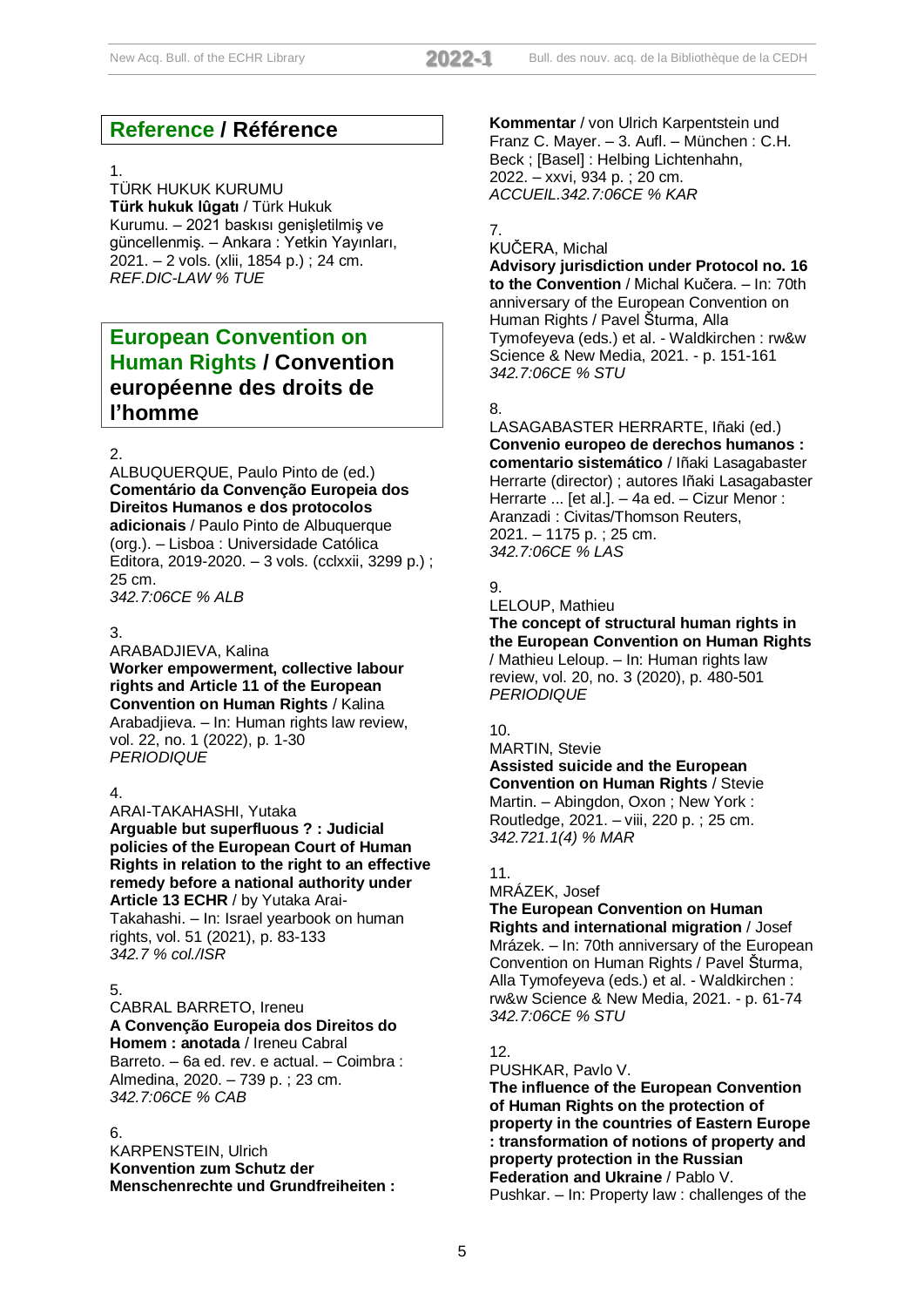21st century : proceedings [of the] International Scientific Conference held on 9 October, 2020 in Belgrade, Serbia / Union University School of Law ; editors Jelena Simić, Aleksa Radonjić. - Belgrade : Union University School of Law, 2021. - p. [55]-69 *DIGITAL*

#### 13.

#### RUFFER, Emil

## **The European Convention on Human Rights in times of trouble : use of derogations under Article 15 ECHR in the context of the pandemic** / Emil

Ruffer. – In: 70th anniversary of the European Convention on Human Rights / Pavel Šturma, Alla Tymofeyeva (eds.) et al. - Waldkirchen : rw&w Science & New Media, 2021. - p. 162- 173

*342.7:06CE % STU*

#### 14.

## SCHEU, Harald Christian **Corporate human rights abuses and the European Convention on Human Rights** /

Harald Christian Scheu and Jitka Brodská. – In: 70th anniversary of the European Convention on Human Rights / Pavel Šturma, Alla Tymofeyeva (eds.) et al. - Waldkirchen : rw&w Science & New Media, 2021. - p. 77-85 *342.7:06CE % STU*

## 15.

SERGHIDES, Georgios A. **The principle of effectiveness and its overarching role in the interpretation and application of the ECHR : the norm of all norms and the method of all methods** / Georgios A. Serghides. – Strasbourg : [Georgios A. Serghides], 2022. – xxvi, 1177 p. ; 24 cm.

*342.7:06CE % SER*

## 16.

#### ŠTURMA, Pavel

**The European Convention on Human Rights and issues of State responsibility** / Pavel Šturma. – In: 70th anniversary of the European Convention on Human Rights / Pavel Šturma, Alla Tymofeyeva (eds.) et al. - Waldkirchen : rw&w Science & New Media, 2021. - p. 33-44 *342.7:06CE % STU*

#### 17.

ŠTURMA, Pavel (ed.) **70th anniversary of the European Convention on Human Rights** / Pavel Šturma, Alla Tymofeyeva (eds.) et

al. – Waldkirchen : rw&w Science & New Media, 2021. – 207 p. ; 23 cm. *342.7:06CE % STU*

# 18.

#### WALLACE, Stuart **Derogations from the European Convention on Human Rights : the case for reform** / Stuart Wallace. – In: Human rights law review, vol. 20, no. 4 (2020), p. 769-796 *PERIODIQUE*

## 19.

#### YUDKIVSKA, Ganna **New approach to the right to privacy in times of transparency and mass**

**surveillance** / Ganna Yudkivska. – In: 70th anniversary of the European Convention on Human Rights / Pavel Šturma, Alla Tymofeyeva (eds.) et al. - Waldkirchen : rw&w Science & New Media, 2021. - p. 47-60 *342.7:06CE % STU*

# **European Court of Human Rights / Cour européenne des droits de l'homme**

## 20.

ACCONCIAMESSA, Lorenzo **L'ammissibilità ratione personae dei ricorsi alla Corte europea di individui estremamente vulnerabili : uguaglianza sostanziale e tutela del diritto di accesso alla giustizia internazionale** / Lorenzo Acconciamessa. – In: Diritti umani e diritto internazionale (DUDI), vol. 15, n. 2 (magg.-ag. 2021), p. 317-353 *PERIODIQUE*

## 21.

## ACCONCIAMESSA, Lorenzo **The case law of the ECtHR in 2020 in the light of the principle of systemic harmonisation** / Lorenzo

Acconciamessa. – In: European yearbook on human rights, vol. 2021, p. 569-615 *342.7 % col./EYHR*

## $22.$

AFROUKH, Mustapha (ed.) **Le Conseil constitutionnel et la Cour européenne des droits de l'homme : vers un nouvel équilibre ? : actes du colloque du 7 février 2020** / [organisé à Montpellier par le CERCOP et l'IDEDH] ; Mustapha Afroukh et Julien Bonnet (dir.) ; [préface de Jean Paul Costa]. – Limal : Anthemis ; Bruxelles : Nemesis, 2021. – 283 p. ; 22 cm. *342.7:06COUREDH(44) % AFR*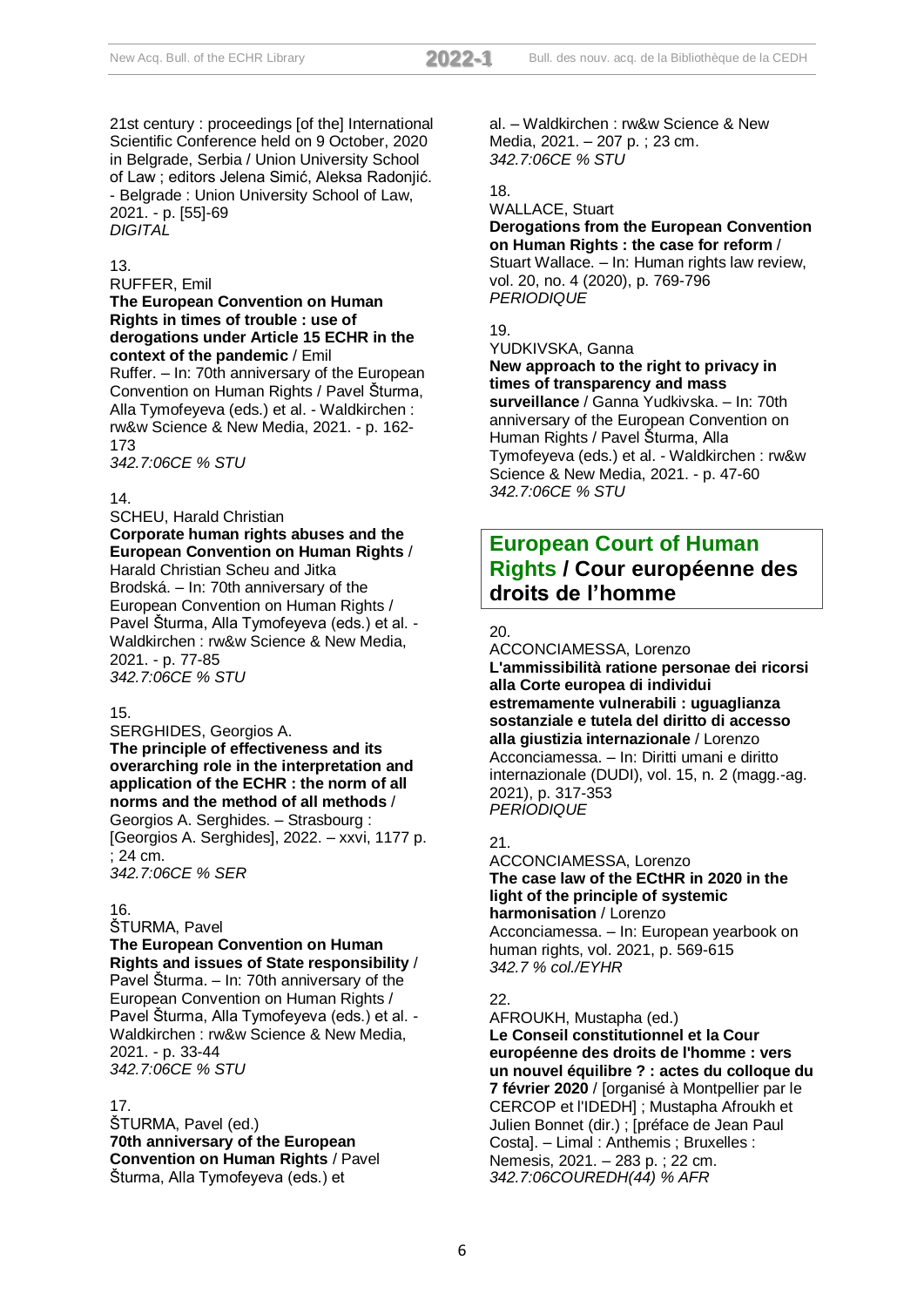ALBUQUERQUE, Paulo Pinto de **Droits de l'Homme : les opinions séparées vues par la doctrine** / Paulo Pinto de Albuquerque [org.] ; en collaboration avec Mustapha Afroukh ... [et al.] ; préface de Nicole Maestracci ; postface de Paul Lemmens. – Paris : LexisNexis, 2020. – xviii, 807 p. ; 24 cm. *342.7:06COUREDH % ALB*

## $24.$

ALBUQUERQUE, Paulo Pinto de **"Figli di un dio minore" : migranti e rifugiati nel quadro della Convenzione europea dei diritti dell'uomo** / Paulo Pinto de Albuquerque. – In: Diritti umani e diritto internazionale (DUDI), vol. 15, n. 2 (magg.-ag. 2021), p. 259-288 *PERIODIQUE*

## 25.

BILIUS, Mindaugas **Hate crimes : evaluation of Lithuanian courts' decisions in the light of the practice of the European Court of Human Rights** / Mindaugas Bilius, Žaneta Navickienė, Vilius Velička. – In: Baltic journal of law & [and] politics, vol. 14, no. 1 (2021), p. 22-47 *DOCTRINE*

## 26.

BOSSUYT, Marc

## **The Strasbourg Court : judges without**

**borders** / Marc Bossuyt. – In: European yearbook of constitutional law (EYCL), vol. 1 (2019), p. 315-323 *DOCTRINE*

## 27.

BRANNAN, James **Conveying the right message : principles and problems of multilingual communication at the European Court of Human Rights** / James Brannan. – In: Law, language and the courtroom : legal linguistics and the discourse of judges / edited by Stanisław Goźdź-Roszkowski and Gianluca Pontrandolfo. - Abingdon, Oxon ; New York : Routledge, 2022. - p. [217]-230 *DOCTRINE*

## 28.

CELIKSOY, Ergul **Execution of the judgments of the European Court of Human Rights in prisoners' right to vote cases** / Ergul Celiksoy. – In: Human rights law review, vol. 20, no. 3 (2020), p. 555-581 *PERIODIQUE*

## 29.

CLAES, Lukas

**Die Strafbarkeit antireligiöser Rede in der Judikatur des EGMR** / von Lukas Claes und Johannes Weil. – In: Europäische Grundrechte Zeitschrift (EuGRZ), Jahrg. 48, H. 21-23 (30. Dez. 2021), p. 589-598 *PERIODIQUE*

## 30.

#### CLIQUENNOIS, Gaëtan

**The European human rights system and the right to life seen through suicide prevention in places of detention : between risk management and punishment** / Gaëtan Cliquennois, Sonja Snacken and Dirk van Zyl Smit. – In: Human rights law review, vol. 22, no. 1 (2022), p. 1-28 *PERIODIQUE*

## 31.

COLLINSON, Jonathan **Reconstructing the European Court of** 

**Human Rights' Article 8 jurisprudence in deportation cases : the family's right and the public interest** / Jonathan

Collinson. – In: Human rights law review, vol. 20, no. 2 (2020), p. 333-360 *PERIODIQUE*

## 32.

CRUYSMANS, Edouard

**Le droit à l'oubli devant la Cour européenne des droits de l'homme : l'intégration d'une composante temporelle dans un litige vie privée/liberté d'expression : (obs. sous Cour eur. dr. h., arrêt Hurbain c. Belgique, 22 juin 2021)** / par Edouard

Cruysmans. – In: Revue trimestrielle des droits de l'homme, 33e année, n° 129 (1er janv. 2022), p. [161]-182 *PERIODIQUE*

## 33.

DELVAL, Eugénie

**The Kunduz airstrike before the European Court of Human Rights : a glimmer of hope to expand the Convention to UN military operations, or a tailored jurisdictional link ?** / Eugénie Delval. – In: The military law and the law of war review (MLLWR), vol. 59, no. 2 (2021) p. 244-275 *DOCTRINE*

## 34.

DUBUISSON, François **La Cour européenne des droits de l'homme face à la surveillance de masse : (obs. sous Cour eur. dr. h., Gde Ch., arrêt Big Brother Watch et autres c. Royaume-Uni, 25 mai 2021)** / par François Dubuisson. – In: Revue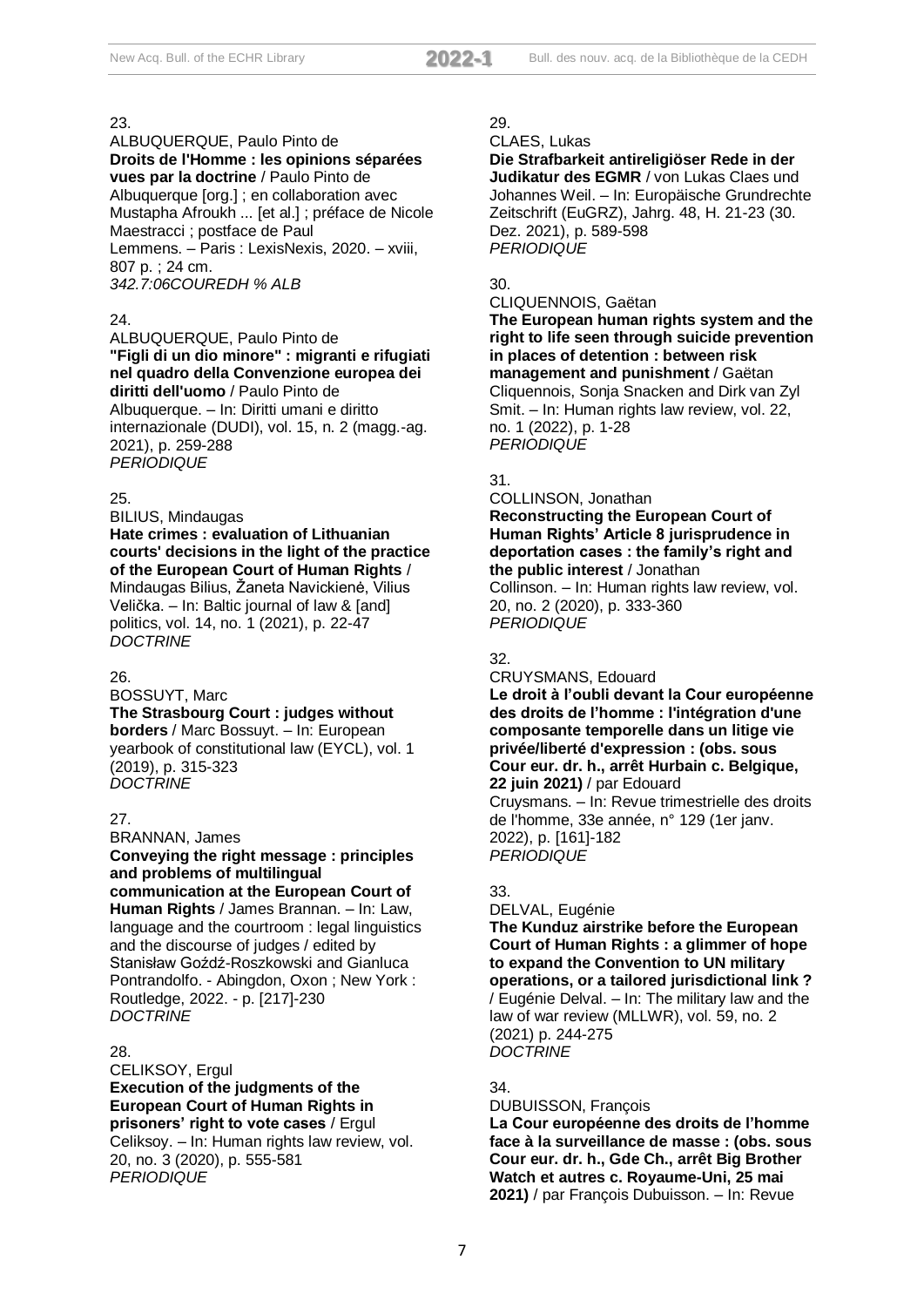trimestrielle des droits de l'homme, 33e année, n° 129 (1er janv. 2022), p. [123]-141 *PERIODIQUE*

#### 35.

FAZZINI, Anna

**"Buoni" e "cattivi" alle frontiere terrestri : la progressiva definizione del divieto de espulsioni collettive a margine della sentenza M.K.** / [Anna Fazzini]. – In: Diritti umani e diritto internazionale (DUDI), vol. 15, n. 2 (magg.-ag. 2021), p. 534-548 *PERIODIQUE*

#### 36.

GALANI, Sofia (ed.)

**Case and comment : selected decisions from the European Court of Human Rights for May and June 2021** / editor : Sofia Galani. – In: European human rights law review, issue 5 (2021), p. 558-580 *PERIODIQUE*

## 37.

HELFER, Laurence R.

**LGBT rights as mega-politics : litigating before the ECtHR** / Laurence R. Helfer & [and] Clare Ryan. – In: Law and contemporary problems, vol. 84, no. 4 (2021), p. [59]-93 *DOCTRINE*

## 38.

HELFER, Laurence R.

#### **Walking back human rights in Europe ?** / Laurence R. Helfer and Erik

Voeten. – In: European journal of international law, vol. 31, no. 3 (Aug. 2020), p. 797-827 *PERIODIQUE*

## 39.

HIRVELÄ, Päivi

**Right to a fair trial : a practical guide to Article 6 case-law of the European Court of Human Rights** / Päivi Hirvelä, Satu

Heikkilä. – Cambridge ; Antwerp ; Chicago : Intersentia, 2021. – liv, 369 p. ; 25 cm. *342.7:06COUREDH % HIR*

## 40.

HOLMØYVIK, Eirik **The right to an effective (and judicial) examination of election complaints** / Eirik Holmøyvik. – In: European yearbook on human rights, vol. 2021, p. 541-567 *342.7 % col./EYHR*

## 41.

HWANG, Shu-Perng **Margin of appreciation in pursuit of pluralism ? : Critical remarks on the judgments of the European Court of Human**  **Rights on the "burqa bans"** / Shu-Perng Hwang. – In: Human rights law review, vol. 20, no. 2 (2020), p. 361-380 *PERIODIQUE*

#### 42.

JOUSTEN, Andy **Le musellement de l'opposition parlementaire en Turquie au regard des droits fondamentaux** / par Andy Jousten et Frédéric Bouhon. – In: Revue trimestrielle des droits de l'homme, 33e année, n° 129 (1er janv. 2022), p. [29]-62 *PERIODIQUE*

## 43.

JUNOD, Valérie

**Whistleblowing : des frontières fluctuantes : (obs. sous Cour eur. dr. h., arrêt Halet c. Luxembourg, 11 mai 2021)** / par Valérie Junod. – In: Revue trimestrielle des droits de l'homme, 33e année, n° 129 (1er janv. 2022), p. [113]-122 *PERIODIQUE*

## 44.

KELLER, Helen

# **Klimagerechtigkeit durch Klimaklagen ? : Eine kritische Analyse aus**

**menschenrechtlicher Perspektive** / Helen Keller, Corina Heri. – In: juridikum, H. 1 (2022), p. 83-93 *DOCTRINE*

## 45.

KELLER, Helen **Something ventured, nothing gained ? : Remedies before the ECtHR and their potential for climate change cases** / Helen Keller, Corina Heri and Réka Piskóty. – In: Human rights law review, vol. 22, no. 1 (2022), p. 1-26 *PERIODIQUE*

## 46.

## KIM, So Yeon

**Les vulnérables : evaluating the vulnerability criterion in Article 14 cases by the European Court of Human Rights** / So Yeon Kim. – In: Legal Studies, vol. 41, no. 4 (2021), p. 617-632 *DOCTRINE*

## 47.

KOMNENIĆ, Dušanka **Property of frozen assets in Ex-Yugoslav banks in the case-law of the European** 

**Court of Human Rights** / Dušanka Komnenić, Dragoljub Popović. – In: Property law : challenges of the 21st century : proceedings [of the] International Scientific Conference held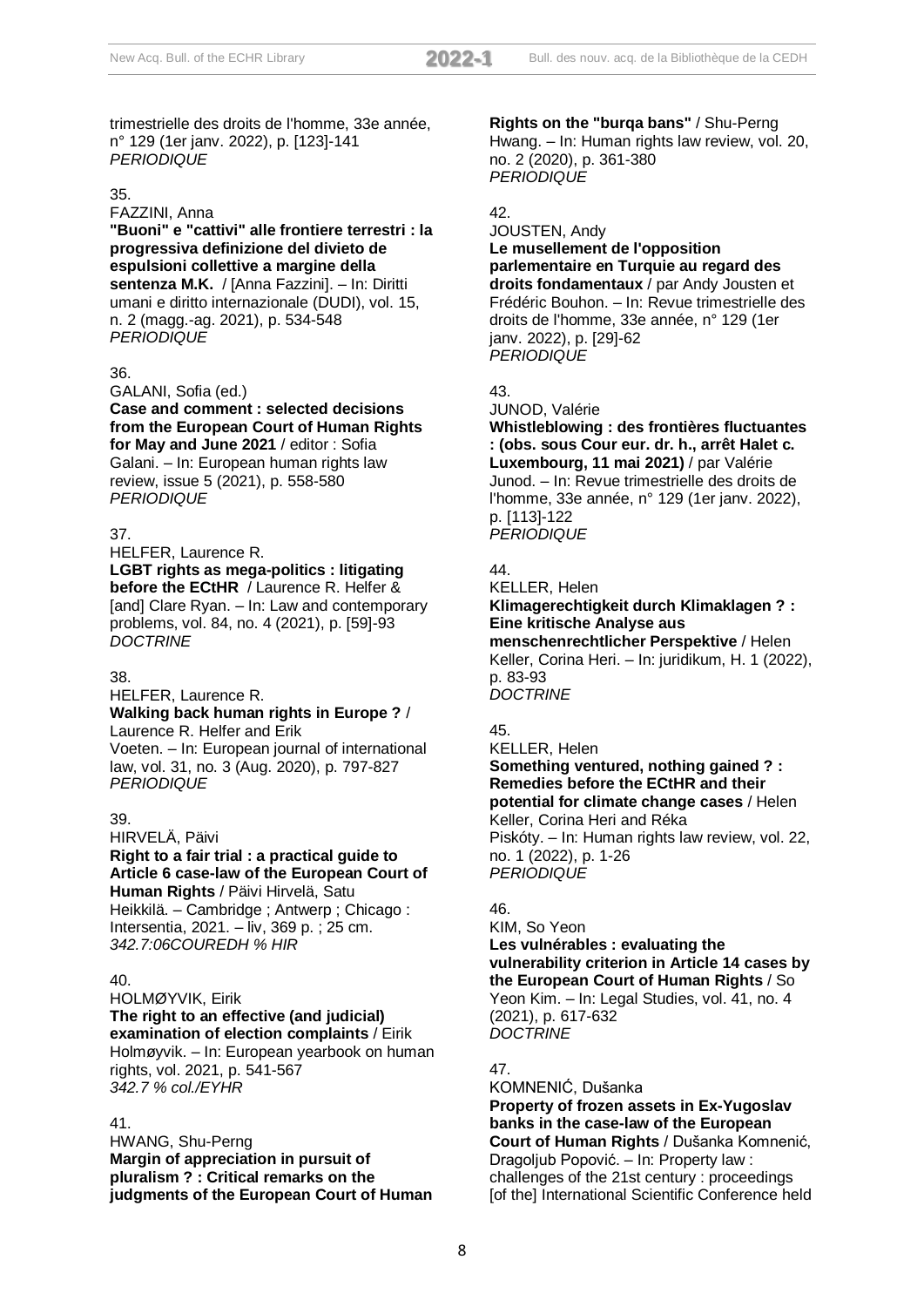on 9 October, 2020 in Belgrade, Serbia / Union University School of Law ; editors Jelena Simić, Aleksa Radonjić. - Belgrade : Union University School of Law, 2021. - p. [169]-181 *DIGITAL*

#### 48.

## KRENC, Frédéric

**Evolutions et actualités du contentieux devant la Cour européenne des droits de l'homme : à propos de la recevabilité des requêtes individuelles et de leur radiation à la suite d'un règlement amiable ou d'une déclaration unilatérale** / Frédéric Krenc. – In: Contentieux des droits fondamentaux / sous la direction de Frédéric Krenc, Frédéric Bouhon et Christophe Deprez ; Christophe Deprez ... [et al.]. - Liège : Anthemis, 2021. - p. [103]-151 *342.71/73(493) % KRE*

#### 49.

LAMARCHE, Marie **Pluralisme des statuts de conjugalité imposé aux plus récalcitrants des Européens : (obs. sous Cour eur. dr. h., arrêt Fedotova et autres c. Russie, 13 juillet 2021)** / par Marie Lamarche. – In: Revue trimestrielle des droits de l'homme, 33e année, n° 129 (1er janv. 2022), p. [183]-196 *PERIODIQUE*

#### 50.

LARROUTUROU, Thibaut **Panorama d'une année de contentieux français "invisible" devant la Cour européenne des droits de l'homme** / par Thibaut Larrouturou. – In: Revue trimestrielle des droits de l'homme, 33e année, n° 129 (1er janv. 2022), p. [71]-90 *PERIODIQUE*

#### 51.

LASSALLE, Maxime **La responsabilité pénale dérivée du titulaire d'un compte Facebook : note** / par Maxime Lassalle. – In: Recueil Dalloz, 198e année, n° 8 (3 mars 2022), p. 448-451 *PERIODIQUE*

## 52.

LELOUP, Mathieu **Who safeguards the guardians ? : A subjective right of judges to their independence under Article 6(1) ECHR** / Mathieu Leloup. – In: European constitutional law review (EuConst), vol. 17, no. 3 (2021), p. 394-421 *DOCTRINE*

## 53.

LONGO, Andrea

#### **The use of boycott as a tool to protect fundamental norms of international law : the Baldassi decision** / [Andrea

Longo]. – In: Diritti umani e diritto internazionale (DUDI), vol. 15, n. 2 (magg.-ag. 2021), p. 489-499 *PERIODIQUE*

## 54.

# LUTHER, Jörg

**Judicial independence and accountability in the Council of Europe and the European Court of Human Rights** / Jörg

Luther. – In: European yearbook of constitutional law (EYCL), vol. 1 (2019), p. 197-220 *DOCTRINE*

## 55.

MAROCHINI ZRINSKI, Maša **Principles in the service of conception and protection of the right to live in a healthy environment : (in)consistency of the European Court's case-law** / Maša Marochini Zrinski. – In: Property law : challenges of the 21st century : proceedings [of the] International Scientific Conference held on 9 October, 2020 in Belgrade, Serbia / Union University School of Law ; editors Jelena Simić, Aleksa Radonjić. - Belgrade : Union University School of Law, 2021. - p. [263]-287 *DIGITAL*

#### 56.

McQUIGG, Ronagh **Kurt v. Austria : domestic violence before the Grand Chamber of the European Court of Human Rights** / Ronagh

McQuigg. – In: European human rights law review, issue 5 (2021), p. 550-557 *PERIODIQUE*

## 57.

## MILANO, Laure

**Prise en charge thérapeutique des détenus atteints de troubles psychiatriques : CEDH, 24 janv. 2022, n° 11791/20, Sy c. Italie** / Laure Milano. – In: La Semaine juridique : édition générale (JCP), 96e année, n° 5 (7 févr. 2022), p. 283 *PERIODIQUE*

## 58.

MINERVINI, Gustavo **The principle of legality and the crime of genocide : Drelingas v. Lithuania** / Gustavo Minervini. – In: Human rights law review, vol. 20, no. 4 (2020), p. 810-828 *PERIODIQUE*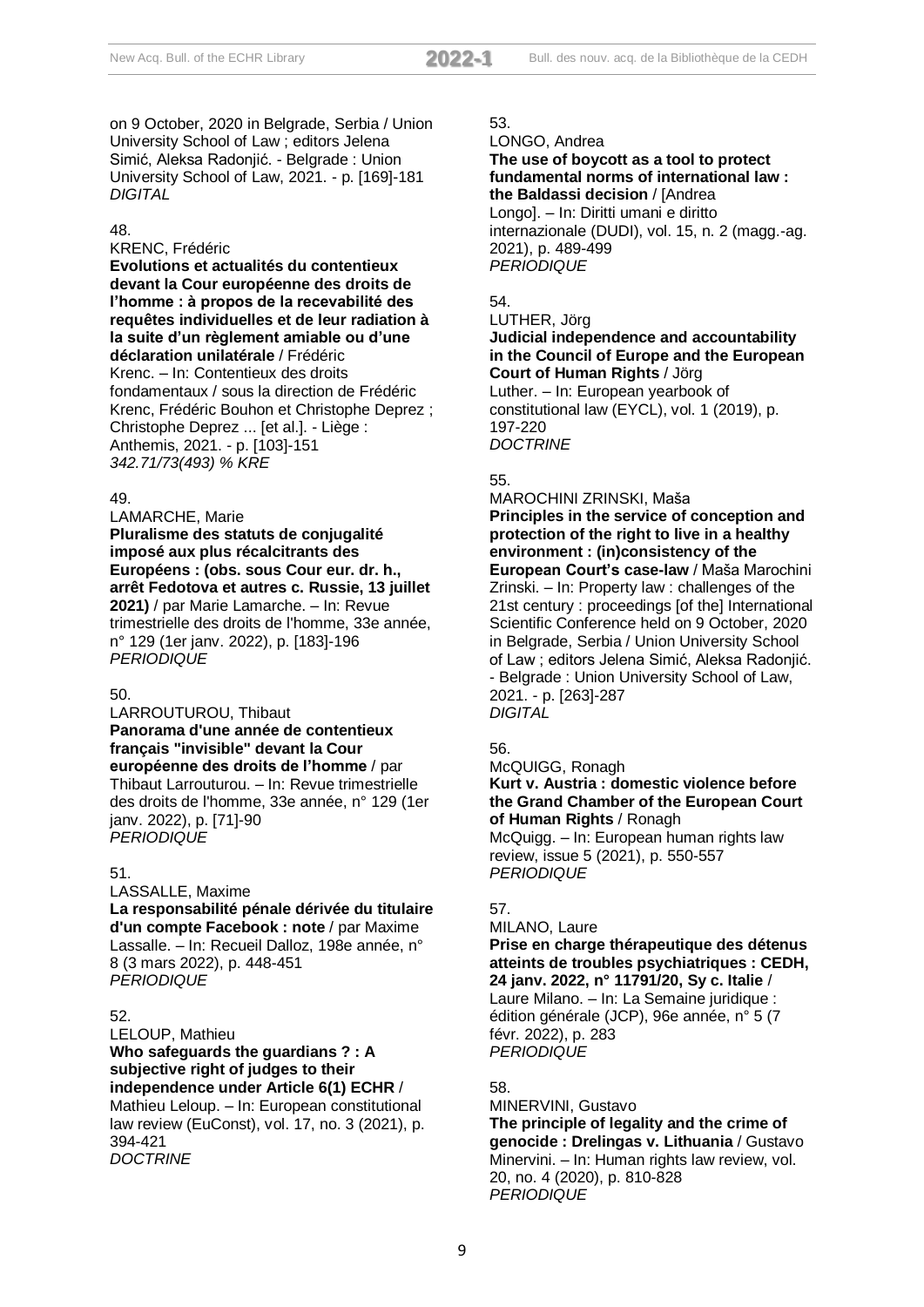## MYJER, Egbert

**The Strasbourg Court : acting within its limits** / Egbert Myjer. – In: European yearbook of constitutional law (EYCL), vol. 1 (2019), p. 325-333 *DOCTRINE*

#### 60.

#### PALANCO, Alexandre

**Les tierces-interventions du Défenseur des droits devant la Cour européenne des droits de l'homme** / Alexandre

Palanco. – In: Europe des droits & [et] libertés  $=$  Europe of rights & [and] liberties, n° 4 (sept. 2021), p. [251]-267 *PERIODIQUE*

#### 61.

#### PARASKEVA, Costas

**Overcrowding in prisons : the developing case law of the European Court of Human Rights addressing contracting States' failures and obligations under Article 3 of the ECHR** / Costas Paraskeva. – In: European human rights law review, issue 5 (2021), p. 494-508 *PERIODIQUE*

#### 62.

PASTRE-BELDA, Béatrice **Expulsion des étrangers malades : maintien d'un seuil de gravité des souffrances très élevé : CEDH, gde ch., 7 déc. 2021, n° 57467/15, Savran c. Danemark** / Béatrice Pastre-Belda. – In: La Semaine juridique : édition générale (JCP), 96e année, n° 1 (10 janv. 2022), p. 47 *PERIODIQUE*

#### 63.

PASTRE-BELDA, Béatrice **Violences discriminatoires fondées sur le sexe : CEDH, 10 févr. 2022, n° 73975/16, A. et B. c. Géorgie** / Béatrice Pastre-Belda. – In: La Semaine juridique : édition générale (JCP), 96e année, n° 7-8 (21 févr. 2022), p. 386 *PERIODIQUE*

#### 64.

PETTITI, Christophe

**La liberté d'expression du salarié sous la protection de la Cour européenne des droits de l'homme : (obs. sous Cour eur. dr. h., arrêt Melike c. Turquie, 15 juin 2021)** / par Christophe Pettiti. – In: Revue trimestrielle des droits de l'homme, 33e année, n° 129 (1er janv. 2022), p. [143]-160 *PERIODIQUE*

#### 65.

#### PLATON, Sébastien

**La présomption Bosphorus après l'arrêt Bivolaru et Moldovan de la Cour européenne des droits de l'homme : un bouclier de papier ? : (obs. sous Cour eur. dr. h., arrêt Bivolaru et Moldovan c. France, 25 mars 2021)** / par Sébastien Platon. – In: Revue trimestrielle des droits de l'homme, 33e année, n° 129 (1er janv. 2022), p. [91]-111

*PERIODIQUE*

# 66.

PRANKA, Darius

**The price of medical negligence : should it be judged by the Criminal Court in the context of the jurisprudence of the European Court of Human Rights ?** / Darius Pranka. – In: Baltic journal of law & [and] politics, vol. 14, no. 1 (2021), p. 124-152 *DOCTRINE*

## 67.

#### RANDAZZO, Barbara

**La versione di Strasburgo : gli ergastoli nella giurisprudenza della Corte EDU** / di Barbara Randazzo. – In: Contro gli ergastoli : perché il carcere a vita "non è la soluzione, ma il problema da risolvere" / a cura di Stefano Anastasia, Franco Corleone, Andrea Pugliotto. - Roma : Futura, 2021. - p. 65-83 *342.722 % ANA*

## 68.

#### SCHAHMANECHE, Aurélia

**Du nouveau revers essuyé par la Bulgarie en matière de surveillance secrète : CEDH, 11 janv. 2022, n° 70078/12, Ekimdzhiev et al. c. Bulgarie** / Schahmaneche, Aurélia. – In: La Semaine juridique : édition générale (JCP), 96e année, n° 3 (24 janv. 2022), p. 173 *PERIODIQUE*

## 69.

SORMUNEN, Milka

**Understanding the best interests of the child as a procedural obligation : the example of the European Court of Human Rights** / Milka Sormunen. – In: Human rights law review, vol. 20, no. 4 (2020), p. 745-768 *PERIODIQUE*

## 70.

SUDRE, Frédéric

**Atteinte à l'autonomie d'une personne âgée dépendante : CEDH, 8 févr. 2022, n° 62250/19, Jivan c. Roumanie** / Frédéric Sudre. – In: La Semaine juridique : édition générale (JCP), 96e année, n° 7-8 (21 févr. 2022), p. 386 *PERIODIQUE*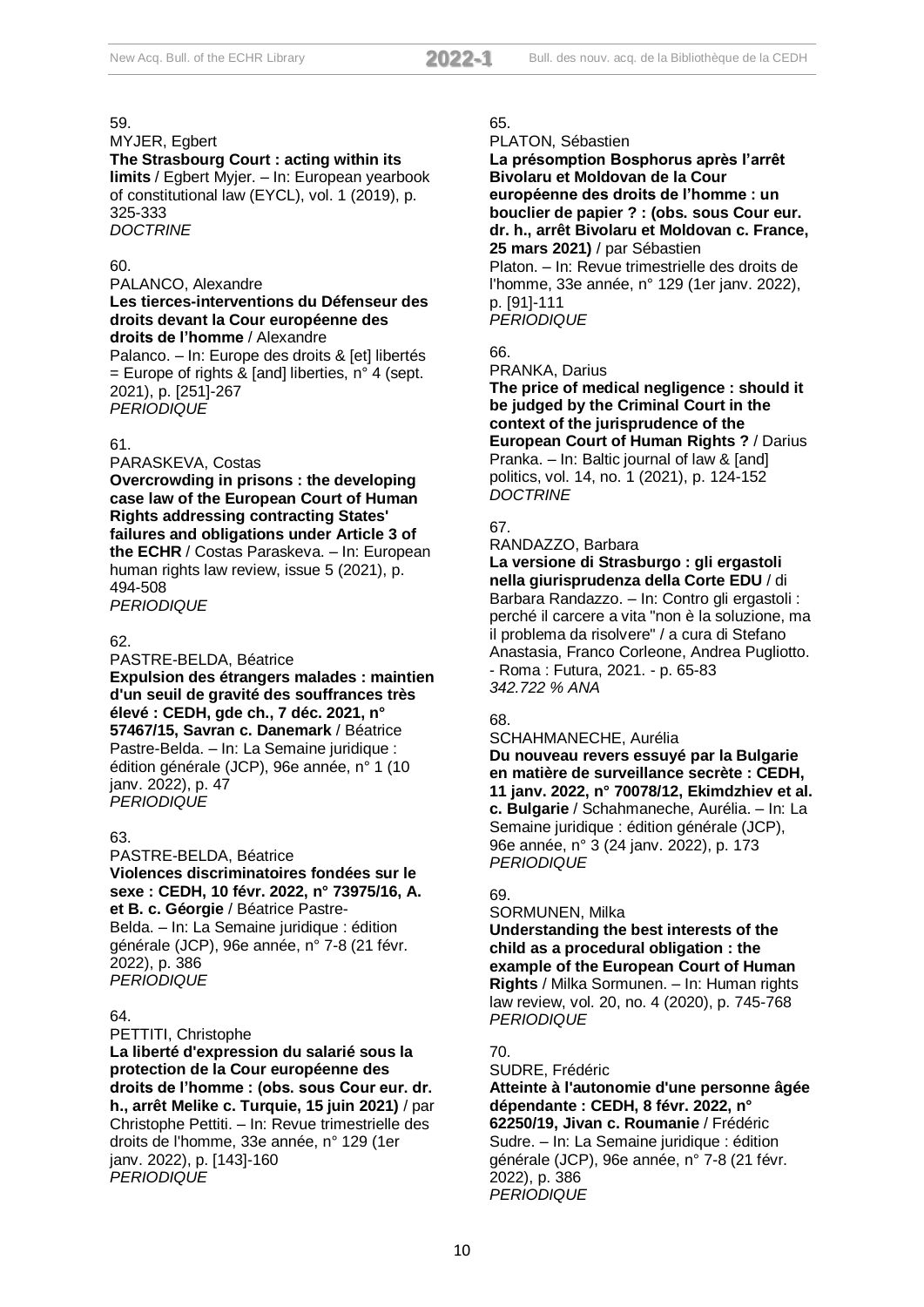#### SUDRE, Frédéric **Défaut de protection de la santé d'un détenu: CEDH, 22 févr. 2022, n° 54547/16, Shirkhanyan c. Arménie** / Frédéric

Sudre. – In: La Semaine juridique : édition générale (JCP), 96e année, n° 10 (14 mars 2022), p. 517 *PERIODIQUE*

## 72.

SUDRE, Frédéric **Discrimination à raison du handicap: CEDH, 25 janv. 2022, n° 29907/16 et a., Negovanovic et a. c. Serbie** / Frédéric

Sudre. – In: La Semaine juridique : édition générale (JCP), 96e année, n° 5 (7 févr. 2022), p. 283

*PERIODIQUE*

## 73.

SUDRE, Frédéric

**Le "problème structurel" de la violence domestique en Russie : CEDH, 14 déc. 2021, n° 55974/16 et a., Tunikova et a. c. Russie** / Frédéric Sudre. – In: La Semaine juridique : édition générale (JCP), 96e année, n° 1 (10 janv. 2022), p. 47 *PERIODIQUE*

#### 74.

SUDRE, Frédéric

## **Protection de la santé d'un détenu contre la Covid-19 : CEDH, 1er mars 2022, n° 19090/20, Fenech c. Malte** / Frédéric

Sudre. – In: La Semaine juridique : édition générale (JCP), 96e année, n° 10 (14 mars 2022), p. 517 *PERIODIQUE*

## 75.

SUDRE, Frédéric **Refus de reconnaissance de nationalité : CEDH, 13 janv. 2022, n° 1480/16 et a., Hashemi c. Azerbaïdjan** / Frédéric Sudre. – In: La Semaine juridique : édition générale (JCP), 96e année, n° 3 (24 janv. 2022), p. 173

*PERIODIQUE*

## 76.

THARAUD, Delphine **Plaidoyer pour un meilleur accueil par la Cour européenne des droits de l'homme des requêtes fondées sur le défaut d'accessibilité** / Delphine

Tharaud. – In: Europe des droits & [et] libertés  $=$  Europe of rights & [and] liberties, n° 4 (sept. 2021), p. [185]-198 *PERIODIQUE*

## 77.

TYMOFEYEVA, Alla

**May Czech Railways lodge an application with the European Court of Human Rights ? : The legal standing of State-owned companies : approaches of the Czech Constitutional Court and the European Court of Human Rights** / Alla Tymofeyeva and Pavel Ondřejek. – In: 70th anniversary of the European Convention on Human Rights / Pavel Šturma, Alla Tymofeyeva (eds.) et al. - Waldkirchen : rw&w Science & New Media, 2021. - p. 95-110 *342.7:06CE % STU*

## 78.

#### VILFAN-VOSPERNIK, Ana **ECHR restitution case-law for Central and Eastern Europe** / Ana Vilfan-

Vospernik. – In: Property law : challenges of the 21st century : proceedings [of the] International Scientific Conference held on 9 October, 2020 in Belgrade, Serbia / Union University School of Law ; editors Jelena Simić, Aleksa Radonjić. - Belgrade : Union University School of Law, 2021. - p. [71]-103 *DIGITAL*

## 79.

VOGIATZIS, Nikos

## **Interpreting the right to interpretation under Article 6(3)(e) ECHR : a cautious evolution in the jurisprudence of the European Court of Human Rights ?** / Nikos

Vogiatzis. – In: Human rights law review, vol. 22, no. 1 (2022), p. 1-25 *PERIODIQUE*

## 80.

WIERSMA, Chris

**The "disobedience" of journalists at public assemblies : an analytical critique of the ECtHR's case law from a media freedom perspective** / Chris Wiersma. – In: Nordic journal of human rights, vol. 38, no. 4 (Dec. 2020), p. 261-278 *PERIODIQUE*

## 81.

WOODS, Genevieve **70 years of the Convention : perspectives from the Court Library** / Genevieve Woods. – In: 70th anniversary of the European Convention on Human Rights / Pavel Šturma, Alla Tymofeyeva (eds.) et al. - Waldkirchen : rw&w Science & New Media, 2021. - p. 21-32 *342.7:06CE % STU*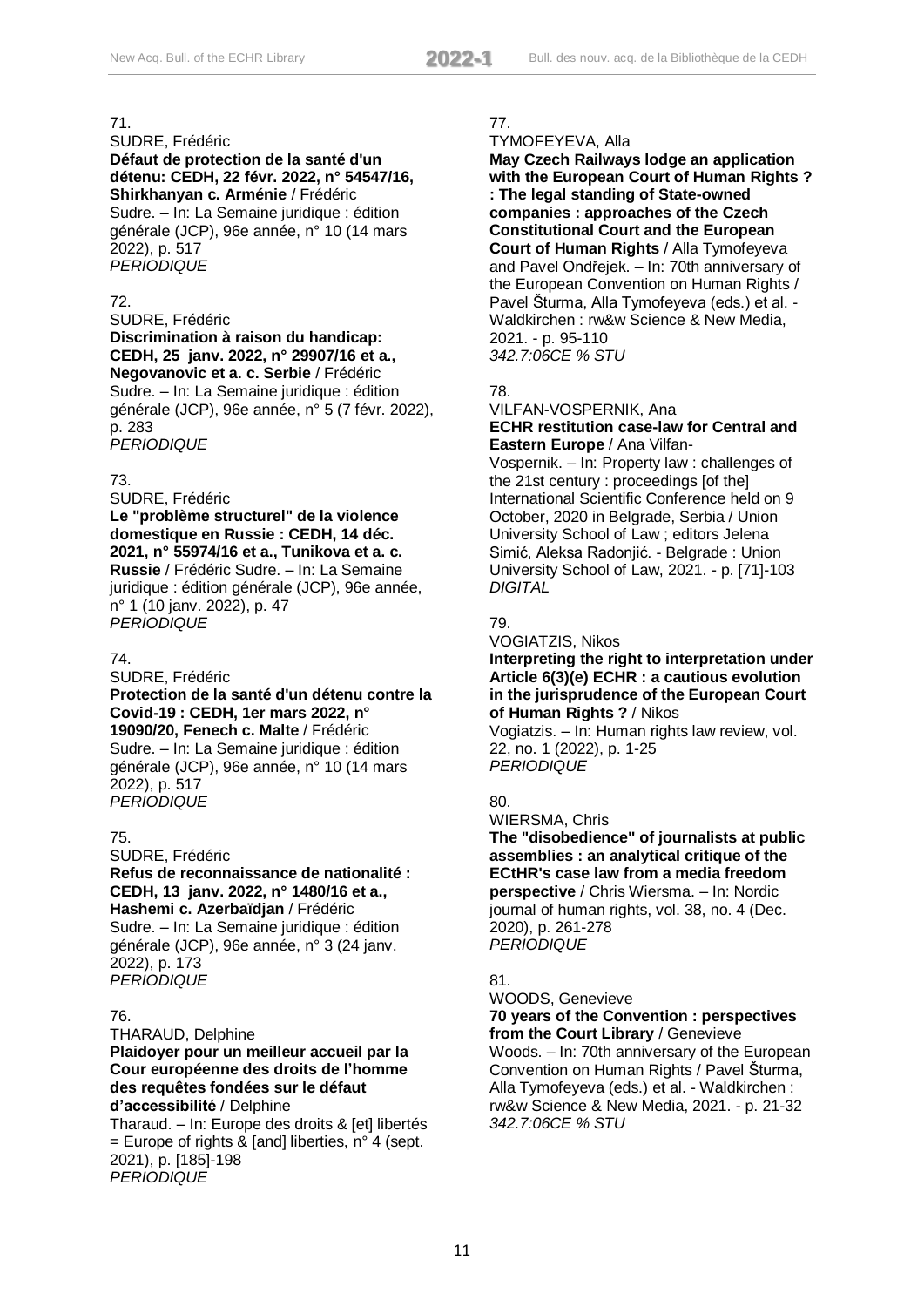# **Human Rights / Droits de l'homme**

## 82.

ANASTASIA, Stefano (ed.) **Contro gli ergastoli : perché il carcere a vita "non è la soluzione, ma il problema da risolvere"** / a cura di Stefano Anastasia, Franco Corleone, Andrea Pugliotto. – Roma : Futura, 2021. – xii, 249 p. ; 20 cm. *342.722 % ANA*

## 83.

ANTONIAZZI, Chiara Tea **What role for human rights in the international climate change regime ? : The Paris rulebook between missed and future opportunities** / Chiara Tea

Antoniazzi. – In: Diritti umani e diritto internazionale (DUDI), vol. 15, n. 2 (magg.-ag. 2021), p. 435-468 *PERIODIQUE*

## 84.

ARSTEIN-KERSLAKE, Anna **Introducing a human rights-based disability research methodology** / Anna Arstein-Kerslake … [et al.]. – In: Human rights law review, vol. 20, no. 3 (2020), p. 412-432 *PERIODIQUE*

## 85.

BENGTSSON, Anders **Green courts as the providers of environmental rights ? : The case of the Swedish Land and environment courts** / Anders Bengtsson. – In: Environmental rights in Europe and beyond / edited by Sanja Bogojević and Rosemary Rayfuse ; [with a foreword by Lisa Heinzerling]. - Oxford ... [et al.] : Hart, 2020 - p. [177]-200 *341.1(4) % col./SWE*

## 86.

BESIER, Gerhard (ed.) **Jehovah's witnesses in Europe : past and present. Vol. 3, [Baltic States, Kazakhstan, Post-Soviet Republics, USSR]** / edited by Gerhard Besier and Katarzyna Stokłosa. – Newcastle upon Tyne : Cambridge Scholars, 2021. – xi, 523 p. : ill. ; 21 cm. *342.731(4) % BES*

## 87.

BOGOJEVIĆ, Sanja (ed.) **Environmental rights in Europe and beyond** / edited by Sanja Bogojević and Rosemary Rayfuse ; [with a foreword by Lisa Heinzerling]. – Oxford ... [et al.] : Hart, 2020. – xxvii, 291 p. ; 24 cm. *341.1(4) % col./SWE*

## 88.

BUSSJÄGER, Peter **Die Gewichtung von Grundrechtseingriffen und die Pandemie** / Peter Bussjäger. – In: NLMR Newsletter Menschenrechte, Jahrg. 30, H. 6 (Dez. 2021),

p. 489-496 *PERIODIQUE*

## 89.

COLNERIC, Ninon

#### **Die Umsetzung der Whistleblower-Richtlinie in deutsches Recht : Rechtsfragen und rechtspolitische Überlegungen** / Ninon Colneric, Simon

Gerdemann. – Frankfurt am Main : Bund Verlag, 2020. – 189 p. ; 22 cm. *342.732(43) % COL*

## 90.

COSTELLO, Róisín Á. **Genetic data and the right to privacy : towards a relational theory of privacy ?** / Róisín Á. Costello. – In: Human rights law

review, vol. 22, no. 1 (2022), p. 1-23 *PERIODIQUE*

## 91.

CRESCENZI, Andrea **La questione del rimpatrio di donne migranti a rischio di subire mutilazioni genitali** / Andrea Crescenzi. – In: Diritti umani e diritto internazionale (DUDI), vol. 15, n. 2 (magg.-ag. 2021), p. 469-488 *PERIODIQUE*

## 92.

CROZE, Hervé **IA et big data : application aux textes législatifs et réglementaires** / Hervé Croze. – In: La Semaine juridique : édition générale (JCP), 96e année, n° 10 (14 mars 2022), p. 490-492 *PERIODIQUE*

## 93.

DANISI, Carmelo **Legal violence and (in)visible families : how law shapes and erases family life in SOGI Asylum in Europe** / Carmelo Danisi and Nuno Ferreira. – In: Human rights law review, vol. 22, no. 1 (2022), p. 1-31 *PERIODIQUE*

## 94.

DEGANI, Paola **Addressing migrant women's intersecting vulnerabilities : refugee protection, antitrafficking and anti-violence referral patterns in Italy** / Paola Degani and Paolo de Stefani. – In: Peace human rights governance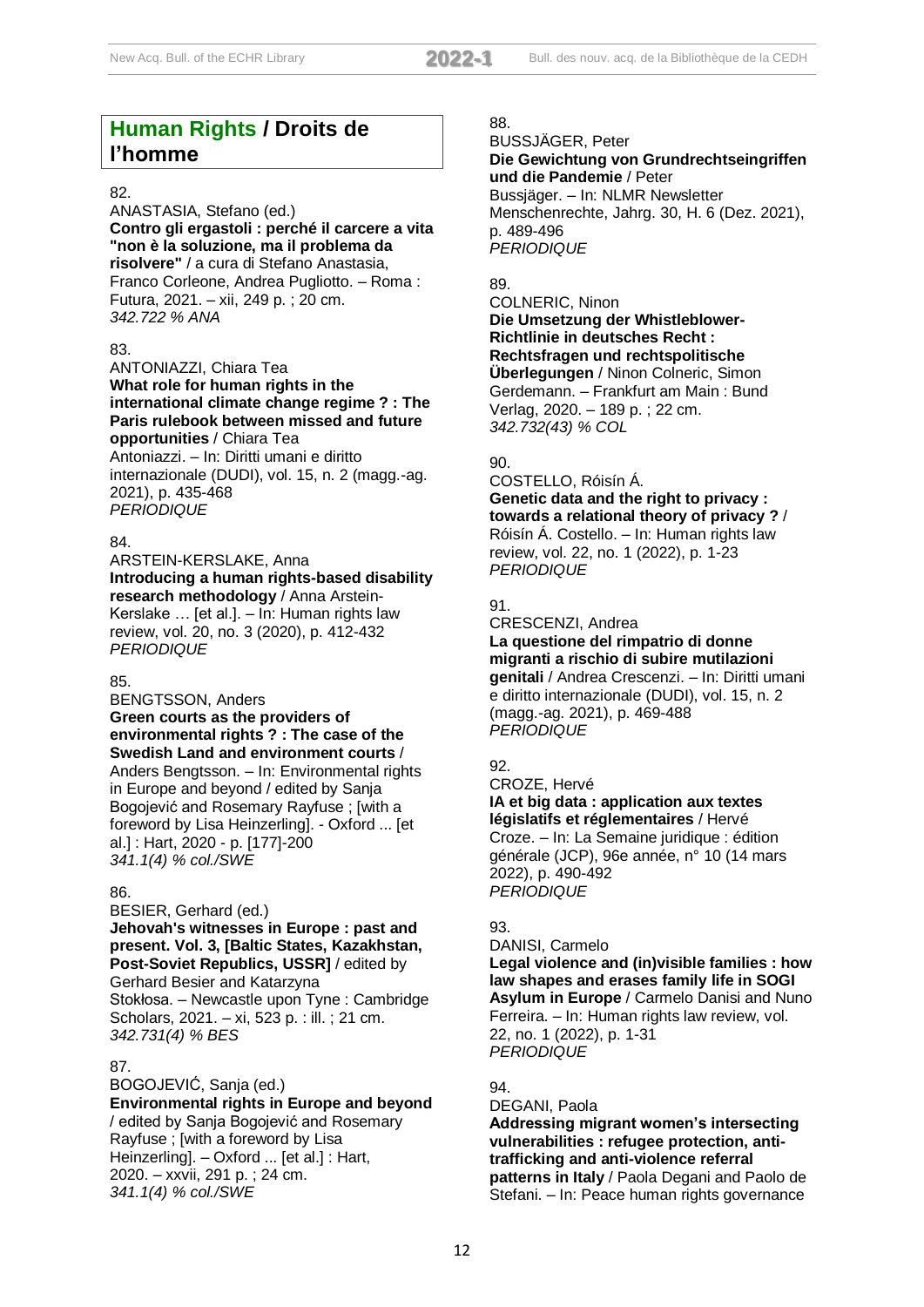(PHRG), vol. 4, issue 1 (Mar. 2020), p. [113]- 152 *PERIODIQUE*

#### 95.

DEL GUERCIO, Adele **Migrazioni connesse con disastri naturali, degrado ambientale e cambiamento climatico : sull'ordinanza n. 5022/2020 della Cassazione italiana** / [Adele Del Guercio]. – In: Diritti umani e diritto internazionale (DUDI), vol. 15, n. 2 (magg.-ag. 2021), p. 521-533 *PERIODIQUE*

## 96.

DEMAYE-SIMONI, Patricia (ed.) **Explorer le champ lexical de l'égalité femme homme : déclinaisons pluridisciplinaires d'un même principe juridique** / études réunies par Patricia Demaye-Simoni, Valérie Mutelet et Fanny Vasseur-Lambry. – Arras : Artois Presses Université, 2021. – 401 p. ; 24 cm. *342.734.1 % DEM*

#### 97.

DENGA, Michael

**Academic freedom under legal siege : (inter)disciplinary incursions on holocaust research in Poland** / Michael Denga. – In: European human rights law review, issue 5 (2021), p. 476-481 *PERIODIQUE*

#### **98.**

DEPREZ, Christophe

**La protection internationale des droits fondamentaux par-delà Strasbourg : aperçu pratique du système des Nations Unies** / Christophe Deprez. – In: Contentieux des

droits fondamentaux / sous la direction de Frédéric Krenc, Frédéric Bouhon et Christophe Deprez ; Christophe Deprez ... [et al.]. - Liège : Anthemis, 2021. - p. [153]-182 *342.71/73(493) % KRE*

## 99.

DONOVAN, Sheila **"Sharenting" : the forgotten children of the GDPR** / Sheila Donovan. – In: Peace human rights governance (PHRG), vol. 4, issue 1 (Mar. 2020), p. [35]-59 *PERIODIQUE*

#### 100.

EEKELAAR, John **The law, gender and truth** / John Eekelaar. – In: Human rights law review, vol. 20, no. 4 (2020), p. 797-809 *PERIODIQUE*

## 101.

FARCY, Jean-Baptiste

**Equality in immigration law : an impossible quest ?** / Jean-Baptiste Farcy. – In: Human rights law review, vol. 20, no. 4 (2020), p. 725- 744

*PERIODIQUE*

*PERIODIQUE*

## 102.

FARRELL, Michelle **The marks of civilisation : the special stigma of torture** / Michelle Farrell. – In: Human rights law review, vol. 22, no. 1 (2022), p. 1-26

## 103.

FEIGERLOVÁ, Monika **Human rights responsibilities of corporations and climate change : carbon majors inquiry** / Monika Feigerlová. – In: 70th anniversary of the European Convention on Human Rights / Pavel Šturma, Alla Tymofeyeva (eds.) et al. - Waldkirchen : rw&w Science & New Media, 2021. - p. 86-94 *342.7:06CE % STU*

## 104.

# FEUILLET-LIGER, Brigitte (ed.)

**Corps et religions : panorama international** / sous la direction de Brigitte Feuillet-Liger et Aurélien Rissel. – Rennes : Presses universitaires de Rennes, 2021. – 321 p. ; 24 cm.

*342.731(100) % FEU*

## 105.

FILLOD-CHABAUD, Aurélie (ed.) **Faire et défaire les liens familiaux : usages et pratiques du droit en contexte migratoire** / sous la direction de Aurélie Fillod-Chabaud et Laura Odasso ; postface de Serge Slama. – Rennes : Presses universitaires de Rennes (PUR), 2020. – 212 p. ; 24 cm.

#### 106.

GREIF, Elisabeth

*342.717 % FIL*

**Upward translations : the role of NGOs in promoting LGBTI-human rights under the Convention on the Elimination of all Forms of Discrimination against Women (CEDAW)** / Elisabeth Greif. – In: Peace human rights governance (PHRG), vol. 4, issue 1 (Mar. 2020), p. [9]-34 *PERIODIQUE*

## 107.

GRIFFITH, Arianne **Responsible business conduct and State laws : addressing human rights conflicts** /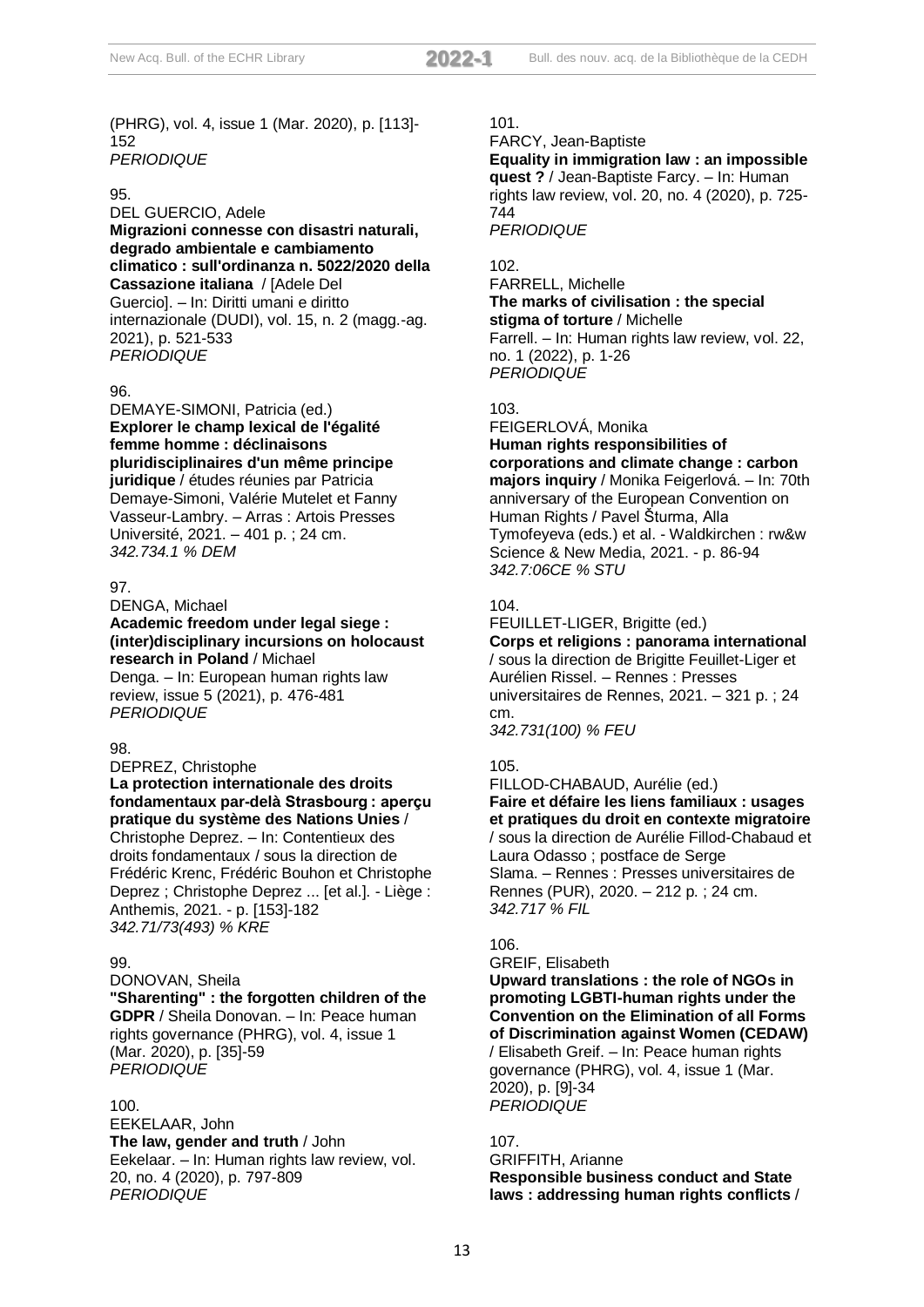Arianne Griffith, Lise Smit, Robert McCorquodale. – In: Human rights law review, vol. 20, no. 4 (2020), p. 641-673 *PERIODIQUE*

#### 108.

HAGUENAU-MOIZARD, Catherine **Le pacte sur la migration et l'asile de septembre 2020 : dossier thématique [collection of articles]** / Catherine Haguenau-Moizard ... [et al.]. – In: Europe des droits & [et] libertés = Europe of rights & [and] liberties, n° 4 (sept. 2021), p. [200]-250 *PERIODIQUE*

#### 109.

HATHAWAY, James C. **The rights of refugees under international law** / James C. Hathaway. – 2nd ed. – Cambridge ... [et al.] : Cambridge University Press, 2021. – lxix, 1382 p. ; 25 cm. *342.717 % HAT*

#### 110.

HERI, Corina

**The human right to land, for peasants and for all : tracing the social function of property to 1948** / Corina Heri. – In: Human rights law review, vol. 20, no. 3 (2020), p. 433- 452

*PERIODIQUE*

#### 111.

HODŽIĆ, Edin **Testing the limits of consociational imagination : the non-discrimination norm in divided societies** / Edin Hodžić. – In: Human rights law review, vol. 20, no. 3 (2020), p. 526-554 *PERIODIQUE*

#### 112.

HOFMANN, Andreas W. **Das "Corona"-Virus und die allgemeine Impfpflicht : eine neue Herausforderung für das Verfassungsrecht** / Andreas W. Hofmann und Stefan Neuhöfer. – In: Neue Zeitschrift für Verwaltungsrecht (NVwZ), Jahrg. 41, H. 1-2 (17. Jan. 2022), p. 19-24 *PERIODIQUE*

#### 113.

HOLZER, Lena

**What does it mean to be a woman in sports ? : An analysis of the jurisprudence of the Court of Arbitration for Sport** / Lena Holzer. – In: Human rights law review, vol. 20, no. 3 (2020), p. 387-411

*PERIODIQUE*

## 114.

HOSSAIN, Kamrul

**Protecting indigenous traditional knowledge through a holistic principlebased approach** / Kamrul Hossain and Rosa Maria Ballardini. – In: Nordic journal of human rights, vol. 39, no. 1 (Mar. 2021), p. 51-72 *PERIODIQUE*

#### 115.

JOVANOVIC, Marija

## **The essence of slavery : exploitation in human rights law** / Marija

Jovanovic. – In: Human rights law review, vol. 20, no. 4 (2020), p. 674-703 *PERIODIQUE*

116.

KEANE, David

**Mapping the International Convention on the Elimination of All Forms of Racial Discrimination as a living instrument** / David Keane. – In: Human rights law review, vol. 20, no. 2 (2020), p. 236-268 *PERIODIQUE*

#### 117.

KIESSLING, Andrea

**Corona-Massnahmen in Herbst und Winter 2021/22 nach Ende der "epidemischen**

**Lage" : Update** / Andrea Kiessling. – In: Neue Zeitschrift für Verwaltungsrecht (NVwZ), Jahrg. 41, H. 1-2 (17. Jan. 2022), p. 15-19 *PERIODIQUE*

#### 118.

KNETSCH, Jonas **La responsabilité des professionnels de santé face au tri des patients : dilemme éthique ou question juridique ?** / par Jonas Knetsch et Maxime Lassalle. – In: Recueil Dalloz, 198e année, n° 6 (17 févr. 2022), p. 286-287 *PERIODIQUE*

## 119.

KRENC, Frédéric (ed.) **Contentieux des droits fondamentaux** / sous la direction de Frédéric Krenc, Frédéric Bouhon et Christophe Deprez ; Christophe Deprez ... [et al.]. – Liège : Anthemis, 2021. – 188 p. ; 24 cm. *342.71/73(493) % KRE*

#### 120.

LEVINET, Michel **Réfléchir sur les droits et libertés** / Michel Levinet. – Limal : Anthemis ; Bruxelles : Nemesis, 2021. – 532 p. ; 22 cm. *342.7 % LEV*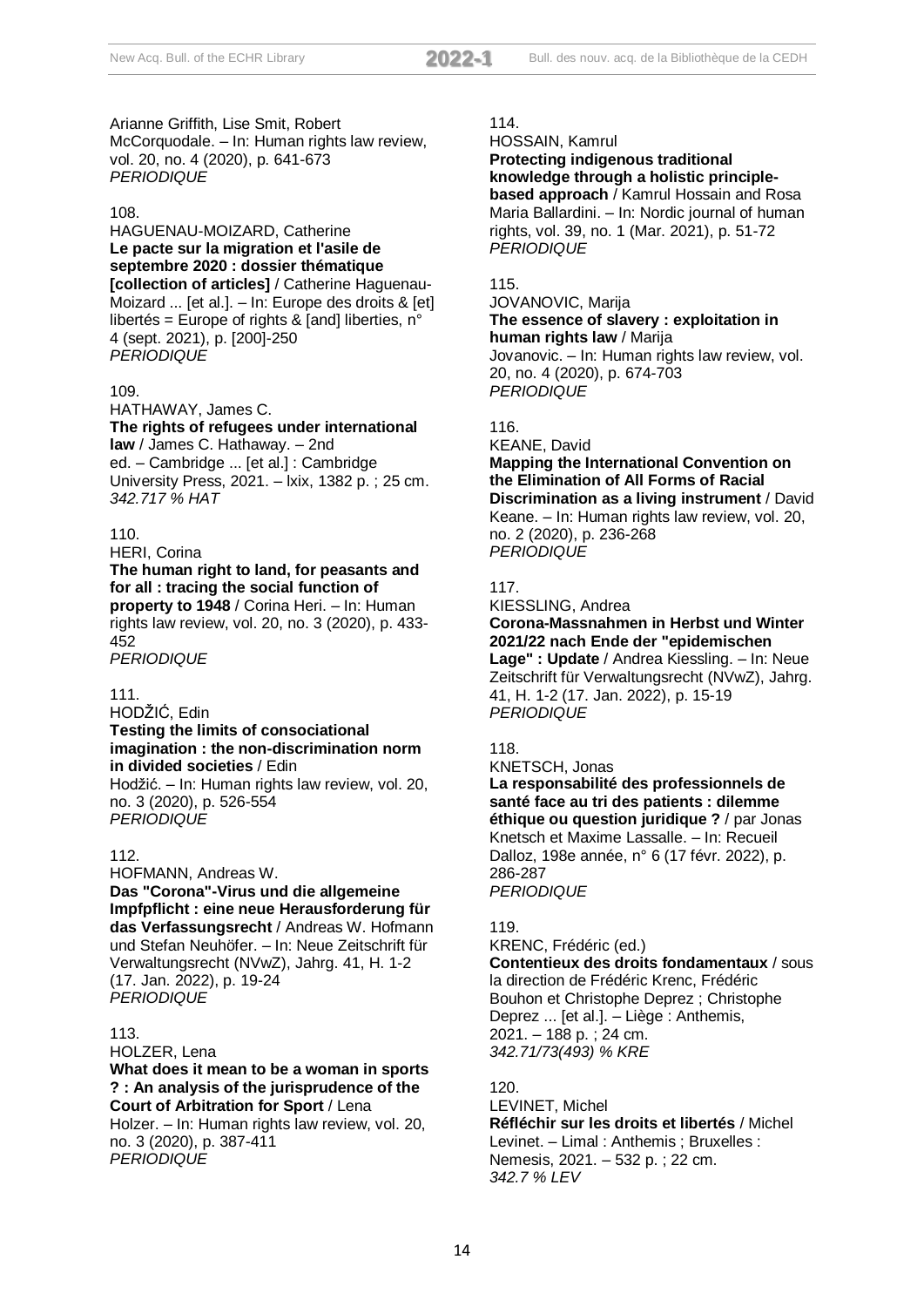LIANG WANG, Daniel Wei **Priority-setting and the right to health : synergies and tensions on the path to universal health coverage** / Daniel Wei Liang Wang. – In: Human rights law review, vol. 20, no. 4 (2020), p. 704-724 *PERIODIQUE*

## 122.

LINES, Rick

**"Treatment in liberty" human rights and compulsory detention for drug use** / Rick Lines, Julie Hannah and Giada Girelli. – In: Human rights law review, vol. 22, no. 1 (2022), p. 1-31 *PERIODIQUE*

#### 123.

LUNDGREN, Magnus **Emergency powers in response to COVID-19 : policy diffusion, democracy, and preparedness** / Magnus Lundgren … [et al.]. – In: Nordic journal of human rights, vol. 38, no. 4 (Dec. 2020), p. 305-318 *PERIODIQUE*

#### 124.

MAYER, Benoit **Climate change mitigation as an obligation under human rights treaties ?** / by Benoit Mayer. – In: American journal of international law, vol. 115, no. 3 (July 2021), p. 409-451 *PERIODIQUE*

#### 125.

MÖSTL, Markus **Building bridges between local governments and the scientific community to promote human rights** / Markus Möstl and Wanda Tiefenbacher. – In: European yearbook on human rights, vol. 2021, p. 651-660 *342.7 % col./EYHR*

## 126.

#### MOULY, Jean

**Force obligatoire du contrat et convictions religieuses du salarié à l'épreuve des discriminations : [note]** / par Jean Mouly. – In: Recueil Dalloz, 198e année, n° 9 (10 mars 2022), p. 492-496 *PERIODIQUE*

## 127.

MÜLLER, Amrei **Can armed non-State actors exercise jurisdiction and thus become human rights duty-bearers ?** / Amrei Müller. – In: Human rights law review, vol. 20, no. 2 (2020), p. 269- 305 *PERIODIQUE*

#### 128.

MURPHY, Cian C.

**Human rights advocacy after AB and the Supreme Court's "conservative approach"** / Cian C. Murphy. – In: European human rights law review, issue 5 (2021), p. 465-475 *PERIODIQUE*

#### 129.

MWANZA, Rosemary **Toxic spaces, community voices, and the promise of environmental human rights : lessons on the Owino Uhuru pollution incident in Kenya** / Rosemary Mwanza. – In: Nordic journal of human rights, vol. 38, no. 4 (Dec. 2020), p. 279-304 *PERIODIQUE*

## 130.

NÆSS, Hans Erik

## **In pursuit of clarity : a critique of sports governing bodies' conceptual inconsistency in human rights work** / Hans Erik Næss. – In: Nordic journal of human

rights, vol. 38, no. 3 (Sept. 2020), p. 205-220 *PERIODIQUE*

131.

#### NANNI, Riccardo **On the imperfect democracy and human rights nexus : China and Italy compared** / Riccardo Nanni. – In: Peace human rights governance (PHRG), vol. 4, issue 1 (Mar. 2020), p. [61]-87 *PERIODIQUE*

## 132.

NGUYÊN DUY, Iris **The limits to free speech on social media : on two recent decisions of the Supreme Court of Norway** / Iris Nguyên

Duy. – In: Nordic journal of human rights, vol. 38, no. 3 (Sept. 2020), p. 237-245 *PERIODIQUE*

## 133.

#### OETER, Stefan **Headscarf and burqa bans as battlegrounds for symbolic conflicts on cultural identity : has human rights protection ended up in a state of confusion ?** / by Stefan

Oeter. – In: Israel yearbook on human rights, vol. 50 (2020), p. 121-148 *342.7 % col./ISR*

## 134.

## OLIVA, Thiago Dias **Content moderation technologies : applying human rights standards to protect freedom of expression** / Thiago Dias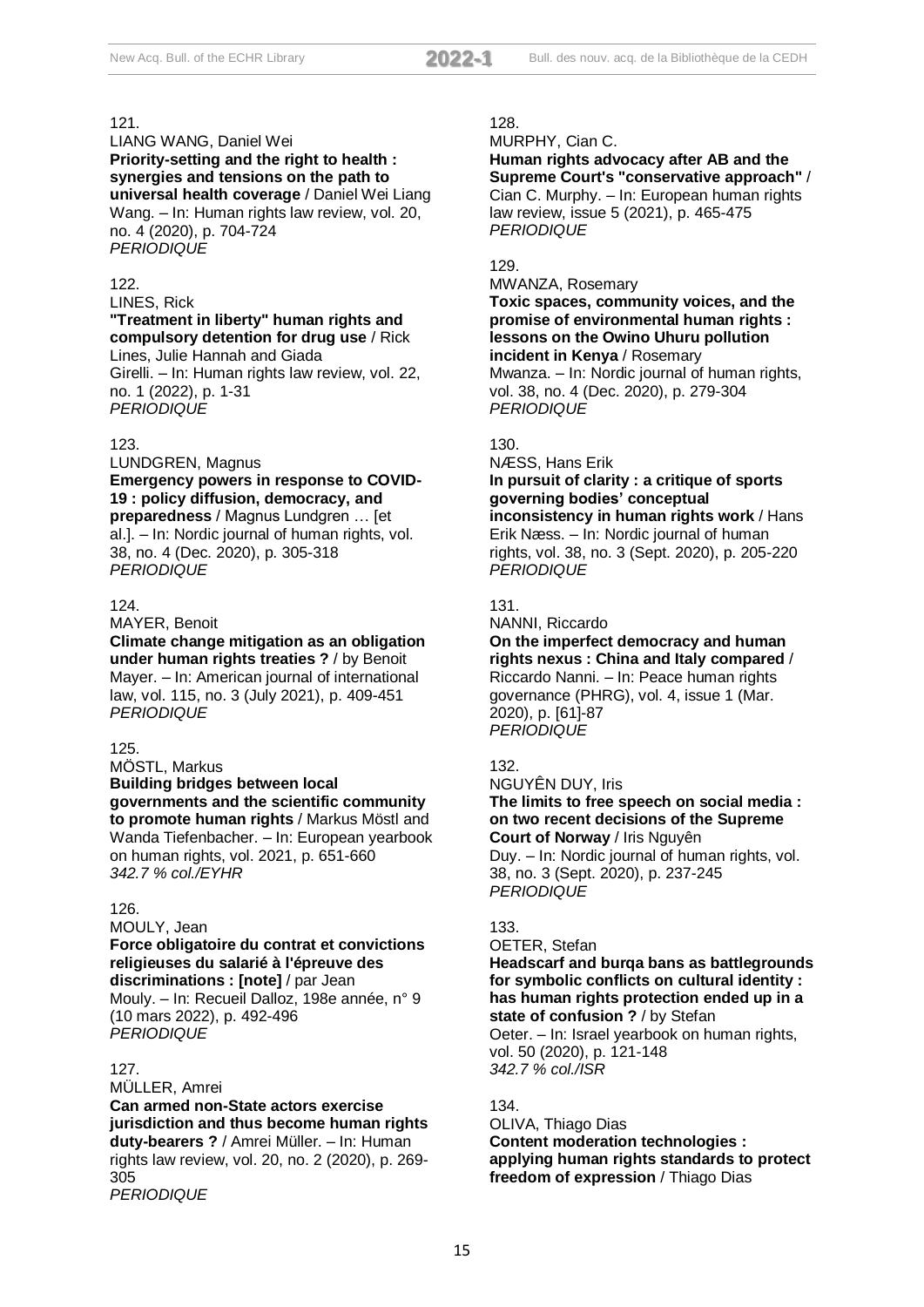Oliva. – In: Human rights law review, vol. 20, no. 4 (2020), p. 607-640 *PERIODIQUE*

#### 135.

## PAILLER, Ludovic **La délimitation de l'effet spatial des règles de droit par les droits fondamentaux** /

Ludovic Pailler. – In: Europe des droits & [et] libertés = Europe of rights & [and] liberties, n° 4 (sept. 2021), p. [168]-184 *PERIODIQUE*

## 136.

## PAPADOPOULOS, Nikolaos A. **Revisiting the Preamble of the European Social Charter : paper tiger or blessing in disguise ?** / Nikolaos A.

Papadopoulos. – In: Human rights law review, vol. 22, no. 1 (2022), p. 1-21 *PERIODIQUE*

## 137.

PEERS, Steve (ed.)

**The EU Charter of Fundamental Rights : a commentary** / edited by Steve Peers ... [et al.]. – 2nd ed. – Oxford ; New York ; Dublin : Hart ; [München] : Beck ; [Baden-Baden] : Nomos, 2021. – xliii, 1968 p. ; 25 cm. *342.7:06CO.EU % PEE*

## 138.

PIJNENBURG, Annick **Containment instead of refoulement : shifting State responsibility in the age of cooperative migration control ?** / Annick Pijnenburg. – In: Human rights law review, vol. 20, no. 2 (2020), p. 306-332 *PERIODIQUE*

## 139.

POLI, Ludovica **Sistema scolastici inclusivi tra empowerment delle persone con disabilità ed "educazione alla diversità"** / [Ludovica Poli]. – In: Diritti umani e diritto internazionale (DUDI), vol. 15, n. 2 (magg.-ag. 2021), p. 500- 510 *PERIODIQUE*

## 140.

POULIQUEN, Marine

**Les migrations procréatives des familles infertiles : une réflexion sur le contexte juridique franco-européen** / Marine Pouliquen. – In: Faire et défaire les liens familiaux : usages et pratiques du droit en contexte migratoire / sous la direction de Aurélie Fillod-Chabaud et Laura Odasso ; postface de Serge Slama. - Rennes : Presses universitaires de Rennes (PUR), 2020. - p. 139-154 *342.717 % FIL*

## 141.

## PUGNALE, Cristina **National human rights institutions : an emerging human rights actor in the European Union** / Cristina Pugnale and Mathilde Bénard. – In: European yearbook on human rights, vol. 2021, p. 499-537 *342.7 % col./EYHR*

# 142.

RAMI, Michael **Privatanklage und Prozesskosten nach dem Hass-im-Netz-Bekämpfungs-Gesetz** / von Michael Rami. – In: Österreichische Juristen-Zeitung (ÖJZ), Jahrg. [77], H. 1 (Jän. 2022), p. 5-8

*PERIODIQUE*

## 143.

ROUAS, Virginie **Towards mandatory human rights due diligence in the European Union ? : Opportunities and challenges for corporate accountability** / Virginie

Rouas. – In: European yearbook on human rights, vol. 2021, p. 449-473 *342.7 % col./EYHR*

## $144.$

#### SACHER, Sarah

**Risking children : the implications of predictive risk analytics across child protection and policing for vulnerable and marginalized children** / Sarah

Sacher. – In: Human rights law review, vol. 22, no. 1 (2022), p. 1-31 *PERIODIQUE*

## 145.

SALIMI, Farsam **Hass im Netz : das HiNBG und die Probleme des Straf-, Strafprozess- und Strafanwendungsrechts** / von Farsam Salimi. – In: Österreichische Juristen-Zeitung (ÖJZ), Jahrg. [77], H. 1 (Jän. 2022), p. 16-24 *PERIODIQUE*

## 146.

SCHILLING, Theodor **The recognition of human rights : a threefold myth** / Theodor Schilling. – In: Human rights law review, vol. 20, no. 2 (2020), p. 210-235 *PERIODIQUE*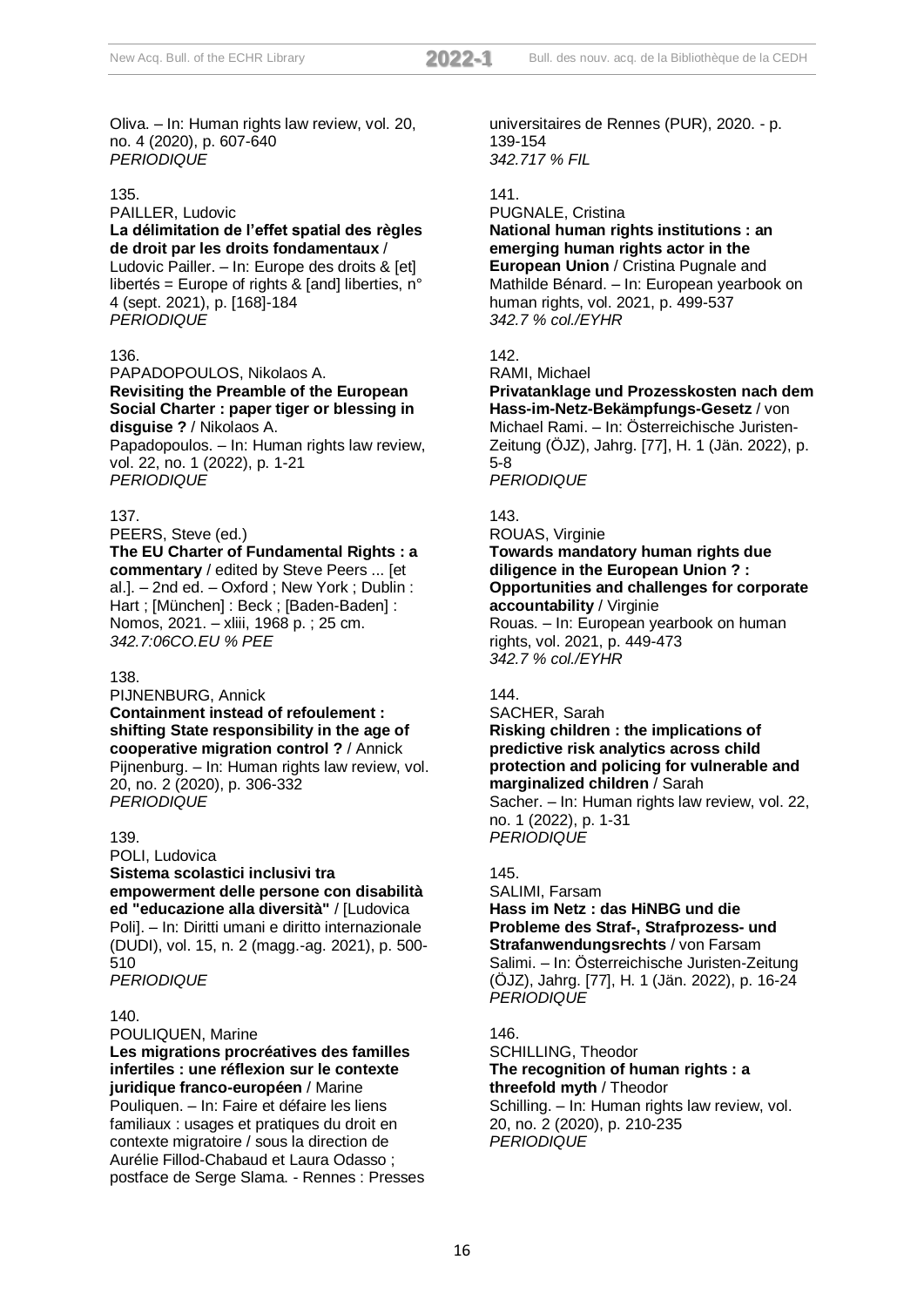SCHMAHL, Stefanie (ed.) **United Nations Convention on the Rights of the Child : article-by-article commentary** / [edited] by Stefanie Schmahl. - Baden-Baden: Nomos ; München : C.H. Beck ; Oxford : Hart, 2021. – xl, 655 p. ; 25 cm. *342.726.1 % SCH*

#### 148.

SIMIĆ, Jelena (ed.)

**Property law : challenges of the 21st century : proceedings [of the] International Scientific Conference held on 9 October, 2020 in Belgrade, Serbia** / Union University School of Law ; editors Jelena Simić, Aleksa Radonjić. – Belgrade : Union University School of Law, 2021. – 364 p. *DIGITAL*

#### 149.

SMITH, Tara

**Scientific purpose and human rights : evaluating General Comment No. 25 in light of major discussions in the Travaux Préparatoires of the Universal Declaration of Human Rights and International Covenant on Economic, Social, and Cultural Rights** / Tara Smith. – In: Nordic journal of human rights, vol. 38, no. 3 (Sept. 2020), p. 221-236

*PERIODIQUE*

## 150.

STRUELENS, Olivier **Le droit face à l'enlèvement parental international : la poursuite de l'intérêt de l'enfant au prisme du pluralisme juridique** / Olivier Struelens. – In: Faire et défaire les liens familiaux : usages et pratiques du droit en contexte migratoire / sous la direction de Aurélie Fillod-Chabaud et Laura Odasso ; postface de Serge Slama. - Rennes : Presses universitaires de Rennes (PUR), 2020. - p. 65- 79

*342.717 % FIL*

#### 151.

TAMBINI, Damian **What is journalism ? : The paradox of media privilege** / Damian Tambini. – In: European human rights law review, issue 5 (2021), p. 523-539 *PERIODIQUE*

#### 152.

TERWANGNE, Cécile de **L'illégalité nuancée de la surveillance numérique : la réponse des juridictions belge et française à l'arrêt La Quadrature du Net de la Cour de justice de l'Union** 

#### **européenne** / par Cécile de

Terwangne. – In: Revue trimestrielle des droits de l'homme, 33e année, n° 129 (1er janv. 2022), p. [3]-27 *PERIODIQUE*

## 153.

## THEIL, Stefan

**Towards the environmental minimum : environmental protection through human rights** / Stefan Theil. – Cambridge ... [et al.] : Cambridge University Press, 2021. – xix, 324 p. ; 24 cm. *342.735 % THE*

## 154.

TURANJANIN, Veljko

**The principle of immediacy versus the efficiency of criminal proceedings : do changes in the composition of the trial panel violate the right to a fair trial ?** / Veljko Turanjanin. – In: Nordic journal of human rights, vol. 39, no. 1 (Mar. 2021), p. 73-87 *PERIODIQUE*

#### 155.

TÜRK, Volker **Human rights in times of a pandemic [collection of articles]** / Volker Türk ... [et al.]. – In: European yearbook on human rights, vol. 2021, p. [1]-404 *342.7 % col./EYHR*

## 156.

TÜRKELLI, Gamze Erdem **New frontiers in children's rights : between protection and empowerment : special issue [collection of articles]** / Gamze Erdem Türkelli … [et al.]. – In: Nordic journal of human rights, vol. 39, no. 2 (June 2021), p. 103-203 *PERIODIQUE*

#### 157.

UECHTRITZ, Michael **Der Klimaschutz-Beschluss des Bundesverfassungsgerichts : Auswirkungen auf Planungs- und Genehmigungsentscheidungen** / Michael Uechtritz und Marc Ruttloff. – In: Neue Zeitschrift für Verwaltungsrecht (NVwZ), Jahrg. 41, H. 1-2 (17. Jan. 2022), p. 9-15 *PERIODIQUE*

#### 158.

VASSEUR-LAMBRY, Fanny **Les femmes saisies par le droit européen ou comment le droit européen contribue à la lutte contre les discriminations et les stéréotypes de genre** / Fanny Vasseur-Lambry. – In: Explorer le champ lexical de l'égalité femme homme : déclinaisons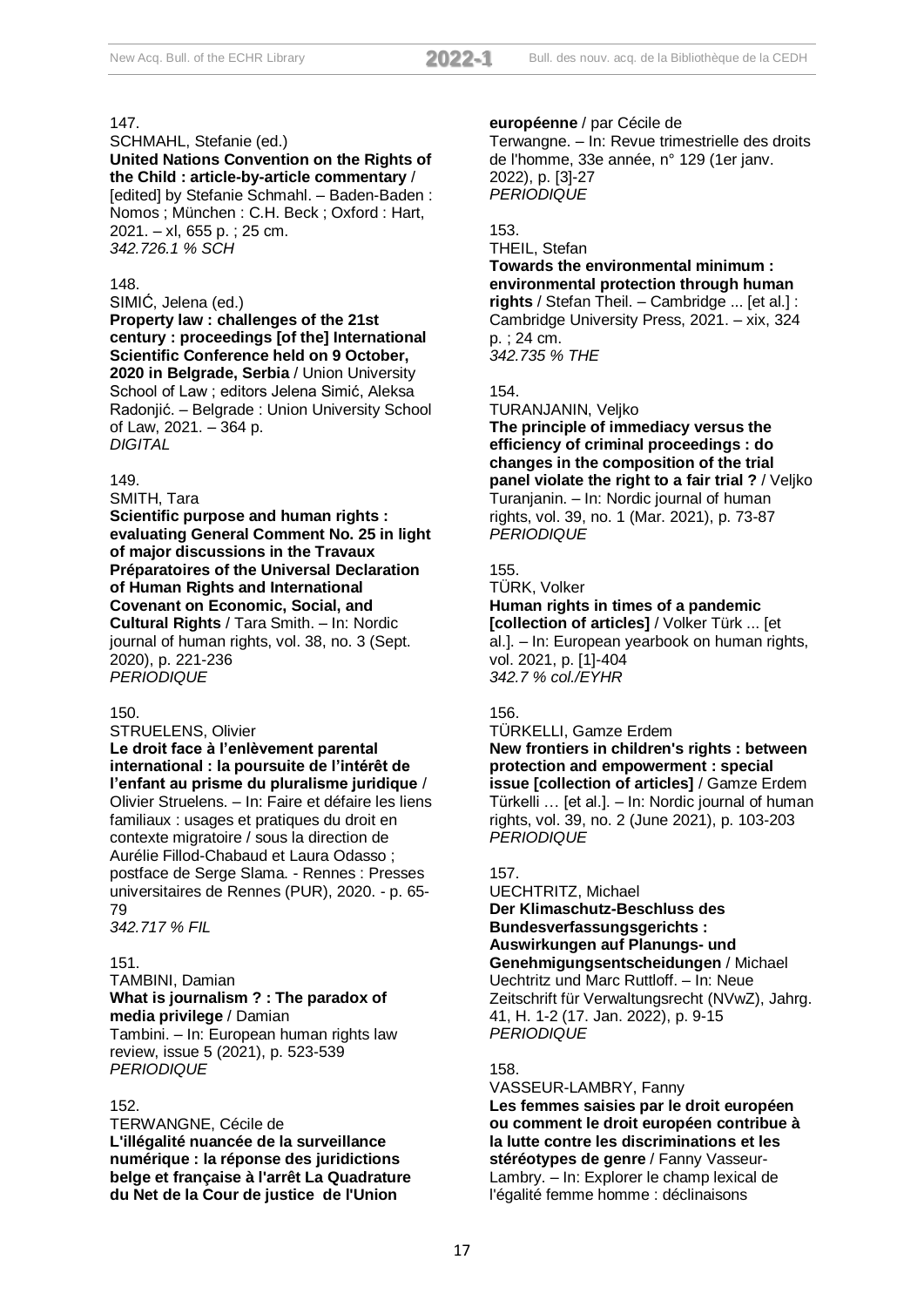pluridisciplinaires d'un même principe juridique / Etudes réunies par Patricia Demaye-Simoni, Valérie Mutelet et Fanny Vasseur-Lambry - Arras : Artois Presses Université, 2021. - p. [311]-329 *342.734.1 % DEM*

## 159.

## WEISS, Wolfgang **Zum unzureichenden Schutz vor Zwangsprostitution in Deutschland** /

Wolfgang Weiss und Stefanie Höfer. – In: Neue Zeitschrift für Verwaltungsrecht (NVwZ), Jahrg. 41, H. 1-2 (17. Jan. 2022), p. 31-32 *PERIODIQUE*

## 160.

WOUTERS, Jan

## **The European Union and human rights :**

**analysis, cases, materials** / Jan Wouters and Michal Ovad́ek ; with the editorial assistance of Katrien Martens. – Oxford ; New York : Oxford University Press, 2021. – xliii, 723 p. ; 25 cm. *342.7:06CO.EU % WOU*

# **Law / Droit**

## 161.

CASTELNAU, Hervé **Société à mission : purpose washing ou engagement sincère ?** / Hervé Castelnau. – In: La Semaine juridique : édition générale (JCP), 96e année, n° 10 (14 mars 2022), p. 520

## 162.

CITRONI, Gabriella

*PERIODIQUE*

**Consequences of the lack of criminalization of enforced disappearance at the domestic level : the Italian experience** / Gabriella Citroni. – In: Journal of international criminal justice, vol. 19, no. 3 (July 2021), p. 675-695 *PERIODIQUE*

## 163.

COLAVITTI, Romélien (ed.) **Question prioritaire de constitutionnalité (QPC) et Etat de droit** / sous la direction de Romélien Colavitti et Sophie Corioland ; préface de Dominique Rousseau. – Paris : L'Harmattan, 2021. – 214 p. ; 22 cm. *342(44) % COL*

## 164.

JAEGER, Thomas **Update PSPP-Urteil : kein showdown in Luxemburg : zum**

## **Vertragsverletzungsverfahren nach dem PSPP-Urteil des deutschen**

**Bundesverfassungsgerichts** / von Thomas Jaeger. – In: Österreichische Juristen-Zeitung (ÖJZ), Jahrg. [77], H. 1 (Jän. 2022), p. 9-15 *PERIODIQUE*

## 165.

JAÏS, Jean-Charles **La confidentialité des correspondances internationales des avocats et juristes en entreprise : la question du droit applicable** / Jean-Charles Jaïs, Claudia Cavicchioli, Anne de Mazières. – In: Journal du droit international - Clunet, 147e année, n° 4 (oct.-nov-déc. 2020), p. [1231]-1249 *PERIODIQUE*

## 166.

KLEIDER, Elodie **Travailler en Suisse et divorcer en France : le partage du deuxième pilier, compétence exclusive des juridictions suisses** / Elodie Kleider. – In: Journal du droit international - Clunet, 147e année, n° 3 (juil.-août-sept. 2020), p. [923]-936 *PERIODIQUE*

## 167.

LASSERRE, Bruno **Die Mündlichkeit im französischen Verwaltungsprozess : ein Blick in Gegenwart und Zukunft** / Bruno Lasserre. – In: Neue Zeitschrift für Verwaltungsrecht (NVwZ), Jahrg. 41, H. 1-2 (17. Jan. 2022), p. 41-44 *PERIODIQUE*

## 168.

LEGENDRE, Clémentine **La coordination du mouvement sportif international et des ordres juridiques étatiques et supra-étatiques** / Clémentine Legendre ; préface de Sylvain Bollée. – Paris : L.G.D.J. : Lextenso, 2020. – xiv, 503 p. ; 24 cm. *344.8 % LEG*

# 169.

MARTINI, Mario **Gesichtserkennung im Spannungsfeld zwischen Freiheit und Sicherheit** / Mario Martini. – In: Neue Zeitschrift für Verwaltungsrecht (NVwZ), Jahrg. 41, H. 1-2 (17. Jan. 2022), p. 30-31 *PERIODIQUE*

## 170. MEURANT, Cédric **L'Etat étranger devant le juge administratif français** / Cédric Meurant. – In: Journal du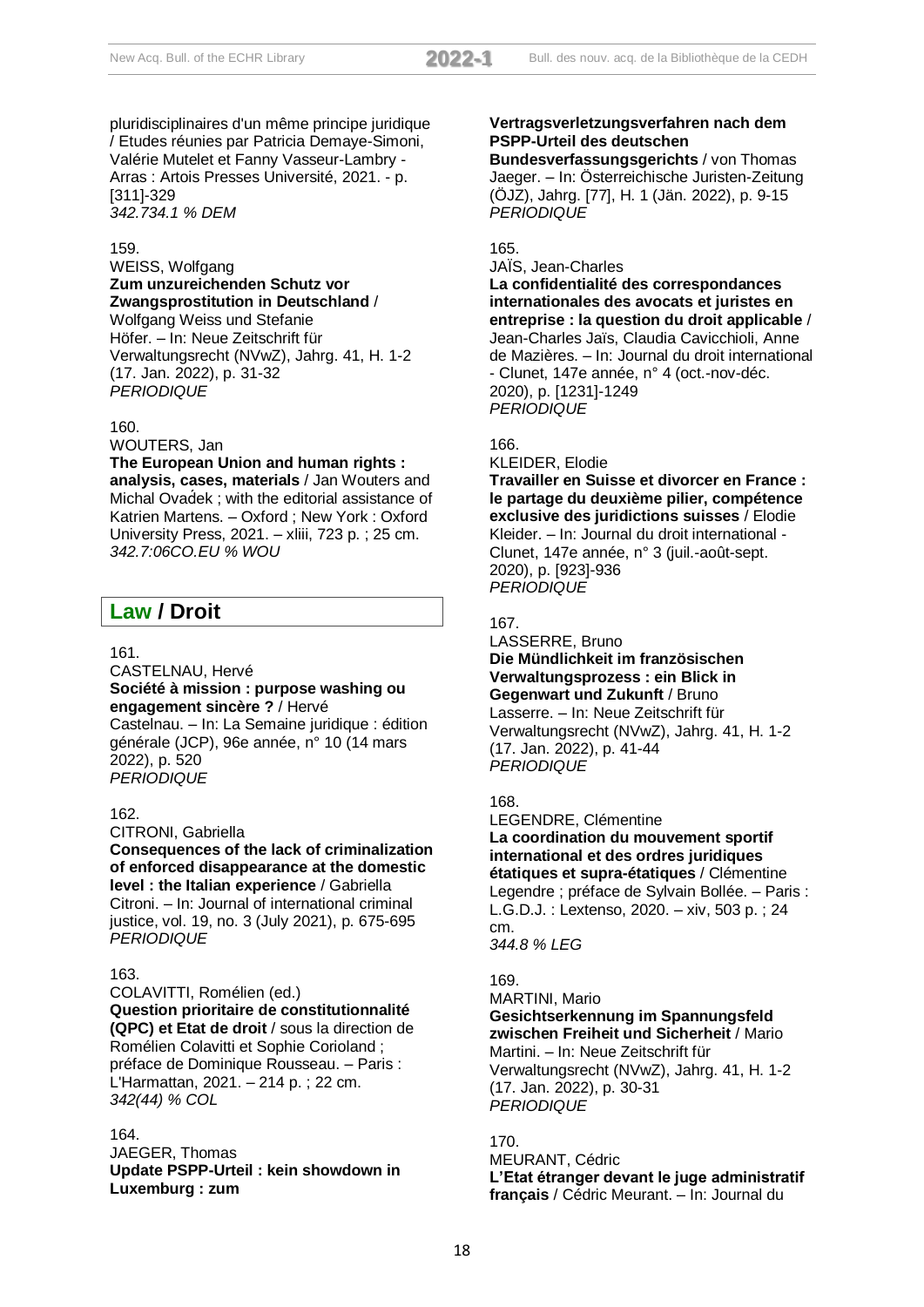droit international - Clunet, 148e année, n° 4 (oct.-nov.-déc. 2021), p. [1277]-1301 *PERIODIQUE*

## 171.

#### RAITIO, Juha **The rule of law in contemporary Finland : not just a rhetorical balloon** / Juha

Raitio. – In: The future of Europe : political and legal integration beyond Brexit / edited by Antonina Bakardjieva Engelbrekt and Xavier Groussot. - Oxford ... [et al.] : Hart, 2021. - p. [195]-208 *341.1(4) % col./SWE*

## 172.

SAYAPIN, Sergey **The Yanukovych trial in Ukraine : a revival of the crime of aggression ?** / by Sergey Sayapin. – In: Israel yearbook on human rights, vol. 50 (2020), p. 63-79 *342.7 % col./ISR*

# **European Law / Droit européen**

## 173.

BAKARDJIEVA ENGELBREKT, Antonina (ed.) **The future of Europe : political and legal integration beyond Brexit** / edited by Antonina Bakardjieva Engelbrekt and Xavier Groussot. – Oxford ... [et al.] : Hart, 2021. – xxviii, 301 p. ; 24 cm. *341.1(4) % col./SWE*

## 174.

BERLIN, Dominique **Révocation d'une amnistie et mandat d'arrêt européen** / Dominique Berlin. – In: La Semaine juridique : édition générale (JCP), 96e année, n° 1 (10 janv. 2022), p. 48 *PERIODIQUE*

## 175.

#### CHAMON, Merijn **Provisional application of treaties : the EU's contribution to the development of international law** / Merijn

Chamon. – In: European journal of international law, vol. 31, no. 3 (Aug. 2020), p. 883-915 *PERIODIQUE*

## 176.

DHENNE, Matthieu **La Juridiction unifiée des brevets : l'avenir du droit des brevets en Europe ?** / Matthieu Dhenne. – In: Recueil Dalloz, 198e année, n° 6 (17 févr. 2022), p. 344 *PERIODIQUE*

## 177.

MOYA, Djoleen

#### **Conflits intra-européens de lois et conflits de souverainetés** / Djoleen

Moya. – In: Journal du droit international - Clunet, 147e année, n° 2 (avril-mai-juin 2020), p. [529]-569 *PERIODIQUE*

## 178.

ÖSTLUND, Allison **Levelling the playing field : the ex officio mandate of national judges under EU fundamental rights law** / Allison Östlund. – In: European human rights law review, issue 5 (2021), p. 509-522 *PERIODIQUE*

## 179.

PINGEL, Isabelle

**Les valeurs dans les traités européens : consécration, contestations** / Isabelle Pingel. – In: Journal du droit international - Clunet, 147e année, n° 3 (juil.-août-sept. 2020), p. [845]-854 *PERIODIQUE*

## 180.

## PINGEL, Isabel **Les valeurs dans les traités européens : illustrations** / Isabel Pingel. – In: Journal du droit international - Clunet, 147e année, n° 4 (oct.-nov-déc. 2020), p. [1169]-1192 *PERIODIQUE*

## 181.

THOMAS, Etienne **La procédure de retour de l'enfant à l'aune du règlement Bruxelles 2 ter** / Etienne Thomas. – In: Journal du droit international - Clunet, 147e année, n° 3 (juil.-août-sept. 2020), p. [897]-922 *PERIODIQUE*

# **International Law / Droit international**

## 182.

AMBOS, Kai

**Treatise on international criminal law. Volume I, Foundations and general part** / Kai Ambos ; with the assistance of Alexander Heinze, Peter Rackow, Jacopo Governa. – 2nd ed. – Oxford ; New York : Oxford University Press, 2021. – lxv, 587 p. ; 26 cm. *341.4 % AMB*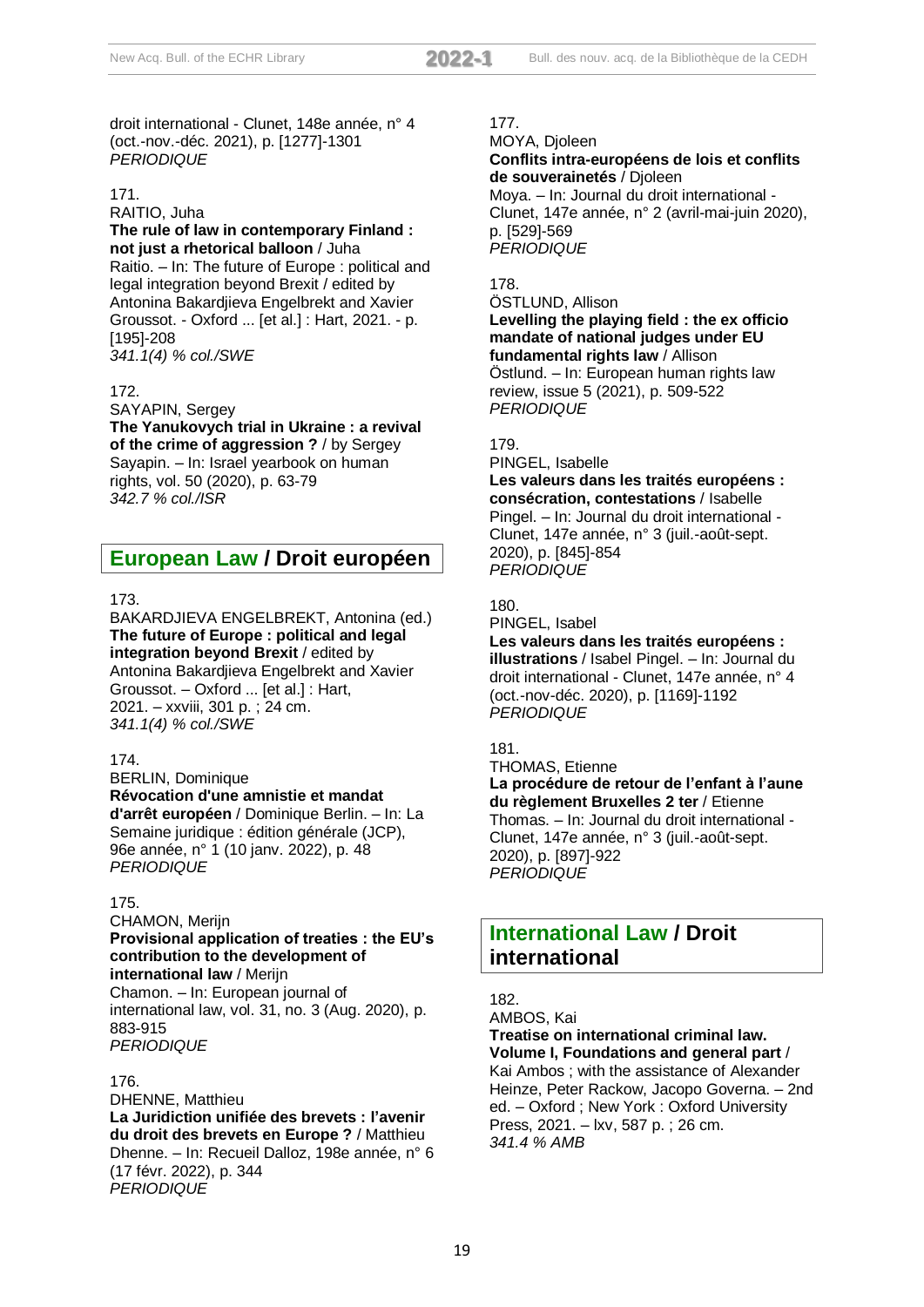ANDELA, Jolanda Jacelien **Examining the norm of customary international law that criminalises the international use of starvation of the civilian population as a method of warfare** / Jolanda Jackelien Andela. – In: Yearbook of international humanitarian law, vol. 23 (2020), p. 63-84 *342.78 % col./TMC*

184.

BARBER, Rebecca J.

**Does international law permit the provision of humanitarian assistance without host State consent ? : Territorial integrity, necessity and the determinative function of the General Assembly** / Rebecca J. Barber. – In: Yearbook of international humanitarian law, vol. 23 (2020), p. 85-121 *342.78 % col./TMC*

#### 185.

BOISSON DE CHAZOURNES, Laurence (ed.) **Enjeux et perspectives : droit international, droit de la mer, droits de l'homme : mélanges en l'honneur de la professeure Haritini Dipla : liber amicorum Haritini Dipla**

/ coordonnés par Laurence Boisson de Chazournes ... [et al.]. – Paris : Pedone, 2020. – 574 p. ; 25 cm. *341.01(082) % DIP*

## 186.

BRITO, Wladimir **Direito internacional público** / Wladimir Brito. – Coimbra : Almedina, 2021. – 686 p. ; 23 cm. *341.01 % BRI*

#### 187.

BUSCEMI, Martina (ed.) **L'"esplosione" del contenzioso interstatale sui diritti umani tra aspettative e realità [collection of articles]** / [a cura di Martina Buscemi e Cesare Pitea]. – In: Diritti umani e diritto internazionale (DUDI), vol. 15, n. 2 (magg.-ag. 2021), p. 355-433 *PERIODIQUE*

#### 188.

DAHL, Arne Willy **Equality before the law ? : Some reflections on the defence of obedience to superior orders** / by Arne Willy Dahl. – In: Israel yearbook on human rights, vol. 50 (2020), p. 81-96 *342.7 % col./ISR*

## 189.

DINSTEIN, Yoram

**Law of armed conflict manuals** / Yoram Dinstein. – In: Yearbook of international humanitarian law, vol. 23 (2020), p. 3-19 *342.78 % col./TMC*

## 190.

DÖRMANN, Knut (ed.) **Commentary on the Third Geneva Convention : Convention (III) relative to the Treatment of Prisoners of War** / editorial committee : Knut Dörmann ... [et al.] ; project team : Jean-Marie Henckaerts ... [et al.]. – Cambridge ... [et al.] : Cambridge University Press, 2021. – 2 vols. (xxvi, 2211 p.) ; 26 cm. *341.33 % INT*

#### 191.

ESTRELLA FARIA, José Angelo **La protection des biens culturels d'intérêt religieux en droit international public et en droit international privé** / par José Angelo Estrella Faria. – In: Académie de droit international de la Haye : recueil des cours = Hague Academy of International Law : collected courses, t. 421 (2021), p. [9]-333 *341 % col./ADI*

## 192.

#### FORCESE, Craig **Homeward bound ? : International law and a State's obligation to repatriate nationals affiliated with Da'esh** / by Craig

Forcese. – In: Israel yearbook on human rights, vol. 51 (2021), p. 135-164 *342.7 % col./ISR*

## 193.

GAETA, Paula **Cassesse's international law** / Paola Gaeta, Jorge E. Viñuales, Salvatore Zappalá. – 3rd ed. – Oxford ; New York : Oxford University Press, 2020. – lv, 556 p. ; 25 cm. *341.01 % CAS*

#### 194.

GARCIA-CASAS, María **The crime of unconstitutional change of government : concept and main hurdles in its implementation** / María García-

Casas. – In: Journal of international criminal justice, vol. 19, no. 3 (July 2021), p. 565-581 *PERIODIQUE*

#### 195.

GILL, Terry D. **Twelve key questions on self-defence against non-state actors : and some answers** / byTerry D. Gill and Kinga Tibori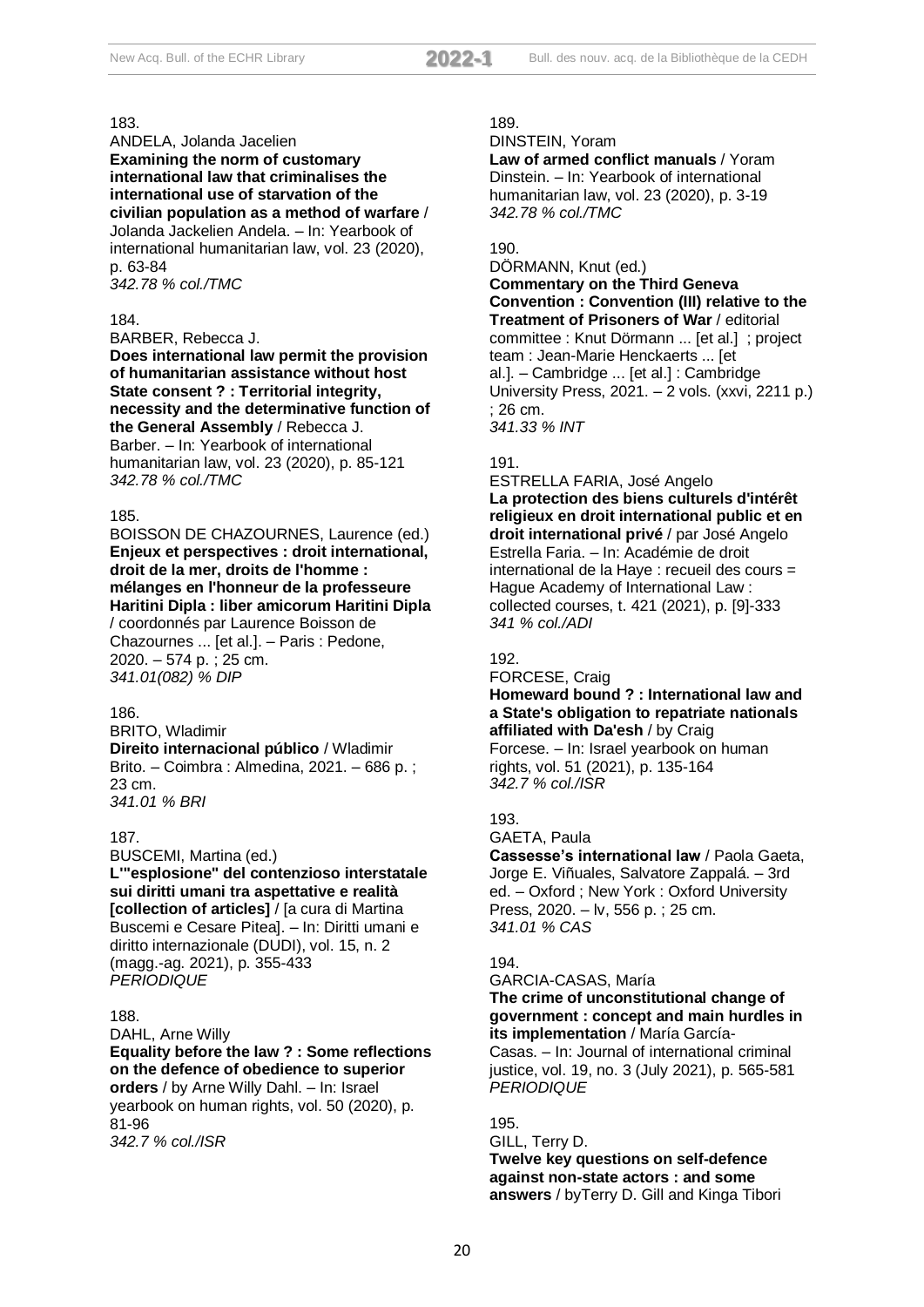Szabó. – In: Israel yearbook on human rights, vol. 50 (2020), p. 167-205 *342.7 % col./ISR*

#### 196.

HARRISON DINNISS, Heather A. **A room full of experts : expert manuals and their influence on the development of international law** / Heather A. Harrison Dinniss. – In: Yearbook of international humanitarian law, vol. 23 (2020), p. 21-34 *342.78 % col./TMC*

#### 197.

HEINTSCHEL VON HEINEGG, Wolff **Internationally legal responses to hybrid threats** / by Wolff Heintschel von Heinegg. – In: Israel yearbook on human rights, vol. 50 (2020), p. 207-222 *342.7 % col./ISR*

## 198.

HOLLIS, Duncan B. (ed.) **The Oxford guide to treaties** / edited by Duncan B. Hollis. – 2nd ed. – Oxford ; New York : Oxford University Press, 2020. – lxxii, 824 p. ; 26 cm. *341.242 % HOL*

#### 199.

IRVING, Emma (ed.) **New technologies and the investigation of international crimes : special issue [collection of articles]** / edited by Emma Irving … [et al.]. – In: Journal of international criminal justice, vol. 19, no. 1 (March 2021), p. [1]-225 *PERIODIQUE*

#### 200.

KARAGIANNIS, Syméon **Les obligations de l'Etat côtier face aux dangers pour la navigation maritime dans ses eaux côtières** / Syméon

Karagiannis. – In: Journal du droit international - Clunet, 147e année, n° 2 (avril-mai-juin 2020), p. [457]-527 *PERIODIQUE*

#### $201$

KLEIN, Eckart

**States reports to human treaty bodies : an historical introduction** / by Eckart Klein and David Kretzmer. – In: Israel yearbook on human rights, vol. 50 (2020), p. 97-119 *342.7 % col./ISR*

#### 202.

KLONOWSKA, Klaudia **Article 36 : review of AI decision-support system and other emerging technologies of**  **warfare** / Klaudia Klonowska. – In: Yearbook of international humanitarian law, vol. 23 (2020), p. 123-153 *342.78 % col./TMC*

### 203.

#### LIN, Herbert

#### **Foreign cyberattacks against civilians : focus [collection of articles]** / Herbert Lin ... [et al.]. – In: European journal of international law, vol. 31, no. 3 (Aug. 2020), p. 917-1003

*PERIODIQUE*

# $204$

MAHMOUDI, Said

**Self-defence and the "unwilling or unable" States** / by Said Mahmoudi. – In: Académie de droit international de la Haye : recueil des cours = Hague Academy of International Law : collected courses, t. 422 (2021), p. [249]-399 *341 % col./ADI*

#### 205.

MALJEAN-DUBOIS, Sandrine

**Le droit international de la biodiversité** / par Sandrine Maljean-Dubois. – In: Académie de droit international de la Haye : recueil des cours = Hague Academy of International Law : collected courses, t. 407 (2020), p. [123]-542 *341 % col./ADI*

#### 206.

McLAUGHLIN MITCHELL, Sara **Judicialization of the sea : bargaining in the shadow of UNCLOS** / by Sara McLaughlin Mitchell and Andrew P. Owsiak. – In: American journal of international law, vol. 115, no. 4 (Oct. 2021), p. 579-621 *PERIODIQUE*

#### 207.

MÉGRET, Frédéric **Are there "inherently sovereign functions" in international law ?** / by Frédéric

Mégret. – In: American journal of international law, vol. 115, no. 3 (July 2021), p. 452-492 *PERIODIQUE*

## 208.

MURASE, Shinya **Epidemics and international law = Les épidémies et le droit international** /

rapporteur : Shinya Murase. – In: Annuaire de l'Institut de droit international : session en ligne, 2021 = Yearbook of the Institute of International Law : session online, 2021, vol. 81, p. 37-150 *341 % col./IDI*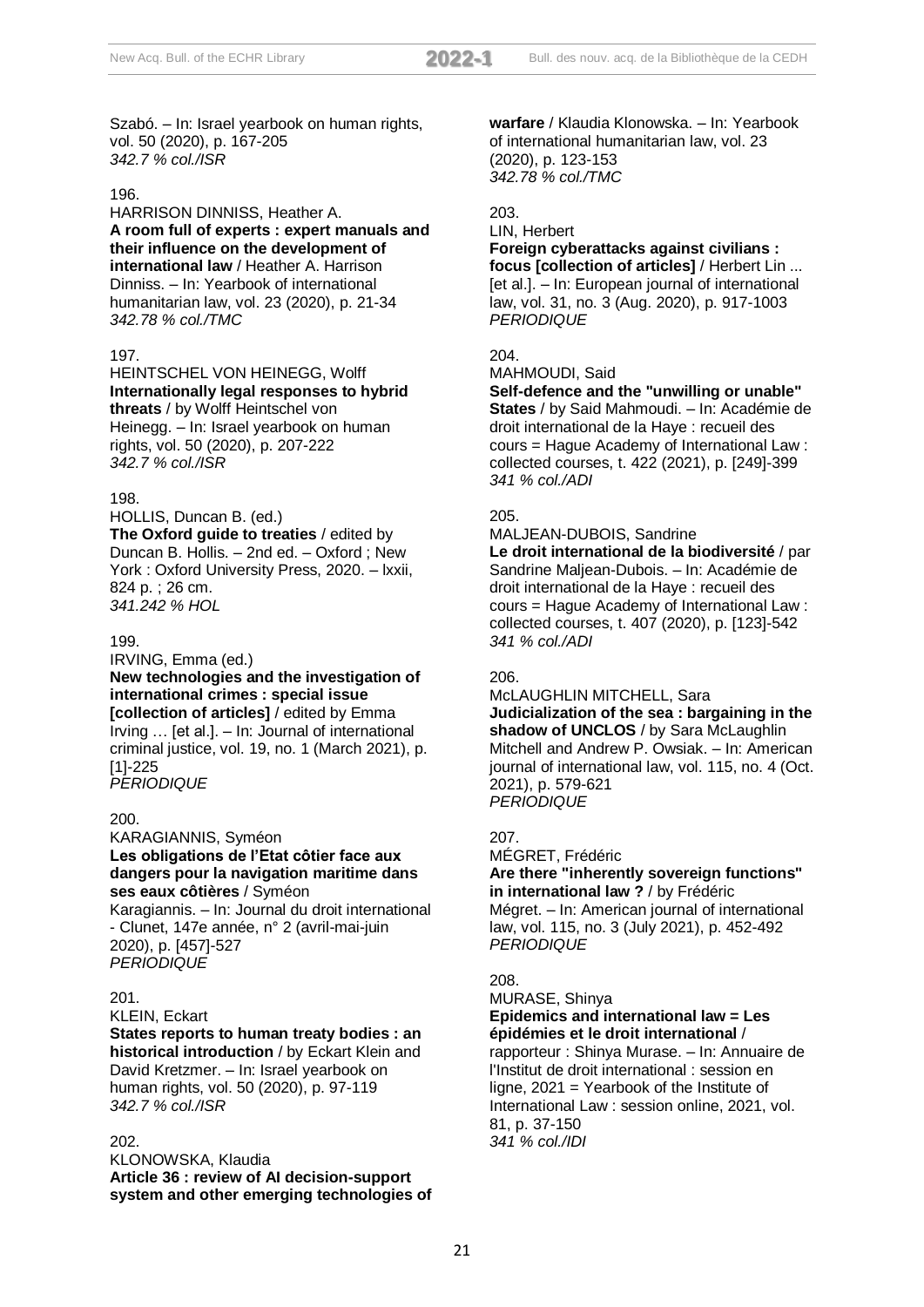PEREZ-LEON-ACEVEDO, Juan-Pablo **Victims at the Central African Republic's Special Criminal Court** / Juan-Pablo Perez-Leon-Acevedo. – In: Nordic journal of human rights, vol. 39, no. 1 (Mar. 2021), p. 1-17 *PERIODIQUE*

#### 210.

#### PERRAKIS, Stelios

**La protection internationale au profit des personnes vulnérables en droit international des droits de l'homme** / par Stelios Perrakis. – In: Académie de droit international de la Haye : recueil des cours = Hague Academy of International Law : collected courses, t. 420 (2021), p. [9]-497 *341 % col./ADI*

#### 211.

POCAR, Fausto

## **Droits de l'homme et droit international privé = Human rights and private**

**international law** / rapporteur : Fausto Pocar. – In: Annuaire de l'Institut de droit international : session en ligne, 2021 = Yearbook of the Institute of International Law : session online, 2021, vol. 81, p. 1-22 *341 % col./IDI*

## 212.

SHARVIT BARUCH, Pnina **Humanitarian ceasefire agreements and the law of armed conflict** / by Pnina Sharvit Baruch, Corinna Dau, and Shavit Rissin. – In: Israel yearbook on human rights, vol. 50 (2020), p. 19-61 *342.7 % col./ISR*

## 213.

SICILIANOS, Linos-Alexandre **L'administration territoriale par les Nations Unies et d'autres institutions internationales habilitées par les Nations Unies = Territorial administration by the United Nations and other international institutions endorsed by the United Nations** / Linos-Alexandre Sicilianos. – In: Annuaire de l'Institut de droit international : session en ligne, 2021 = Yearbook of the Institute of International Law : session online, 2021, vol. 81, p. 151-278 *341 % col./IDI*

## 214.

VANHEUSDEN, Alfons

**The Leuven Manual on the international law applicable to peace operations : an ambitious sui generis expert panel manual with time on its side ?** / Alfons

Vanheusden. – In: Yearbook of international humanitarian law, vol. 23 (2020), p. 35-59 *342.78 % col./TMC*

## 215.

VISWANATH, Raghavi **International crimes ? : Focus on current situations : symposium [collection of articles]** / Raghavi Viswanath, Sven Peterke and Carlos Vasconcelos. – In: Journal of international criminal justice, vol. 19, no. 3 (July 2021), p. 611-673 *PERIODIQUE*

# **International Courts / Cours internationales**

## 216.

AMBOS, Kai (ed.) **Rome Statute of the International Criminal Court : article-by-article commentary** / edited by Kai Ambos. – 4th ed. – München : C.H. Beck ; Oxford : Hart ; Baden-Baden : Nomos, 2022. – lxi, 3064 p. ; 25 cm. *341.4CPI % TRI*

## 217.

BENEZECH, Ludovic

**Réflexions sur l'ouverture de la Cour de justice de l'Union européenne à la jurisprudence de la Cour internationale de justice** / Ludovic Benezech. – In: Journal du droit international - Clunet, 147e année, n° 4 (oct.-nov-déc. 2020), p. [1193]-1211 *PERIODIQUE*

## 218.

BIRKETT, Daley J.

**Asset freezing at the European and Inter-American Courts of Human Rights : lessons for the International Criminal Court, the United Nations Security Council and States** / Daley J. Birkett. – In: Human rights law review, vol. 20, no. 3 (2020), p. 502-525 *PERIODIQUE*

## 219.

BREITLER, Christian **The Court of Justice of the European Union and human rights in 2020** / Christian Breitler and Martin Traussnigg. – In: European yearbook on human rights, vol. 2021, p. 617- 648

*342.7 % col./EYHR*

## 220.

CANÇADO TRINDADE, Antônio Augusto **Reflections on the realization of justice in the era of contemporary international**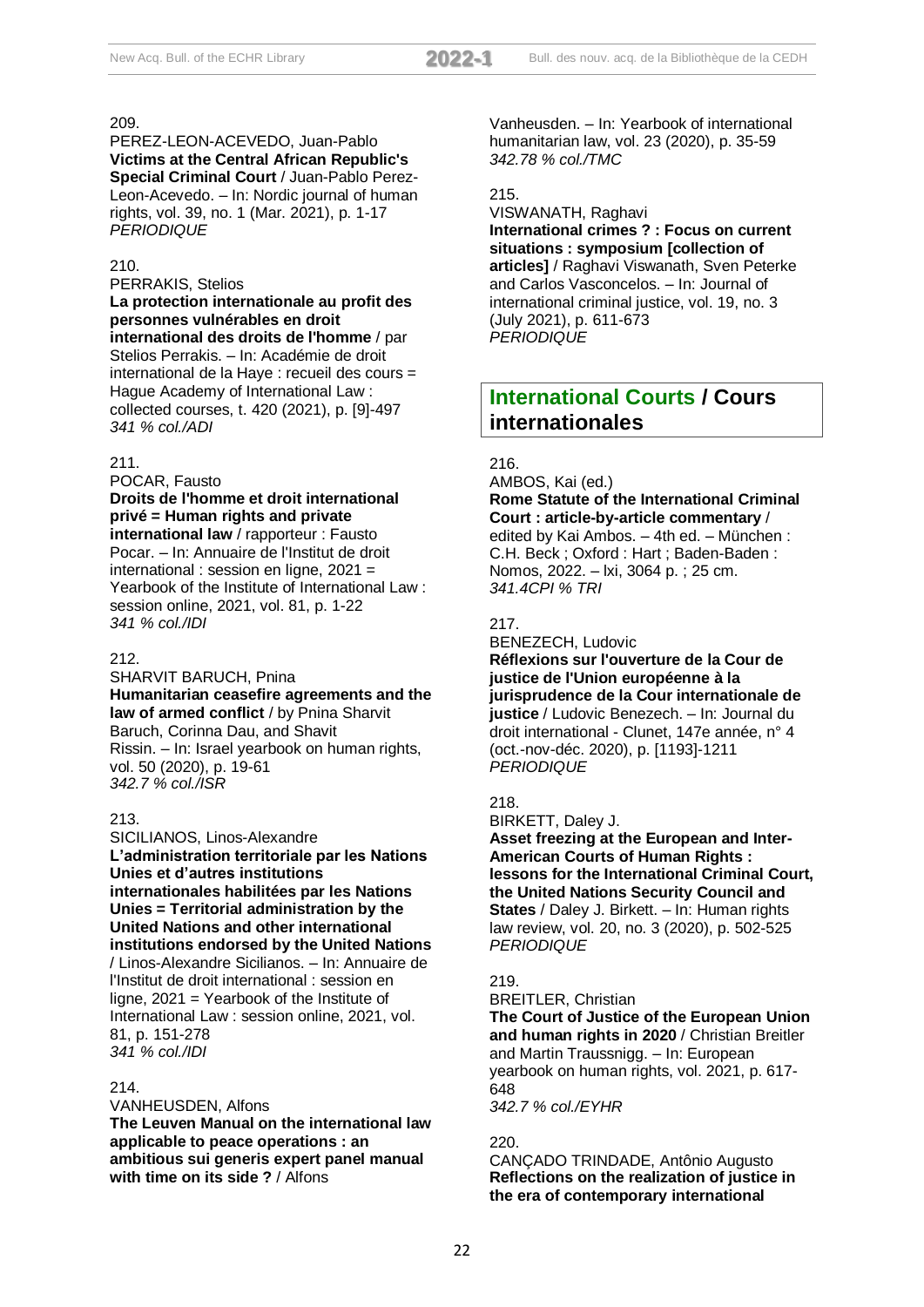**tribunals** / by Antônio Augusto Cançado Trindade. – In: Académie de droit international de la Haye : recueil des cours = Hague Academy of International Law : collected courses, t. 408 (2020), p. [9]-87 *341 % col./ADI*

## 221.

## CONTESSE, Jorge

#### **The rule of advice in international human**

**rights law** / by Jorge Contesse. – In: American journal of international law, vol. 115, no. 3 (July 2021), p. 367-408 *PERIODIQUE*

#### 222.

DERLÉN, Mattias (ed.)

**The Court of Justice of the European Union : multidisciplinary perspectives** / edited by Mattias Derlén and Johan Lindholm. – Oxford ... [et al.] : Hart, 2020. – xii, 233 p. ; 24 cm. *341.1(4) % col./SWE*

#### 223.

#### DOUGLAS, Lawrence

**The United States and the ICC : the court that cannot operate against us** / Lawrence Douglas. – In: Journal of international criminal justice, vol. 19, no. 3 (July 2021), p. 477-484 *PERIODIQUE*

#### $224$

EBOE-OSUJI, Chile

#### **The cause of all humanity : why the United States should support the International Criminal Court** / Chile Eboe-

Osuji. – In: Journal of international criminal justice, vol. 19, no. 3 (July 2021), p. 469-476 *PERIODIQUE*

#### 225.

#### GILL-PEDRO, Eduardo **EU environmental rights as human rights : some methodological difficulties facing European courts** / Eduardo Gill-

Pedro. – In: Environmental rights in Europe and beyond / edited by Sanja Bogojević and Rosemary Rayfuse ; [with a foreword by Lisa Heinzerling]. - Oxford ... [et al.] : Hart, 2020 - p. [201]-225

*341.1(4) % col./SWE*

## 226.

KAWAI, Keiichiro

**Who enforces an arrest warrant of the International Criminal Court ? : An assessment of the ICC Appeals Chamber's surrogation of jurisdiction theory from the perspective of international organizations law** / Keiichiro Kawai. – In: Journal of

international criminal justice, vol. 19, no. 3 (July 2021), p. 543-564 *PERIODIQUE*

## 227.

## KURKOVÁ KLÍMOVÁ, Nikola **Two bites at the cherry ? : Parallel proceedings before the European Court of Human Rights and arbitral tribunals** / Nikola Kurková Klímová. – In: 70th anniversary of the European Convention on Human Rights / Pavel Šturma, Alla Tymofeyeva (eds.) et al. - Waldkirchen : rw&w Science & New Media, 2021. - p. 131-140 *342.7:06CE % STU*

## 228.

LOSTAL, Marina

**De-objectifying animals : could they qualify as victims before the International Criminal Court ?** / Marina Lostal. – In: Journal of international criminal justice, vol. 19, no. 3 (July 2021), p. 583-610 *PERIODIQUE*

## 229.

## MACHONOVA SCHELLONGOVA, Ivana **The practice of the European Court of Human Rights and the Human Rights Committee : convergence or divergence ?** / Ivana Machoňová Schellongová. – In: 70th anniversary of the European Convention on Human Rights / Pavel Šturma, Alla Tymofeyeva (eds.) et al. - Waldkirchen : rw&w Science & New Media, 2021. - p. 121-130 *342.7:06CE % STU*

#### 230.

McINTYRE, Gabrielle

**The ICC, self-created challenges and missed opportunities to legitimize authority over non-States parties** / Gabrielle McIntyre. – In: Journal of international criminal justice, vol. 19, no. 3 (July 2021), p. 511-541 *PERIODIQUE*

#### 231.

## NIGRO, Raffaella

**La giurisdizione della Corte penale internazionale sul Territorio Palestinese Occupato e la statualità della Palestina** / [Raffaella Nigro]. – In: Diritti umani e diritto internazionale (DUDI), vol. 15, n. 2 (magg.-ag. 2021), p. 511-520 *PERIODIQUE*

## 232.

PIGNARRE, Pierre-Emmanuel **La Cour de justice de l'Union européenne, juridiction constitutionnelle** / Pierre-Emmanuel Pignarre ; préface de Fabrice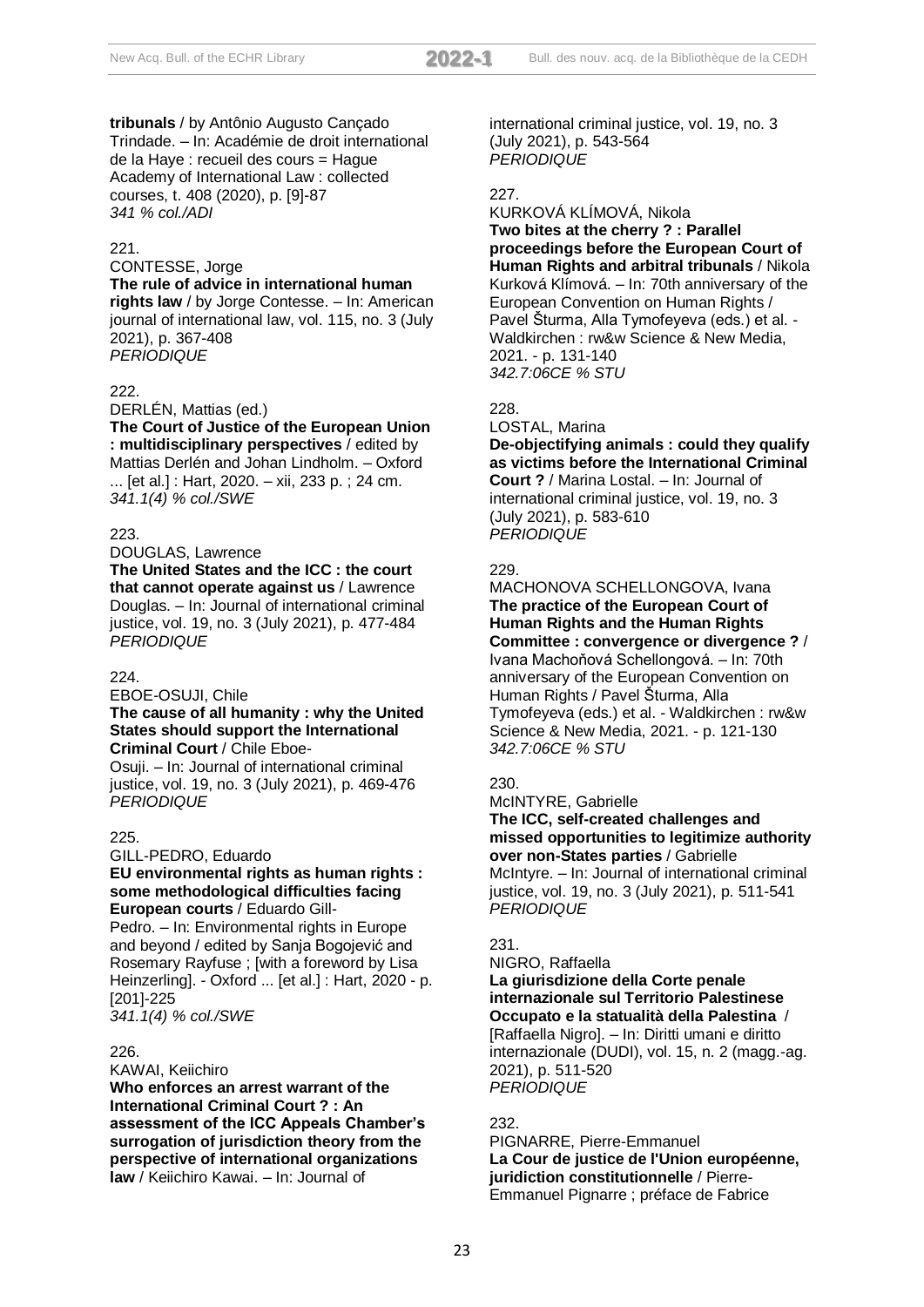Picod. – Bruxelles : Bruylant, 2021. – 914 p. ; 24 cm. *341.645(4)CJ % PIG*

#### 233.

PINGEL, Isabelle

**L'immunité des membres du Parlement européen : observations sur l'arrêt de la Cour de justice de l'Union européenne du 19 décembre 2019, Oriol Junqueras Vies** / Isabelle Pingel. – In: Journal du droit international - Clunet, 147e année, n° 2 (avrilmai-juin 2020), p. [609]-624 *PERIODIQUE*

## 234.

PLAN, Audrey M.

**Bosphorus as a broken sword of Damocles : on the need to institutionalise the EU-ECHR relationship** / Audrey M.

Plan. – In: European human rights law review, issue 5 (2021), p. 540-549 *PERIODIQUE*

#### 235.

SCHMITT, Bertram

**Legal diversity at the International Criminal Court : reflections of a judge** / Bertram Schmitt. – In: Journal of international criminal justice, vol. 19, no. 3 (July 2021), p. 485-510 *PERIODIQUE*

## 236.

SCHÖNDORF, Roy **"Situation in the State of Palestine" International Criminal Court pre-trial chamber : special suppliment [collection of articles]** / by Roy Schöndorf ... [et al.]. – In: Israel yearbook on human rights, vol. 51 (2021), p. 165-413 *342.7 % col./ISR*

# **International Organisations / Organisations internationales**

#### 237.

ARSANJANI, Mahnoush

**Are the limits to the dynamic interpretation of the Constitution and statutes of international organizations by the internal organs of such organizations (with particular reference to the UN system) ? = Y a-t-il des limites à l'interprétation dynamique de la Constitution ou du statut des organisations internationales par les organes de celles-ci, avec une référence particulière au système des Nations Unies ?** / Mahnoush Arsanjani. – In: Annuaire de l'Institut de droit international : session en

ligne, 2021 = Yearbook of the Institute of International Law : session online, 2021, vol. 81, p. 23-35 *341 % col./IDI*

#### 238.

AZNAR, Mariano J. **Il meccanismo di protezione dei diritti umani dell'UNESCO : il "procedimento 104"** / Mariano J. Aznar. – In: Diritti umani e diritto internazionale (DUDI), vol. 15, n. 2 (magg.-ag. 2021), p. 289-315 *PERIODIQUE*

239.

BACHAND, Rémi

**What's behind the WTO crisis ? : A marxist analysis** / Rémi Bachand. – In: European journal of international law, vol. 31, no. 3 (Aug. 2020), p. 857-882 *PERIODIQUE*

#### 240.

CREUTZ, Katja **Nordic experience in the UN Human Rights Council : a tour d'horizon of 2019 with Iceland and Denmark** / Katja

Creutz. – In: Nordic journal of human rights, vol. 39, no. 1 (Mar. 2021), p. 18-32 *PERIODIQUE*

## 241.

DANISI, Carmelo

**The European Union's global human rights sanctions regime and the "role responsibility" of international organisations** / Carmelo

Danisi. – In: European yearbook on human rights, vol. 2021, p. 475-497 *342.7 % col./EYHR*

## 242.

DOUGAN, Michael **The UK's withdrawal from the EU : a legal analysis** / Michael Dougan. – Oxford : Oxford University Press, 2021. – xxi, 376 p. ; 24 cm. *341.1(4) % col./AEL*

## $243.$

HOFFMEISTER, Frank **Episkey ! : Plädoyer für einen ausgewogenen Übergang zu Mehrheitsentscheidungen im Rat der Europäischen Union in ausgewählten Politikbereichen** / Frank Hoffmeister. – In: Zeitschrift für europarechtliche Studien (ZEuS), Jahrg. 24, H. 3 (2021), p. 389-436 *PERIODIQUE*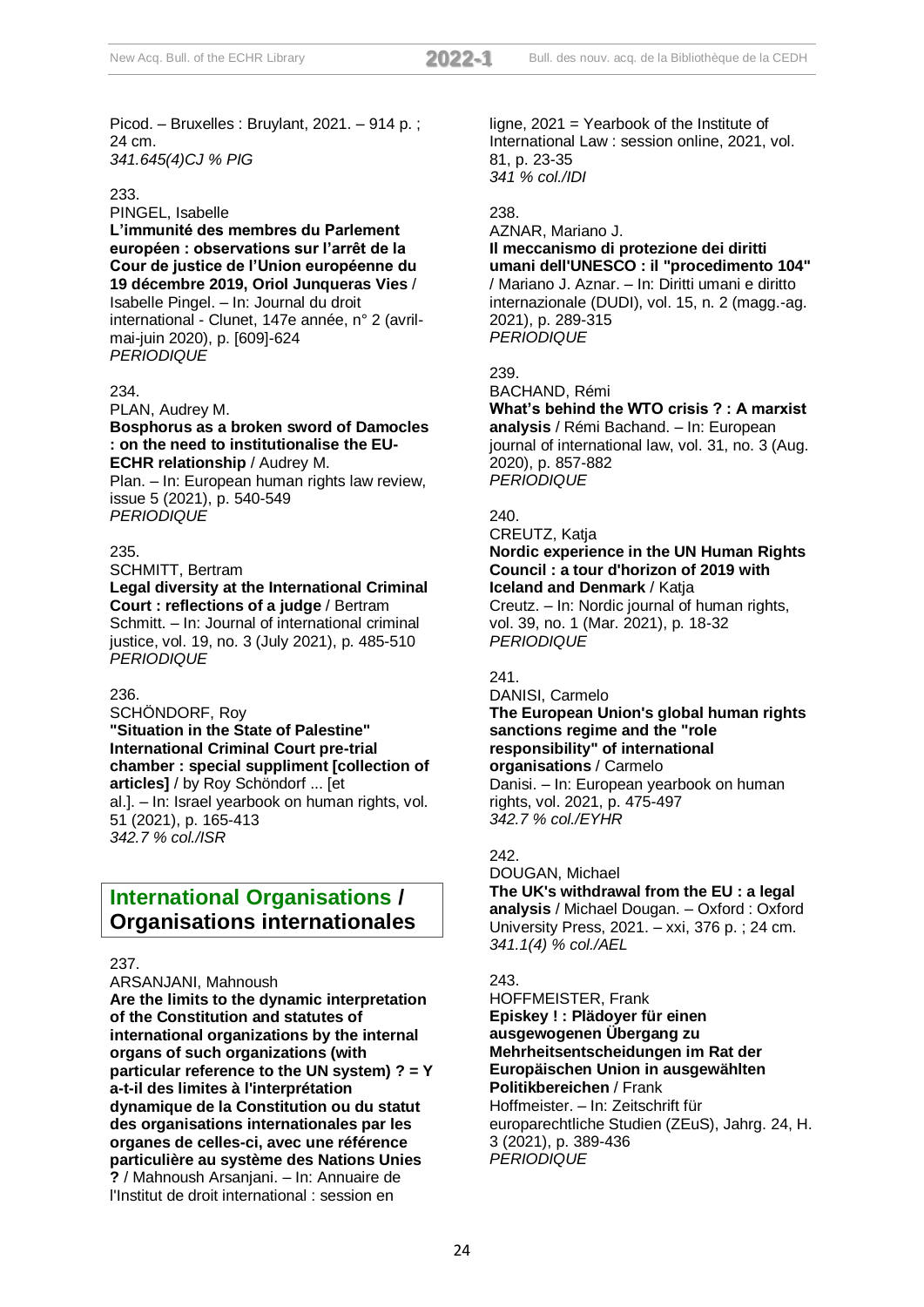ILLKOVA, Natalie

#### **The European Court of Human Rights and the Venice Commission** / Natalie

Illková. – In: 70th anniversary of the European Convention on Human Rights / Pavel Šturma, Alla Tymofeyeva (eds.) et al. - Waldkirchen : rw&w Science & New Media, 2021. - p. 141- 148

*342.7:06CE % STU*

## 245.

IMSEIS, Ardi

#### **Negotiating the illegal : on the United Nations and the illegal occupation of Palestine, 1967–2020 [and reply]** / Ardi

Imseis. – In: European journal of international law, vol. 31, no. 3 (Aug. 2020), p. 1055-1103 *PERIODIQUE*

## 246.

MURPHY, Sean D.

**Provisional application of treaties and other topics : the seventy-second session of the International Law Commission** / by Sean D. Murphy. – In: American journal of international law, vol. 115, no. 4 (Oct. 2021), p. 671-687 *PERIODIQUE*

## 247.

SEATZU, Francesco **Du Panel d'inspection de la Banque mondiale au Mécanisme de responsabilisation de la Banque mondiale : vraie réforme ou faux-semlant ?** / Francesco Seatzu. – In: Journal du droit international - Clunet, 148e année, n° 4 (oct.-nov.-déc. 2021), p. [1303]-1316 *PERIODIQUE*

## 248.

STELKENS, Ulrich (ed.) **Good administration and the Council of Europe : law, principles, and effectiveness** / edited by Ulrich Stelkens and Agnė Andrijauskaitė. – Oxford ; New York : Oxford University Press, 2020. – xcviii, 860 p. ; 26 cm. *35(4) % STE*

## 249.

VÁLEK, Petr

**The European Convention on Human Rights and the CAHDI** / Petr Válek. – In: 70th anniversary of the European Convention on Human Rights / Pavel Šturma, Alla Tymofeyeva (eds.) et al. - Waldkirchen : rw&w Science & New Media, 2021. - p. 113-120 *342.7:06CE % STU*

#### 250.

WORSTER, William

**Cases and materials on the law of international organizations** / William Worster. – Abingdon, Oxon ; New York : Routledge, 2021. – xxvi, 450 p. ; 25 cm. *341.1:06 % WOR*

# **National legislation and caselaw / Jurisprudence et législation nationales**

## 251.

AUSTRIA. Oberster Gerichtshof **Entscheidungen des österreichischen Obersten Gerichtshofes in Strafsachen : Jahrgang 2019 Amtlich veröffentlicht**. – Wien : Verlag Österreich, 2021. – 337 p. ; 23 cm. *340.14(436) % col./EOGS*

## 252.

AUSTRIA. Oberster Gerichtshof **Entscheidungen des österreichischen Obersten Gerichtshofes in Zivilsachen : Jahrgang 2020, Halb.1 : Amtlich veröffentlicht**. – Wien : Verlag Österreich, 2021. - 468 p. ; 23 cm. *340.14(436) % col./EOGZ*

## 253.

BOSNIA-HERZEGOVINA **Domaca i strana sudska praksa : strucni i informativni casopis za sudsku, upravnu i privredno-prekrsajnu praksu. Vol. 18, no. 90 (okt./nov./dec. 2021)**. – Sarajevo : Privredna stampa, 2021. – 364 p. ; 24 cm. *340.14(497.15) % col./DOM*

## 254.

GERMANY. Bundesverfassungsgericht **Entscheidungen des Bundesverfassungsgerichts. Bd. 157 (2022)** / hrsg. von den Mitgliedern des Bundesverfassungsgerichts). – Tübingen : Mohr, 2022. - 427 p. ; 23 cm. *340.14(43) % col./EBVG*

255.

LUXEMBOURG

**Pasicrisie luxembourgeoise : recueil trimestriel de la jurisprudence luxembourgeoise. Vol.** 40, **no. 3 (2021)**. – Luxembourg : A.S.B.L. Pasicrisie luxembourgeoise, 2021. – iv, 112 p. ; 24 cm. *340.14(435.9) % col./PL*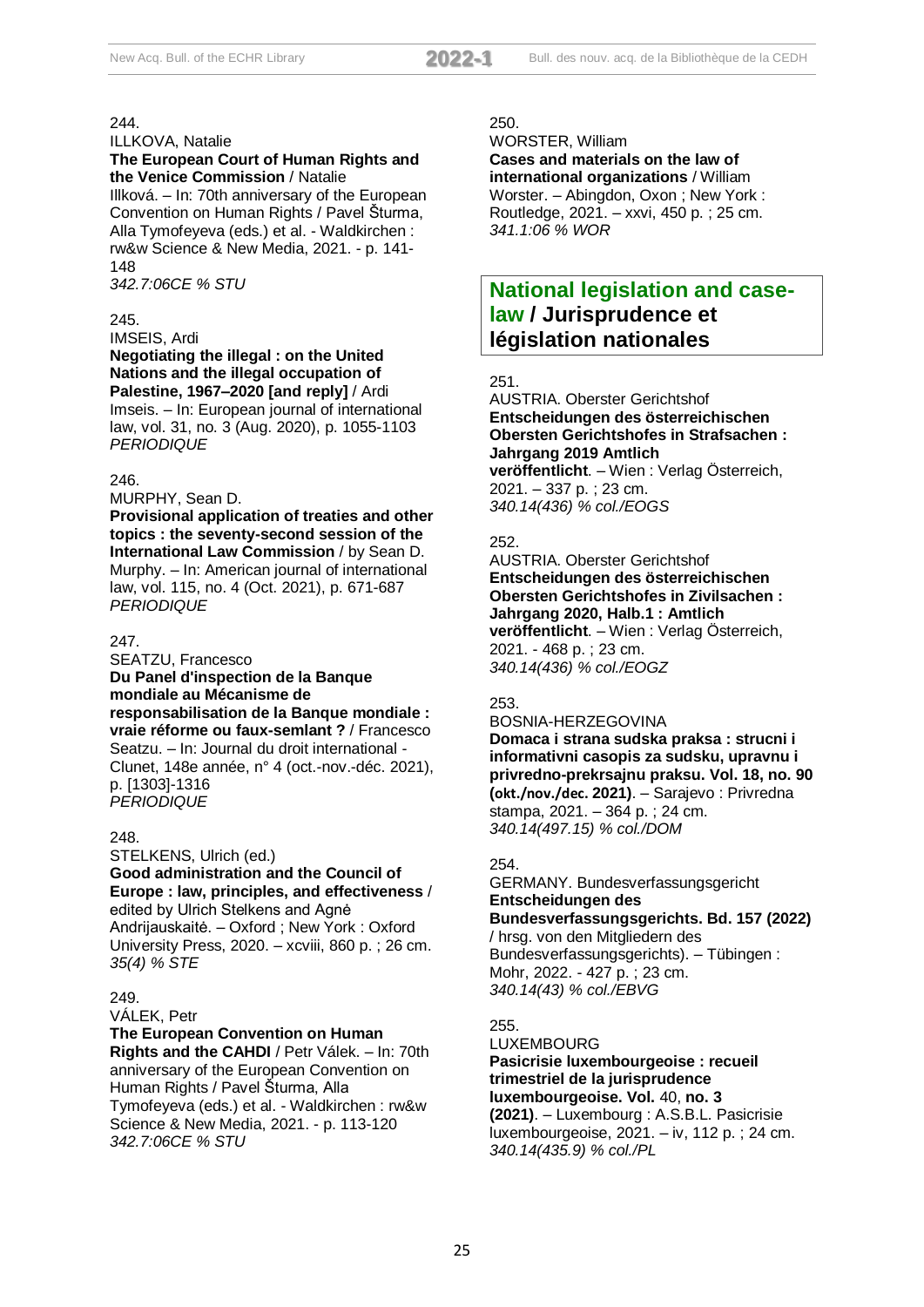SPAIN. Ministerio de Justicia **Anuario de derecho civil. Vol 74, no. 4 (2021)** / Ministerio de Justicia. – Madrid : Minsiterio de Justicia, 2021. – 347 p. ; 24 cm. *347(46) % ANU*

## 257.

SWITZERI AND STRATENWERTH, Günter **Schweizerisches Strafrecht. Allgemeiner Teil II, Strafen und Massnahmen** / Günter Stratenwerth, Felix Bommer. – 3. Aufl. – Bern : Stämpfli, 2020. – xxix, 449 p. ; 23 cm. *343.2(494) % STR*

#### 258.

UNITED KINGDOM ORMEROD, David (ed.) **Blackstone's criminal practice 2021** / general editors, David Ormerod, David Perry ; founding editor, Peter Murphy ; contributors, Paramjit Ahluwalia ... [et al.]. – 30th ed. – Oxford : Oxford University Press, 2020. – cclxxiv, 3441 p. ; 26 cm. *343.2(42) % ORM*

#### 259.

UNIVERSITY OF CAMBRIDGE. Lauterpacht Research Centre for International Law LAUTERPACHT, E. (ed.) **International law reports. Vol. 196 (2021)**. – Cambridge : Cambridge University Press, 2021. – xxviii, 741 p. ; 23 cm. *341.64 % col./INT*

# **Miscellaneous / Divers**

#### 260.

DELMAS-MARTY, Mireille **Quelle boussole pour un monde déboussolé ?** / Mireille Delmas-Marty. – In: Journal du droit international - Clunet, 147e année, n° 2 (avril-mai-juin 2020), p. [571]-581 *PERIODIQUE*

261. DERRIG, Ríán **Educating American lawyers : the New Haven School's jurisprudence of personal character** / Ríán Derrig. – In: European journal of international law, vol. 31, no. 3 (Aug. 2020), p. 829-855 *PERIODIQUE*

#### 262.

HAGEMANN, Sara **Politics and diplomacy : lessons from Donald Tusk's time as President of the European Council** / Sara

Hagemann. – In: European journal of international law, vol. 31, no. 3 (Aug. 2020), p. 1105-1112 *PERIODIQUE*

## 263.

MANSUTTI, Sabrina

**European migration crisis : on the special relationship between media, political institutions and public opinion** / Sabrina Mansutti. – In: Peace human rights governance (PHRG), vol. 4, issue 1 (Mar. 2020), p. [89]-110 *PERIODIQUE*

#### 264.

PARARAS, Petros J. **Indices d'un régime autoritaire en Grèce pendant la période 2010-2019** / par Petros J. Pararas. – In: Revue trimestrielle des droits de l'homme, 33e année, n° 129 (1er janv. 2022), p. [63]-70 *PERIODIQUE*

265.

PORTIN, Fredrik

**Should you talk to Nazis ? : The political philosophy of Bruno Latour and the controversy surrounding the 2016–2017 Gothenburg Book Fair** / Fredrik

Portin. – In: Nordic journal of human rights, vol. 38, no. 4 (Dec. 2020), p. 319-336 *PERIODIQUE*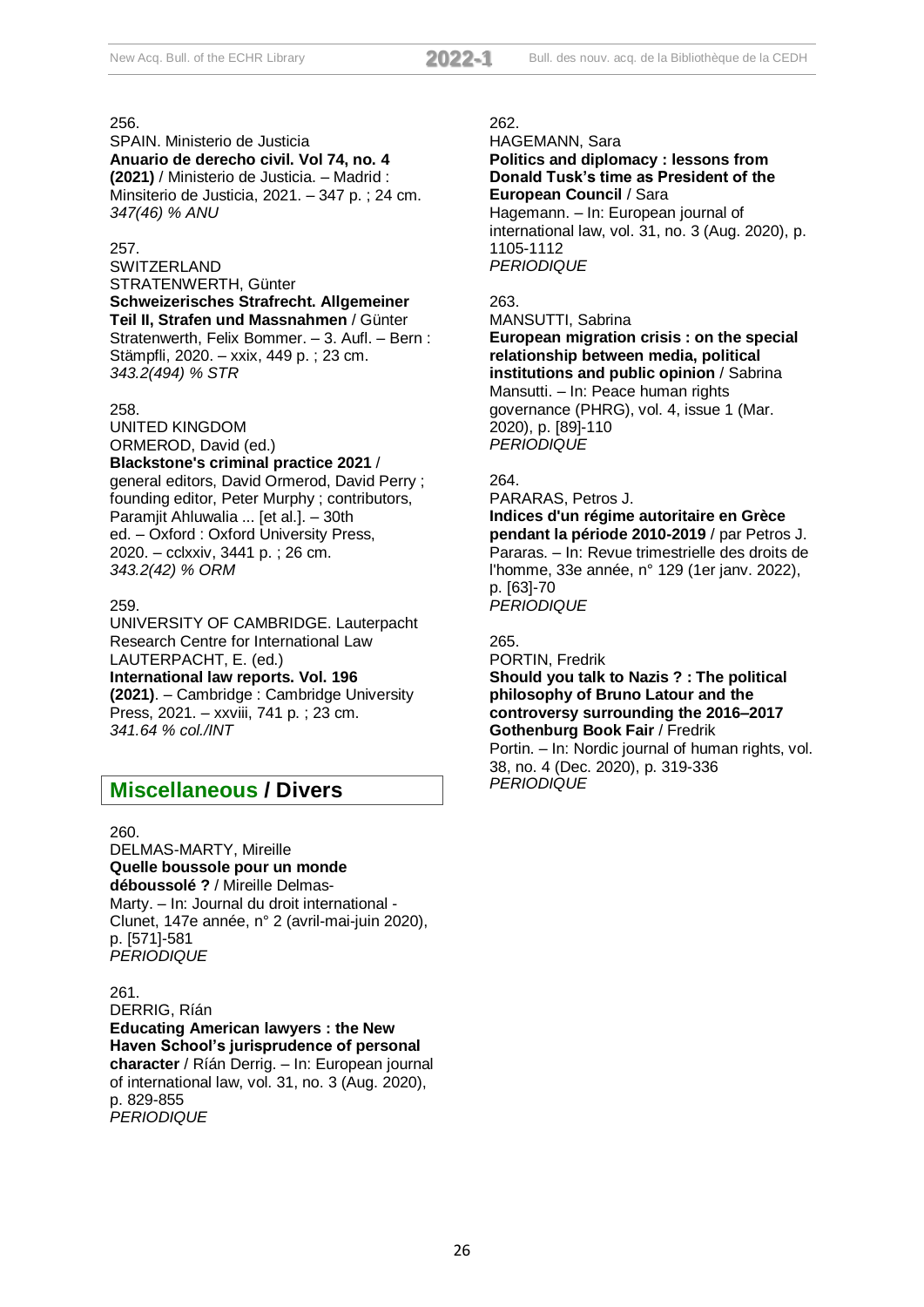# **NAME INDEX / INDEX DES NOMS**

(Names are linked to a numbered reference / Les noms sont liés à la référence numérotée)

# **A**

| <b>ABERASTURI GORRINO,</b>      |
|---------------------------------|
|                                 |
| <b>ACCONCIAMESSA,</b>           |
| Lorenzo  20, 21                 |
| AFROUKH, Mustapha 22, 23        |
| AHLUWALIA, Paramjit258          |
| ALBUQUERQUE,                    |
| Paulo Pinto de  2, 23, 24       |
| ALLINSON, Kathryn 155           |
| AMBOS, Kai  182, 216            |
| <b>AMMATURO, Francesca</b>      |
| Romana 156                      |
| ANASTASIA, Stefano 82           |
| ANDELA, Jolanda                 |
| Jacelien  183                   |
| ANDREONE, Gemma185              |
| ANDRIANTSIMBAZOVINA,            |
| Joël<br>. 23                    |
| ANDRIJAUSKAITĖ, Agnė.248        |
| <b>ANGOITIA GOROSTIAGA,</b>     |
| Víctor  8                       |
| ANTONIAZZI, Chiara Tea83        |
| ARABADJIEVA, Kalina 3           |
| ARAI-TAKAHASHI, Yutaka 4        |
| <b>ARRESE IRIONDO, Nieves 8</b> |
| ARSANJANI, Mahnoush237          |
| ARSTEIN-KERSLAKE,               |
| Anna 84                         |
| <b>ARZOZ SANTISTEBAN,</b>       |
| Xabier  8                       |
| ATKINSON, Duncan258             |
| <b>AUSTRIA. Oberster</b>        |
| Gerichtshof  251, 252           |
| <b>AZNAR, Mariano J. 238</b>    |
|                                 |

# **B**

| BACHAND, Rémi 239                  |
|------------------------------------|
| BAILIN, Alex 258                   |
| <b>BAKARDJIEVA</b>                 |
| <b>ENGELBREKT.</b>                 |
|                                    |
| Antonina 173                       |
| <b>BALLARDINI, Rosa Maria. 114</b> |
| BARBER, Rebecca J.  184            |
| BEAUCILLON, Charlotte23            |
| BELL, Ruby 84                      |
| BÉNARD, Mathilde  141              |
| BENEZECH, Ludovic217               |
| BENGTSSON, Anders 85               |
| BERLIN, Dominique174               |
| BESIER, Gerhard86                  |
| <b>BILIUS, Mindaugas25</b>         |
| <b>BINDER, Christina 155</b>       |
|                                    |
| BIOY, Xavier 23                    |
| BIRCH, Diane258                    |
| BIRKETT, Daley J. 218              |
| BOGOJEVIĆ, Sanja 87                |
|                                    |

| <b>BOISSON DE CHAZOURNES,</b> |
|-------------------------------|
| Laurence 185                  |
| <b>BOLAÑO PIÑEIRO,</b>        |
| Carmen 8                      |
| BOLLÉE, Sylvain  168          |
| <b>BOMMER, Felix 257</b>      |
| <b>BONNET, Julien 22</b>      |
| <b>BOSNIA-HERZEGOVINA 253</b> |
| BOSSUYT, Marc 26              |
| BOUHON, Frédéric  42, 119     |
| <b>BRANNAN, James  27</b>     |
| BREITLER, Christian  219      |
| <b>BRITO, Wladimir 186</b>    |
| BRODERICK, Andrea 155         |
| BRODSKÁ, Jitka 14             |
| <b>BURGORGUE-LARSEN,</b>      |
| Laurence 23                   |
| <b>BUSCEMI, Martina  187</b>  |
| BUSSJÄGER, Peter  88          |
| BUSUTTIL, Nicolette 155       |

## **C**

## **D**

| DAHL, Arne Willy 188    |  |
|-------------------------|--|
| DAHLQVIST, Julia 123    |  |
| DANISI, Carmelo 93, 241 |  |
| DAU, Corinna 212        |  |
| DE PERINI, Pietro  155  |  |

| DE STEFANI, Paolo94, 155    |
|-----------------------------|
| DEGANI, Paola 94            |
| DEGENER, Theresia  84       |
| DEL GUERCIO, Adele  95      |
| DELMAS-MARTY,               |
| Mireille  260               |
| DELVAL, Eugénie  33         |
| DEMAYE-SIMONI, Patricia. 96 |
| DEMEYERE, Bruno 190         |
| DENGA, Michael  97          |
| DEPREZ, Christophe 98, 119  |
| DERLÉN, Mattias  222        |
| DERRIG, Ríán 261            |
| DESMOND, Alan  155          |
| DHENNE, Matthieu 176        |
| DINSTEIN, Yoram 189         |
| DONOVAN, Sheila 99          |
| DOOBAY, Anand 258           |
| DÖRMANN, Knut <i>190</i>    |
| DOUGAN, Michael 242         |
| DOUGLAS, Lawrence  223      |
| DOUSSIS, Emmanuella 185     |
| DRNOVSKY, Adam  155         |
| DROEGE, Cordula 190         |
| DUBUISSON, François 34      |
| DURHAM, Helen 190           |
|                             |

## **E**

| EBOE-OSUJI, Chile 224       |  |
|-----------------------------|--|
| EDMUNDS, Martin 258         |  |
| EDWARDS, Anthony 258        |  |
| EEKELAAR, John  100         |  |
| EICK, Christophe  236       |  |
| ELION-VALTER, Carinne. 155  |  |
| <b>ESCOSTEGUY</b>           |  |
| CARDOSO, Pedro 236          |  |
| ESPARZA LEIBAR, Iñaki 8     |  |
| <b>ESTRELLA FARIA,</b>      |  |
| José Angelo 191             |  |
| <b>ETXEBARRIA</b>           |  |
| ESTANKONA, Katixa  8        |  |
| <b>ETXEBERRIA GURIDI.</b>   |  |
| José Francisco  8           |  |
| <b>EVERETT, Steven  258</b> |  |

## **F**

| FARCY, Jean-Baptiste 101    |  |
|-----------------------------|--|
| <b>FARRELL, Michael 203</b> |  |
| FARRELL, Michelle 102       |  |
| FAZZINI, Anna 35            |  |
| FEIGERLOVÁ, Monika  103     |  |
| <b>FERREIRA, Nuno  93</b>   |  |
| <b>FERRERO, Julie 23</b>    |  |
| <b>FEUILLET-LIGER,</b>      |  |
| Brigitte 104                |  |
| FILLOD-CHABAUD.             |  |
| Aurélie  105                |  |
|                             |  |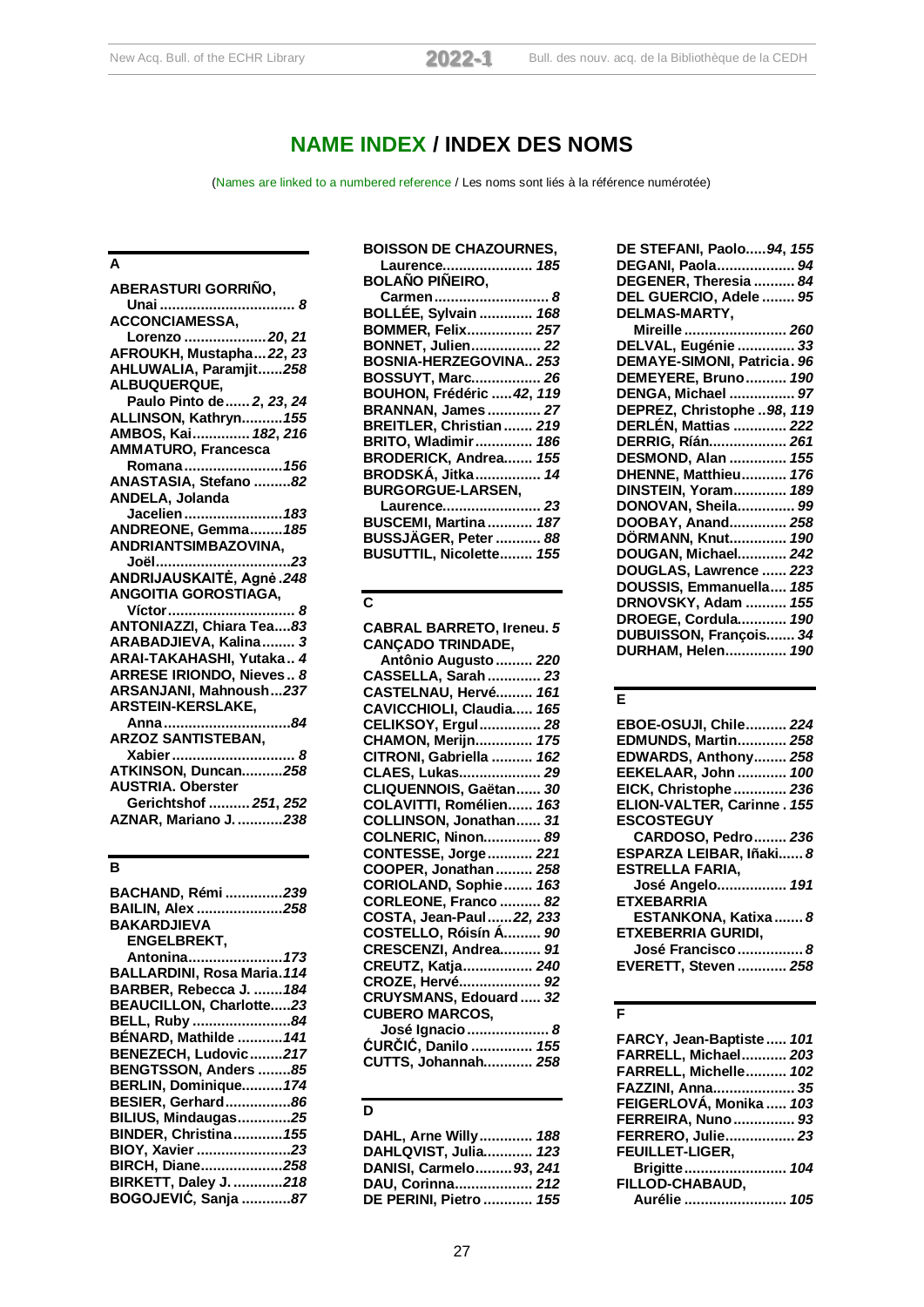| FINNEMORE, Martha203 |
|----------------------|
| FLYNN, Eilionóir84   |
| FORCESE, Craig 192   |
| FORTSON, Rudi258     |
| FULCHIRON, Hugues 23 |
|                      |

# **G**

| GAETA, Paula 193          |  |
|---------------------------|--|
| GALANI, Sofia 36          |  |
| GARCÍA URETA, Agustín 8   |  |
| GARCÍA-CASAS, María  194  |  |
| GAZIN, Fabienne  108      |  |
| GERDEMANN, Simon89        |  |
| <b>GERMANY.</b>           |  |
| <b>Bundesverfassungs-</b> |  |
| gericht 254               |  |
| GILL, Terry D.  195       |  |
| GILL-PEDRO, Eduardo225    |  |
| GIRELLI, Giada 122        |  |
| GODDEN, Daniel258         |  |
| GOVERNA, Jacopo 182       |  |
| GREENWOOD, C.J. 259       |  |
| GREIF, Elisabeth  106     |  |

| GREIF, Elisabeth <i>10</i> 6 |  |
|------------------------------|--|
| GRIFFITH, Arianne  107       |  |
| <b>GRIMHEDEN, Jonas  155</b> |  |
| GROUSSOT, Xavier  173        |  |
| GUILD, Elspeth <i>155</i>    |  |

# **H**

| HAECK, Yves23                      |
|------------------------------------|
| HAGEMANN, Sara 262                 |
| HAGUENAU-MOIZARD,                  |
| Catherine 23, 108                  |
| HANNAH, Julie  122                 |
|                                    |
| HARDCASTLE,<br>Katherine258        |
| <b>HARRISON DINNISS,</b>           |
| Heather A.  196                    |
| HATHAWAY, James C109               |
| HAYS, William 258                  |
| HEIKKILÄ, Satu 39                  |
| <b>HEINTSCHEL VON</b>              |
| <b>HEINEGG, Wolff  197</b>         |
| HEINZE, Alexander 182              |
| HELFER, Laurence R 37, 38          |
| <b>HENCKAERTS,</b>                 |
| <br>Jean-Marie <i>.190</i>         |
| HERI, Corina 44, 45, 110           |
| HERVEY, Tamara 137                 |
| <b>HIEMSTRA, Heleen 190</b>        |
| HIRST, Michael258                  |
| HIRVELÄ, Päivi39                   |
| HODŽIĆ, Edin  111                  |
| HÖFER, Stefanie 159                |
| HOFFMEISTER, Frank243              |
| HOFMANN, Andreas W112              |
| <b>HOLLIS, Duncan B.  198, 203</b> |
| HOLMØYVIK, Eirik40                 |
| HOLZER, Lena113                    |
| HOSSAIN, Kamrul 114                |
| HOYANO, Laura C.H258               |
| HUGHES, David245                   |
| HUNGERFORD-WELCH,                  |
| Peter258                           |
| <b>HWANG, Shu-Perng41</b>          |

## **I**

| ILLKOVÁ, Natalie 244 |  |
|----------------------|--|
| IMSEIS, Ardi 245     |  |
| IRVING, Emma 199     |  |
| ISSAR, Yvette  190   |  |

# **J**

| JAEGER, Thomas 164            |  |
|-------------------------------|--|
| JAÏS, Jean-Charles <i>165</i> |  |
| JARVIS, Paul 258              |  |
| JOUSTEN, Andy  42             |  |
| JOVANOVIC, Marija 115         |  |
| JUNOD, Valérie 43             |  |

# **K**

| KARAGIANNIS, Syméon 200      |
|------------------------------|
| KARPENSTEIN, Ulrich 6        |
| KAWAI, Keiichiro 226         |
| KEANE, Adrian  258           |
| KEANE, David 116             |
| KELLER, Helen 44, 45         |
| KENNER, Jeff 137             |
| KERBRAT, Yann 23             |
| KIESSLING, Andrea 117        |
| KIM, So Yeon 46              |
| KLAMBERG, Mark  123          |
| KLEIDER, Elodie 166          |
| KLEIN, Eckart  201           |
| KLONOWSKA, Klaudia 202       |
| KNETSCH, Jonas 118           |
| KOENIG, Alexa  199           |
| KOMNENIĆ, Dušanka  47        |
| KOVÁCS, Péter 236            |
| KRENC, Frédéric 48, 119, 119 |
| KRETZMER, David 201          |
| KUČERA, Michal 7             |
| KURKOVÁ KLÍMOVÁ,             |
| Nikola  227                  |
| KUTESA, Sam K.  236          |
| KYD, Sally 258               |
|                              |

# **L**

| LA HAYE, Eva 190         |
|--------------------------|
| LAGRANGE, Evelyne 23     |
| LAIRD, Karl 258          |
| LAMARCHE, Marie 49       |
| <b>LANDA GOROSTIZA,</b>  |
| Jon Mirena 8             |
| LARROUTUROU, Thibaut 50  |
| <b>LASAGABASTER</b>      |
| HERRARTE, Iñaki 8        |
| LASSALLE, Maxime 51, 118 |
| LASSERRE, Bruno  167     |
| LAUTERPACHT, E.  259     |
| <b>LAZCANO BROTÓNS,</b>  |
| Iñigo 8                  |
| LÉCUYER, Yannick 23      |
| LEGENDRE, Clémentine 168 |
| LELOUP, Mathieu  9, 52   |
| LEMMENS, Paul 23         |
| LEREGO, Michael 258      |
| LEVINET, Michel 120      |
|                          |

| LEWIS, Bridget  156     |  |
|-------------------------|--|
| <b>LIANG WANG,</b>      |  |
| Daniel Wei 121          |  |
| LIEBEL, Manfred 156     |  |
| LIEVENS, Eva 156        |  |
| LIJNZAAD, Liesbeth  190 |  |
| LIN, Herbert 203        |  |
| LINDHOLM, Johan  222    |  |
| LINES, Rick 122         |  |
| LONGO, Andrea 53        |  |
| LOSTAL, Marina 228      |  |
| LUNDGREN, Magnus 123    |  |
| LUTHER, Jörg 54         |  |
| LUXEMBOURG  255         |  |
| <b>LYSGAARD, Signe</b>  |  |
| Andreasen  155          |  |
|                         |  |

# **M**

| MACHOŇOVÁ                     |
|-------------------------------|
| <b>SCHELLONGOVÁ,</b>          |
| Ivana  229                    |
| MAESTRACCI, Nicole  23        |
| MAHMOUDI, Said 204            |
| MAKER, Yvette  84             |
| MALINVERNI, Giorgio 23        |
| <b>MALJEAN-DUBOIS,</b>        |
| Sandrine  205                 |
| MANDELBLIT, Avichai 236       |
| MANSUTTI, Sabrina 263         |
| <b>MARGUÉNAUD.</b>            |
| -кооскаор,<br>Jean-Pierre  23 |
| <b>MAROCHINI ZRINSKI,</b>     |
| Maša  55                      |
| MARTENS, Katrien<br>160       |
| <b>MARTENS, Paul  119</b>     |
| MARTIN, Anaëlle 108           |
| MARTIN, Stevie 10             |
| <b>MARTINI, Mario 169</b>     |
| <b>MASCIA, Marco 155</b>      |
| MAYER, Benoit  124            |
| MAYER, Franz C.  6            |
| <b>MAZIÈRES, Anne de  165</b> |
| McCORQUODALE,                 |
| Robert 107                    |
| McDERMOTT, Yvonne  199        |
| McINTYRE, Gabrielle  230      |
| <b>McLAUGHLIN MITCHELL,</b>   |
| Sara 206                      |
| McMAHON, Richard 258          |
| McQUIGG, Ronagh  56           |
| MÉGRET, Frédéric  207         |
| MEURANT, Cédric 170           |
| MILANO, Laure 23, 57          |
| MILLS, Alexander  258         |
| MINERVINI, Gustavo 58         |
| MITSILEGAS, Valsamis 258      |
| MOLONEY, Tim 258              |
| <b>MOSCATI, Maria</b>         |
| Federica 156                  |
| MÖSTL, Markus  125            |
| MOULY, Jean 126               |
| MOYA, Djoleen 177             |
| MRÁZEK, Josef  11             |
| MÜLLER, Amrei  127            |
| MUNN, Nick 156                |
| MURASE, Shinya  208           |
|                               |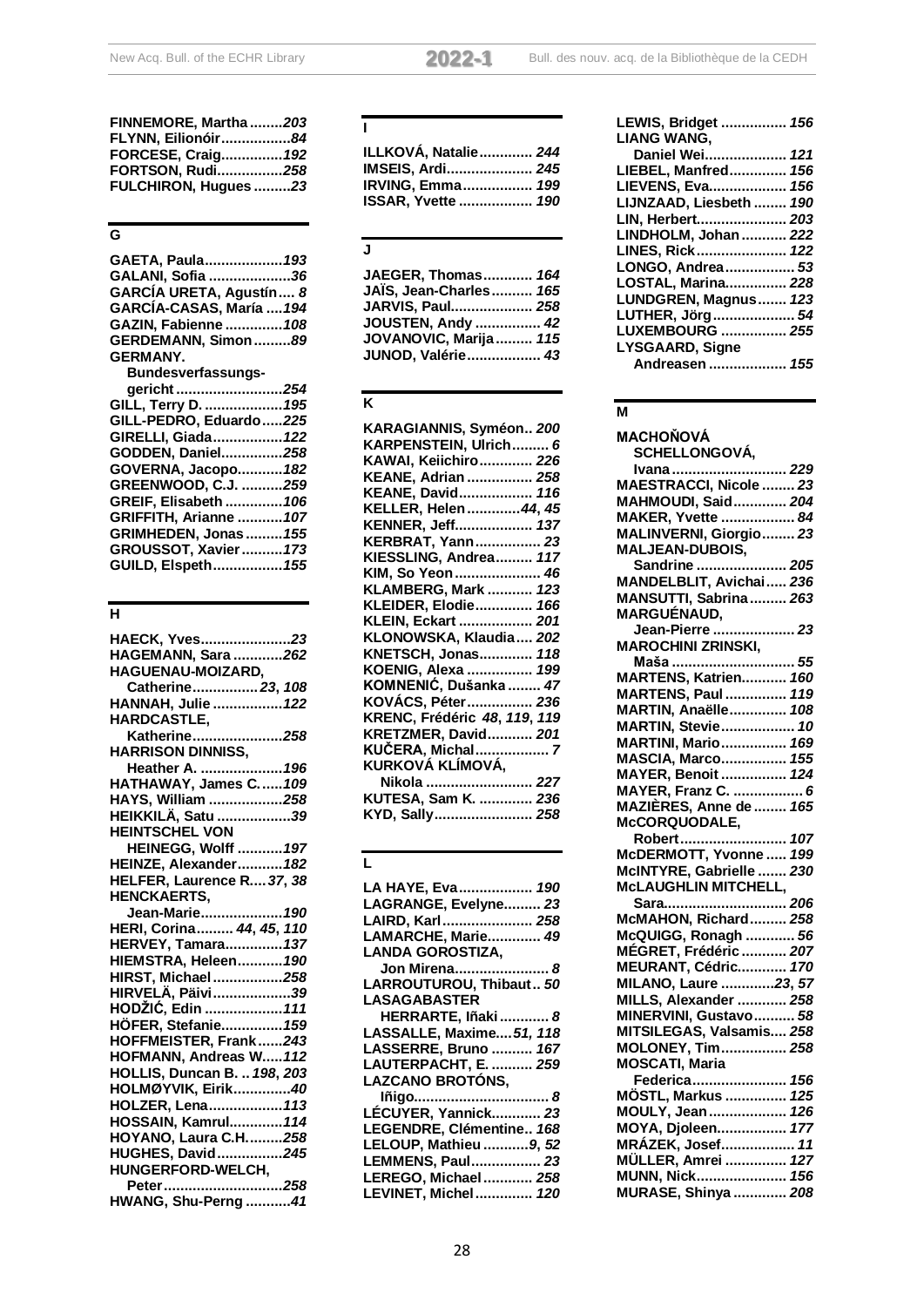| MURPHY, Cian C.  128     |  |
|--------------------------|--|
| <b>MURPHY, Peter258</b>  |  |
| <b>MURPHY, Sean D246</b> |  |
| MURRAY, Daragh  199      |  |
| MUTELET, Valérie96       |  |
| MWANZA, Rosemary 129     |  |
| MYJER, Egbert 59         |  |

## **N**

| NÆSS, Hans Erik 130            |
|--------------------------------|
| <b>NANNI, Riccardo  131</b>    |
| NAVICKIENĖ, Žaneta25           |
| <b>NEUHAUS, Matthew E.K236</b> |
| NEUHÖFER, Stefan  112          |
| <b>NGUYÊN DUY, Iris 132</b>    |
| NIBLOCK, Rebecca 258           |
| NIEBERGALL-LACKNER,            |
|                                |
| NIGRO, Raffaella 231           |
| NOAM, Gilad236                 |

# **O**

| ODASSO, Laura 105       |  |
|-------------------------|--|
| OETER, Stefan 133       |  |
| OLIVA, Thiago Dias  134 |  |
| ONDŘEJEK, Pavel77       |  |
| OPPENHEIMER, A.G259     |  |
| ORMEROD, David258       |  |
| ÖSTLUND, Allison 178    |  |
| OVÁDEK, Michal 160      |  |
| OWSIAK. Andrew P. 206   |  |
|                         |  |

## **P**

| PAILLER, Ludovic  135                 |
|---------------------------------------|
| PALANCO, Alexandre  60                |
| PALAZZANI, Laura  155                 |
| PANOUSSIS, Ioannis23                  |
| <b>PANTELIĆ, Marina 155</b>           |
| PAPACHRISTODOULOU,                    |
| Aphrodite  155                        |
| PAPADOPOULOS,                         |
| Nikolaos A.  136                      |
| PARARAS, Petros J264                  |
| PARASKEVA, Costas  61                 |
| PASTRE-BELDA,                         |
| Béatrice 62, 63                       |
| PEERS, Steve  137                     |
| PEREZ-LEON-ACEVEDO,                   |
|                                       |
| Juan-Pablo 209                        |
| PERRAKIS, Stelios210                  |
| PERRY, David258                       |
| PETERKE, Sven215                      |
| PETRICEK, Tomas236                    |
| PETTITI, Christophe 64                |
| PICOD, Fabrice232                     |
| <b>PIGNARRE,</b>                      |
| Pierre-Emmanuel232                    |
| PIJNENBURG, Annick 138                |
| PINGEL, Isabel  180                   |
| PINGEL, Isabelle 179, 233             |
| PINTO, Amanda258                      |
| PISKÓTY, Réka45<br>PITEA, Cesare  187 |

| the control of the control of the control of the control of the control of the control of the control of the control of the control of the control of the control of the control of the control of the control of the control |  |  |
|-------------------------------------------------------------------------------------------------------------------------------------------------------------------------------------------------------------------------------|--|--|
|                                                                                                                                                                                                                               |  |  |
|                                                                                                                                                                                                                               |  |  |
|                                                                                                                                                                                                                               |  |  |
|                                                                                                                                                                                                                               |  |  |
|                                                                                                                                                                                                                               |  |  |
|                                                                                                                                                                                                                               |  |  |
|                                                                                                                                                                                                                               |  |  |

| PLAN, Audrey M.  234       |
|----------------------------|
| PLATON, Sébastien 65       |
| POCAR, Fausto 211          |
| POLI, Ludovica 139         |
| POPOVIĆ, Dragoljub 47      |
| PORTIN, Fredrik 265        |
| POULIQUEN, Marine 140      |
| PRANKA, Darius 66          |
| PUGIOTTO, Andrea  82       |
| PUGNALE, Cristina 141      |
| PUPPINCK, Grégor 23        |
| <b>PUSHKAR, Pavlo V 12</b> |

# **R**

| RACKOW, Peter 182       |  |
|-------------------------|--|
| RADONJIĆ, Aleksa  148   |  |
| RAITIO, Juha 171        |  |
| RAMI, Michael 142       |  |
| RANDAZZO, Barbara 67    |  |
| RAU, Sabrina 155        |  |
| RAYFUSE, Rosemary  87   |  |
| RISSEL, Aurélien 104    |  |
| RISSIN, Shavit  212     |  |
| ROMAN, Diane 23         |  |
| RONDU, Julie 108        |  |
| ROOK, Peter  258        |  |
| ROSOUX, Géraldine 119   |  |
| ROUAS, Virginie 143     |  |
| ROUSSEAU, Dominique 163 |  |
| RUFFER, Emil 13         |  |
| RUTTLOFF, Marc 157      |  |
| RYAN, Clare 37          |  |
|                         |  |

# **S**

| SACHER, Sarah  144              |
|---------------------------------|
| ŠAHOVIĆ, Vlada<br>155           |
| <b>SALIMI, Farsam </b><br>145   |
| SALMON, Mireille<br>119         |
| SANTAMARÍA ARINAS,              |
| René  8                         |
| <b>SARASOLA GORRITI,</b>        |
| Silbia 8                        |
| SASSÒLI, Marco 190              |
| SAYAPIN, Sergey  172            |
| SCHÄFER, Patrick 6              |
| SCHAHMANECHE,                   |
| Aurélia 23, 68                  |
| SCHEU, Harald Christian 14      |
| SCHILLING, Theodor 146          |
| SCHMAHL, Stefanie 147           |
| <b>SCHMITT, Bertram 235</b>     |
| SCHÖNDORF, Roy 236              |
| SCHOUPPE, Jean-Pierre  23       |
| SCISSA, Chiara 155              |
| SEATZU, Francesco  247          |
| <b>SERGHIDES, Georgios A 15</b> |
| SERRANO GAZTELURRUTIA,          |
| Susana 8                        |
| <b>SHARVIT BARUCH,</b>          |
| Pnina <i>212</i>                |
| <b>SHAW, Malcolm N 236</b>      |
| <b>SICILIANOS,</b>              |
| Linos-Alexandre 213             |
| SIMIĆ, Jelena 148               |
| SLAMA, Serge  105               |

| SMIT, Lise  107              |
|------------------------------|
| SMITH, Tara  149             |
| <b>SNACKEN, Sonja  30</b>    |
| <b>SORMUNEN, Milka 69</b>    |
| SPAIN.                       |
|                              |
| Ministerio de Justicia  256  |
| <b>SPOERRI, Philip 190</b>   |
| <b>STELKENS, Ulrich  248</b> |
| STÖCKEL, Dragana  155        |
| STOKŁOSA, Katarzyna  86      |
|                              |
| STOPPIONI, Edoardo 108       |
| STRATENWERTH, Günter 257     |
| STRUELENS, Olivier 150       |
| ŠTURMA, Pavel16, 17          |
| SUDRE, Frédéric23, 70, 71,   |
| 72, 73, 74, 75               |
| SUNDSTRÖM, Karin 123         |
|                              |
| <b>SUORSA, Heidi  155</b>    |
| SWITZERLAND  257             |
| SZTARAY, Peter 236           |
| SZYMCZAK, David 23           |
|                              |

# **T**

| TAMBINI, Damian 151        |
|----------------------------|
| TAYLOR, Richard D.  258    |
| TERWANGNE, Cécile de 152   |
| THARAUD, Delphine 76       |
| THEIL, Stefan 153          |
| THOMAS, Etienne 181        |
| TIBORI SZABÓ, Kinga  195   |
| TICHY, Helmut  236         |
| TIEFENBACHER, Wanda. 125   |
| TOPPING, Mark 258          |
| TOUZÉ, Sébastien 23        |
| <b>TRACHTMAN, Joel 203</b> |
| TRAUSSNIGG, Martin  219    |
| TSAGOURIAS, Nicholas  203  |
| TURANJANIN, Veljko  154    |
| TÜRK HUKUK KURUMU  1       |
| TÜRK, Volker  155          |
| TÜRKELLI, Gamze            |
| Erdem  156                 |
| TYMOFEYEVA, Alla 17, 77    |
|                            |

# **U**

| UECHTRITZ, Michael  157       |
|-------------------------------|
| <b>UNITED KINGDOM  258</b>    |
| UNIVERSITÉ DE                 |
| <b>MONTPELLIER.</b>           |
| Centre d'études et de         |
| recherches comparatives       |
| constitutionnelles et         |
| politiques (CERCOP) 22        |
| UNIVERSITÉ MONTPELLIER        |
| I. Institut de droit          |
| européen des droits           |
| de l'homme (IDEDH)  22        |
| <b>UNIVERSITY OF</b>          |
| <b>CAMBRIDGE. Lauterpacht</b> |
| <b>Research Centre for</b>    |
| International Law 259         |
| URRUTIA LIBARONA, Iñigo. 8    |
|                               |